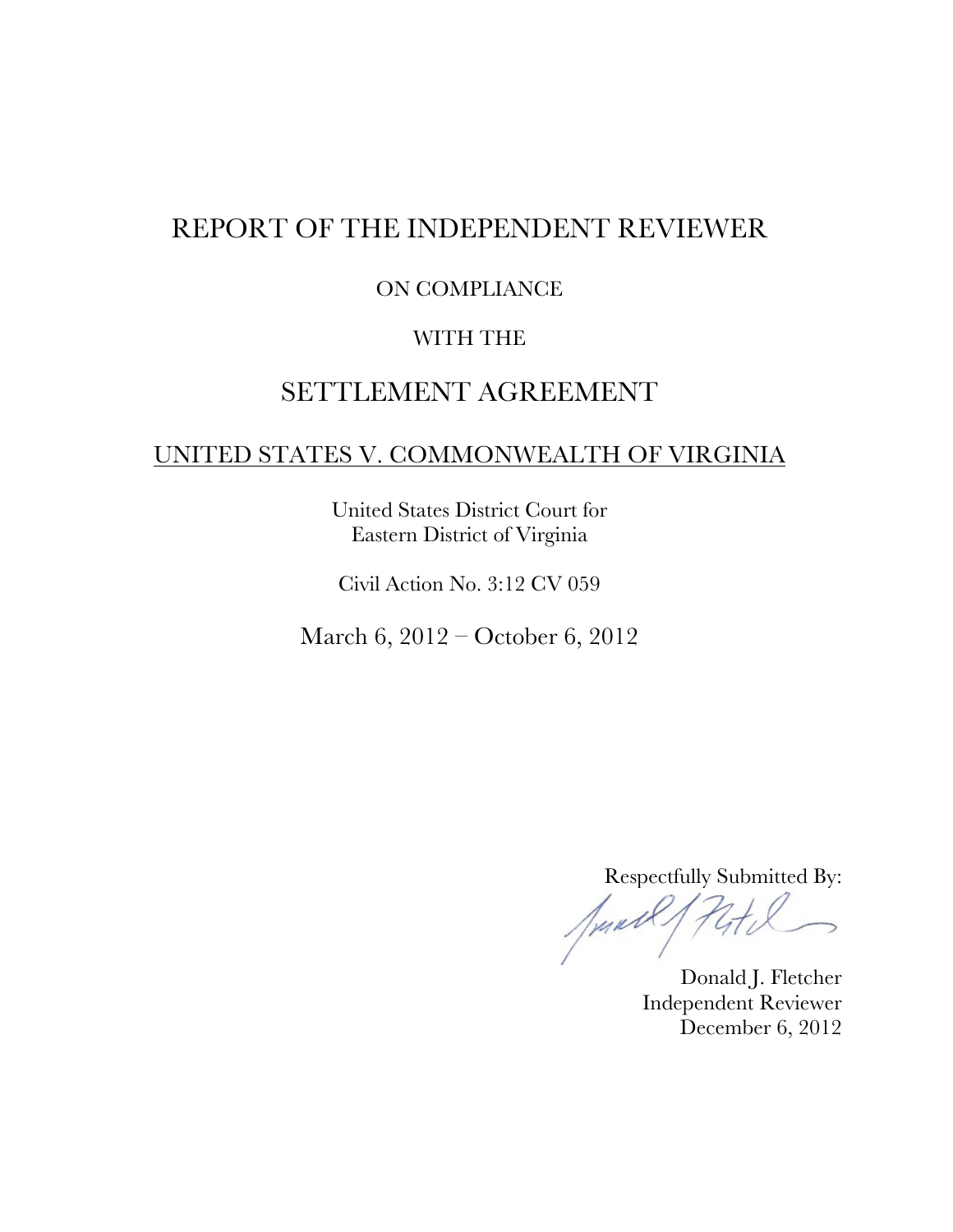## **TABLE OF CONTENTS**

| Ι.   | <b>Executive Summary</b>                                                                                                                                                                                                                                                                                                                                | 111            |
|------|---------------------------------------------------------------------------------------------------------------------------------------------------------------------------------------------------------------------------------------------------------------------------------------------------------------------------------------------------------|----------------|
| П.   | Introduction                                                                                                                                                                                                                                                                                                                                            | $\mathbf{1}$   |
| Ш.   | Activities of the Commonwealth of Virginia<br><b>Early Initiatives</b><br>Project Teams<br>$\bullet$<br>Stakeholder Involvement<br>٠                                                                                                                                                                                                                    | $\overline{2}$ |
| IV.  | <b>Independent Reviewer</b><br>Duties, responsibilities<br>Methods<br>$\bullet$<br>Activities<br>$\bullet$                                                                                                                                                                                                                                              | $\overline{4}$ |
| V.   | Findings<br><b>Case Management</b><br>Crisis Services and Prevention<br>$\bullet$<br>Integrated Day Activities and Supported Employment<br>$\bullet$<br>Discharge Planning and Transition<br>$\bullet$<br>Safety in the community<br>$\bullet$<br><b>Individual and Family Supports</b><br>$\bullet$<br>Family-to-Family and Peer Programs<br>$\bullet$ | $\overline{7}$ |
| VI.  | Additional Information and Financial Considerations                                                                                                                                                                                                                                                                                                     | 21             |
| VII. | Conclusion                                                                                                                                                                                                                                                                                                                                              | 25             |
|      | VIII. Recommendations                                                                                                                                                                                                                                                                                                                                   | 25             |
| IX.  | Appendices                                                                                                                                                                                                                                                                                                                                              | 26             |
|      | A. Discharge Planning-Individual Review Selected Tables<br><b>B.</b> Crisis Service Requirements                                                                                                                                                                                                                                                        | 27<br>35       |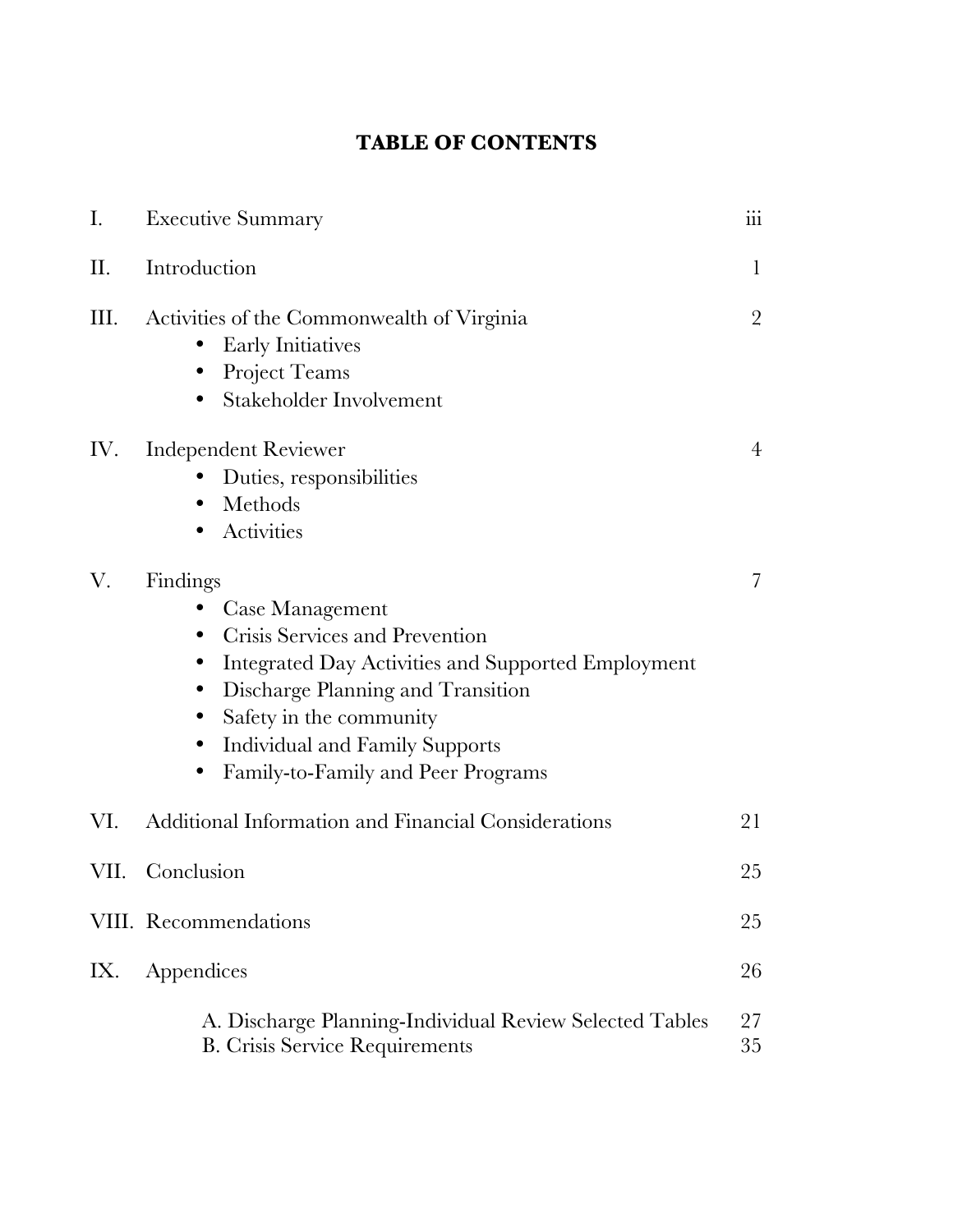#### **I. EXECUTIVE SUMMARY**

This is the first report to the Court in the Settlement Agreement (the Agreement) between the United States and the Commonwealth of Virginia (the Parties), Civil Action No. 3:12cv059, which appointed the Independent Reviewer (the Reviewer). This report covers the period March 6, 2012-October 6, 2012, although information is included that was gathered through November 30, 2012.

The Agreement states the Commonwealth of Virginia's (the Commonwealth) intention to provide services in the most integrated setting appropriate to the individual needs of those with intellectual and developmental disabilities (ID/DD) who receive services in accordance with their informed choice. The Agreement includes a commitment to reform the Commonwealth's service system for individuals with ID/DD with the explicit aim to achieve the goals of community integration, self-determination, and quality services. These goals have paramount importance for Virginians with ID/DD. When the Agreement is fully implemented, and compliance is achieved, at least an additional 4170 individuals will be supported with integrated residential and day services in the community. This includes at least 805 individuals who currently reside in the five Training Centers, and 180 children who reside in nursing facilities and large community Intermediate Care Facilities (ICF). Also, 1000 individuals who live independently, or with their families, will receive support services.

Successful implementation of the Agreement's requirements will also provide: enhanced individualized service planning, coordination, monitoring, and safety. It will ensure increased information about and choices from a broad array of more integrated services; including community living, integrated day, and supported employment options. The Commonwealth will give timely and accessible support for all individuals with ID/DD who experience crises to stabilize without inpatient services. The quality of services in a reformed service system will be supported by increased and statewide performance standards in several important areas including staff training, oversight and guidance, program monitoring, risk management, and quality assurance processes.

These increased community-based services and systems reforms are critical to the lives of thousands of individuals and families and to the inclusiveness, vitality and diversity of communities throughout the Commonwealth. Families of individuals, and the self-advocates; those who receive services, those waiting, and those with significant needs but not eligible; describe the responses they have experienced from the service system as inadequate and often overwhelming. These families are often already overwhelmed by the challenges of raising family members with complex needs. Some of the families of Training Center residents are concerned for the well being of their loved ones who will move to new homes. Some of the families waiting for services share the worry that the promises in the Agreement will not be realized.

Today, there are many Virginians with ID/DD who have benefited from services that have helped them create opportunities, build relationships and improve their lives. These include residential services that have supported their personal skill development to become more self-sufficient and to live with greater independence. Employment programs have promoted skill development and opportunities to discover the capacity and satisfaction of meaningful work, earned income, and becoming a taxpayer. Individuals with the most complex needs can be, and are, supported in integrated settings that help people discover opportunities for meaningful participation in their communities. While these service options and positive outcomes exist for some individuals, they are not yet readily available on a sufficient scale, or with the timeliness, that allows for a full realization of their benefits. That is the essential challenge faced by the Commonwealth.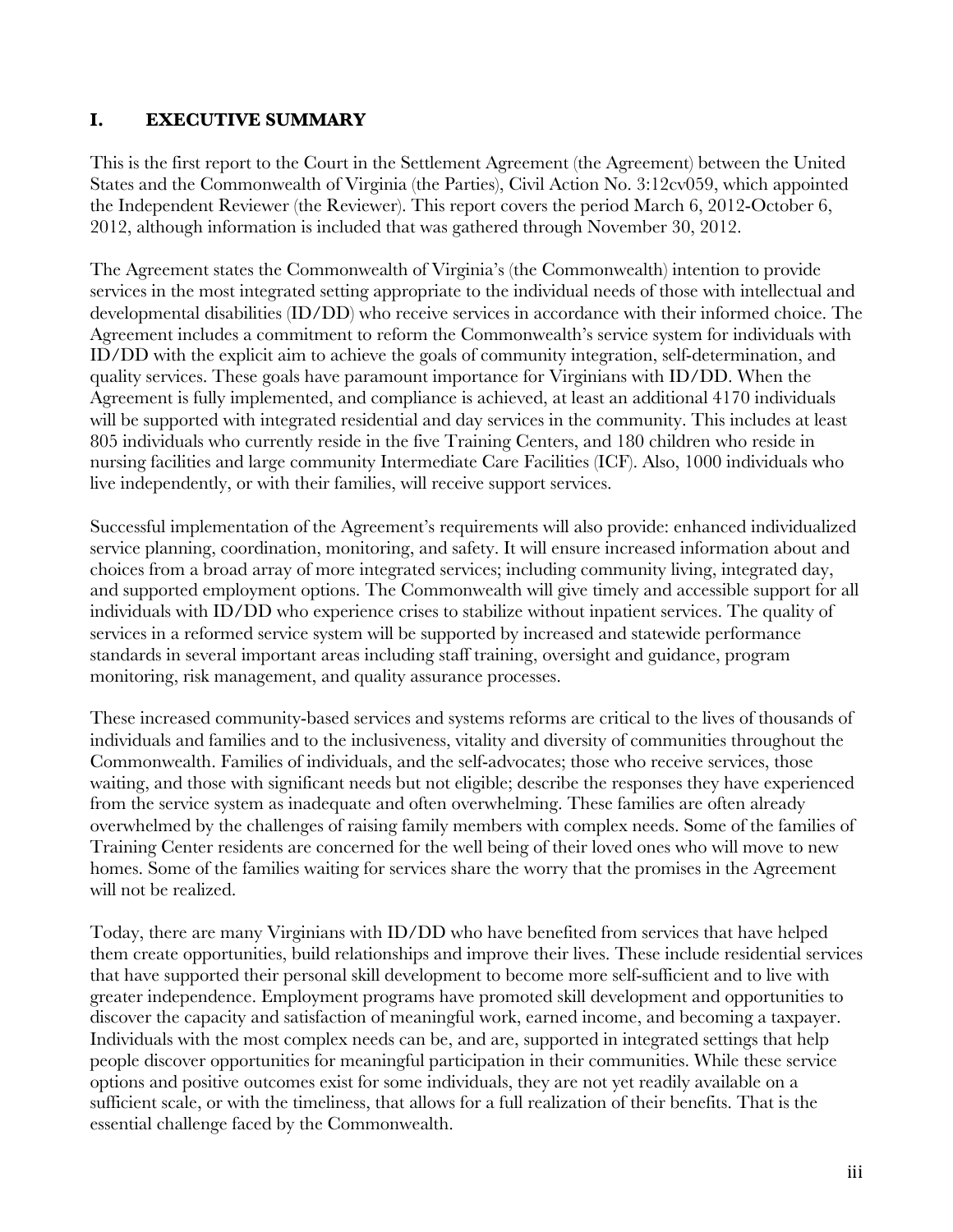There are many people who are now working together to make needed changes. The Commonwealth's Governor, General Assembly, Offices of the Secretary of Health and Human Resources and the Attorney General, The Commissioner of the Department of Behavioral Health and Developmental Services (DBHDS) and his Senior Staff, Community Service Boards (CSB), private providers, parents groups, and other Commonwealth agencies, stakeholders, advocates and community partners have all made vital contributions to the early efforts to implement the Agreement. Stakeholder involvement is fundamental for successful implementation and sustainability of reforms.

The Reviewer is pleased to report that the Commonwealth has demonstrated a good faith effort to comply with the Agreement's requirements that have been monitored. Considerable progress has been made. Most accomplishments to date have occurred with programs prioritized for early planning, funding and implementation. The Governor requested, and the General Assembly appropriated, \$30 million to the DBHDS Trust Fund in FY11, and after reaching the Agreement increased that to \$60 million. DBHDS used some of these funds to organize and implement statewide initiatives that are service system cornerstones upon which the success of the other Agreement initiatives depend. Planning has begun on eighteen projects, each with a leader and team, several of which include stakeholder members.

The Reviewer has prioritized six areas of primary importance and with due dates for the first review period, March 6, 2012 - October 6, 2012. They are: Waivers, Case Management, Crisis Services, Integrated Day Activities and Employment First, Discharge Planning and Transition from Training Centers, and the safety of those living in the community. The Reviewer also monitored the planning and initial development activities for other provisions that are vital to individuals and families and to achieving the goals of the agreement. More extensive monitoring will occur during the second reporting period, October 7, 2012 - April 6, 2013, as these programs are developed further and as more and complete data are available. These provisions include Waiver slot placements from the wait lists, Individual and Family Support Program, Access and Availability of services, Community Living Options, Community Resource Consultants and Regional Support Teams, and Quality and Risk Management.

**Waivers:** The Commonwealth met the requirement for FY12 and FY13 to establish Home and Community Based Services (HCBS) Waivers for 895 individuals with ID/DD to allow residents of the Training Centers, and nursing facilities and large community ICFs, to move to community settings and to prevent the unnecessary institutionalization of individuals living in the community. In FY 13 this provision targets forty waiver slots for individuals under twenty-two years of age to transition to the community from nursing homes and the largest ICFs. Twenty-five slots are for individuals with ID and fifteen for with DD, other than ID. DBHDS is working with the Department of Medical Assistance Services (DMAS) and the Centers for Independent Living to determine the individuals who would choose to transition during the latter part of FY13. Although the Commonwealth established the number of required waiver slots, it is the Reviewer's preliminary opinion that the ID wavier rates and structure create incentives that promote congregation and are inadequate to serve those with the most complex needs.

A **Case Management** core competency-based training curriculum has been developed and completed by 2,750 staff. This has been a significant investment and step forward in establishing a statewide standard of care for case management services. Statewide performance standards are required by the Agreement. Currently, the case management services provided by 40 different CSBs, and by non-CSB case managers, are characterized, in part, by their different operating procedures, forms and training. Case managers will fill an expanded and more vital coordination and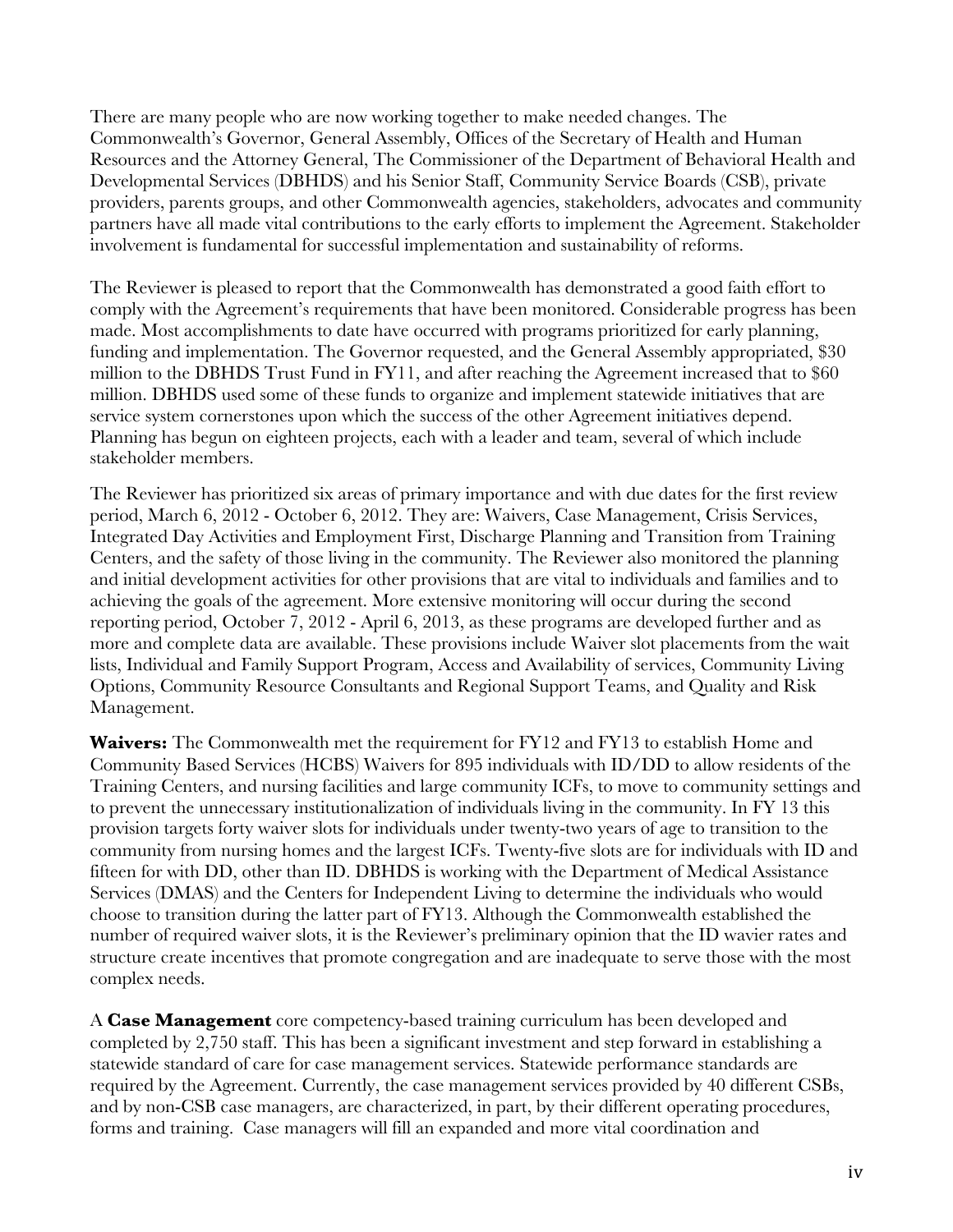accountability role in the future. Significant improvements are necessary to accomplish both the Agreement's required performance standards for case management, and the long-term goals of the Agreement. These performance standards apply to both ID and DD case management. The Reviewer has not yet had time to analyze the quality of the core competency-based training or the extent to which DD case managers have been trained.

**Crisis Services** have been initiated utilizing a statewide, tested and reliable service model. Due to the early start, the crisis services implementation plan did not include the Agreement's requirements to serve adults with DD or children with either ID or DD. The Commissioner clarified that crisis services must be available to adults with DD. Questions remain about their access to case management and, therefore, other services. Development of the crisis services has been delayed for typical reasons (i.e. slow hiring of staff and preparation of buildings) and to accommodate less than expected funding. Progress toward full compliance requires adequate resources to implement a plan to provide crisis services for children. In addition, it requires that adults with DD have full access to crisis services. Finally, the Commonwealth must ensure that the crisis services program operations in all five regions and existing emergency services work together to meet the Agreement's statewide performance standards.

**Integrated Day Activities and Employment First** will be the priority service options to create opportunities for individuals served to become valued participants in their communities. The Commonwealth was a leader in this field twenty years ago, but fell far behind due to the way day services have been funded. To implement the Agreement, an employment coordinator was hired, trainings provided, and an Employment First policy and a Strategic Plan were developed. The policy includes the elements required by the Agreement. However, it is the Reviewer's assessment that although the Strategic Plan requires significant further development and specificity to comply with the required implementation plan. The Strategic Plan did include the collection of some data, but did not establish the required meaningful targets for improvement. Although the data collected is limited, it is the Reviewer's assessment that they are adequate to establish initial, yet meaningful, targets to increase integrated day activities and supported employment. DBHDS expects to establish the targets by March 31, 2013. Involvement of the SELN in developing the specifics of the implementation plan and the targets is important for an effective plan and to comply with its required consultation role.

**Discharge Planning and Transition from Training Centers** has made impressive progress. New discharge and post-move monitoring processes were implemented on time at all the Training Centers from which 117 individuals have moved to community homes. An Individual Review study of those who moved in FY12, before new processes were required, established baselines for needed progress. Strengths of the former process were noted, as were areas of concern. Several Improvements have since been implemented. The individuals who transitioned during FY 12 and their Authorized Representatives were willing to consider moving to the community, and there was capacity to support them. Although they have substantial needs, as a group they did not represent those with the most complex needs living in the Training Centers. The Reviewer has not had time to thoroughly study the reasons that the individuals with the most complex needs did not move in FY12. However, from preliminary analysis, it is the Reviewer's initial opinion that three factors may have contributed. These include the lack of information provided to individuals and families about available community-based service options, especially by families of individuals with similar needs who were already receiving such services. A second issue is the lack of the Regional Support Teams to assist in resolving identified barriers to moving to the most integrated setting. A third factor is the inadequacy of the existing waiver funding rates and rate structure. This inadequacy has resulted in limited provider capacity to serve those with the most complex needs. Initial steps have been taken and the Commonwealth expects to begin the family-to-family mentoring program in December 2012 and the Regional Support Teams in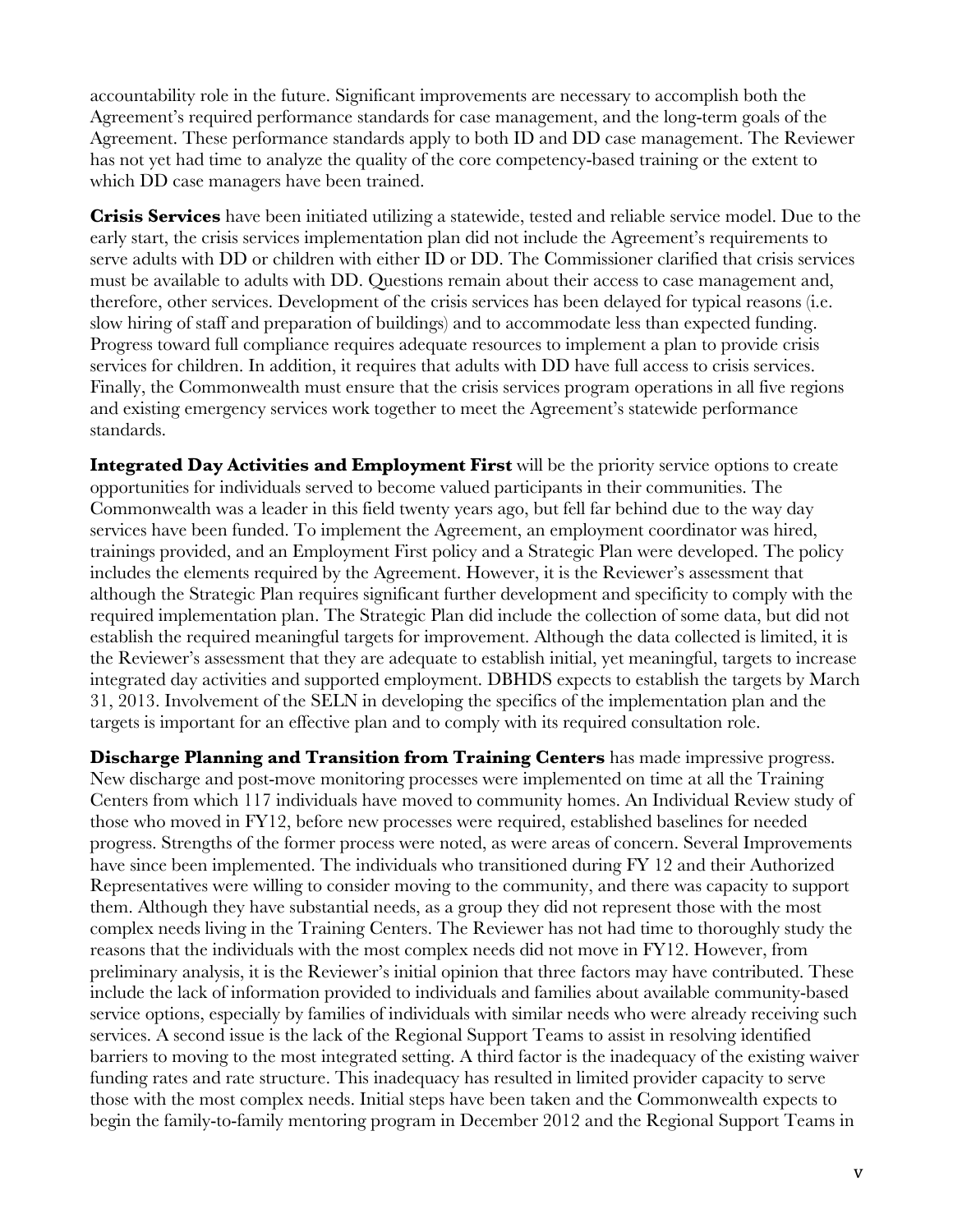January 2013. DBHDS reports that discussions are underway to determine the best method for learning how to restructure the waivers and rates to achieve the desired results.

**The safety of the individuals in the community** was monitored in three ways: an Individual Review study was completed; reports of Serious Injury and Deaths (there have been no deaths) were reviewed; and the tracking process established by DBHDS for serious injuries and deaths was studied. The Reviewer and expert consultants met face-to-face with fifty-two of the fifty-nine individuals who moved from the Training Centers to the community in FY12. The Discharge Planning - Individual Review study was completed for thirty-two individuals randomly selected to provide a sufficient degree of confidence that findings can be generalized to the fifty-nine individuals. For all the individuals who moved, the reports of serious injuries were reviewed. The Reviewer completed reviews of four individuals who have experienced events that resulted in injuries that required on-going medical care. These events included falls, aspirations, and self-injurious behaviors. In each situation the DBHDS licensing specialists followed established procedures of investigating the injuries, completing unannounced visits, interviewing relevant staff, reviewing records, and if needed, developing Corrective Action Plans. Reports of these reviews were filed under seal to the Court with copies to the Parties and Intervener counsel. Then they monitored implementation of recommendations. DBHDS has established a project team to address new licensure, human rights, risk management, and data analysis requirements.

**Other monitoring activities included** the Reviewer, and expert consultants, meeting with individuals served, family members, staff and government officials. They also gathered information from a broad array of sources, including visits to more than sixty sites to observe, interview, review documents, and study records. He has had regular, formal and informal communication and meetings with the Parties and with stakeholders. All have graciously responded to requests for information and to share their perspectives. The Reviewer will report to the Court twice yearly for the pendency of the Agreement.

The Reviewer has also monitored, though with less and varying levels of intensity, the initial planning and development activities of other major topics of the Agreement. These topics include individual and family supports, integrated housing, placements off the wait lists discharge from training centers other than SVTC and CVTC, "barrier-busting" mechanisms, and family-to-family and peer programs.

Included in this report are: brief descriptions of the activities of the Commonwealth and the Reviewer, findings for major initial initiatives, next steps required for progress toward compliance, additional information and financial considerations, conclusion and recommendations.

During the second review period, October 7, 2012 - April 6, 2013, the Reviewer's more intense monitoring will focus on the general areas of placements from the wait lists, individuals with DD under 22 years of age living in nursing homes and larger ICFs, integration, safety, and services to avoid unnecessary institutionalization. The specific provisions include completion of the Integrated Day Activities and Employment First implementation plan. They also include implementation of the Integrated Day Activities and Employment First policy. In addition, the specific provisions include the development of Community Living Options to provide independent housing; full implementation of the Community Resource Consultant, Community Integration Manager, and Regional Support Team initiatives; Quality and Risk Management; development of the Individual and Family Support program; and meeting the performance standards for Crisis Services.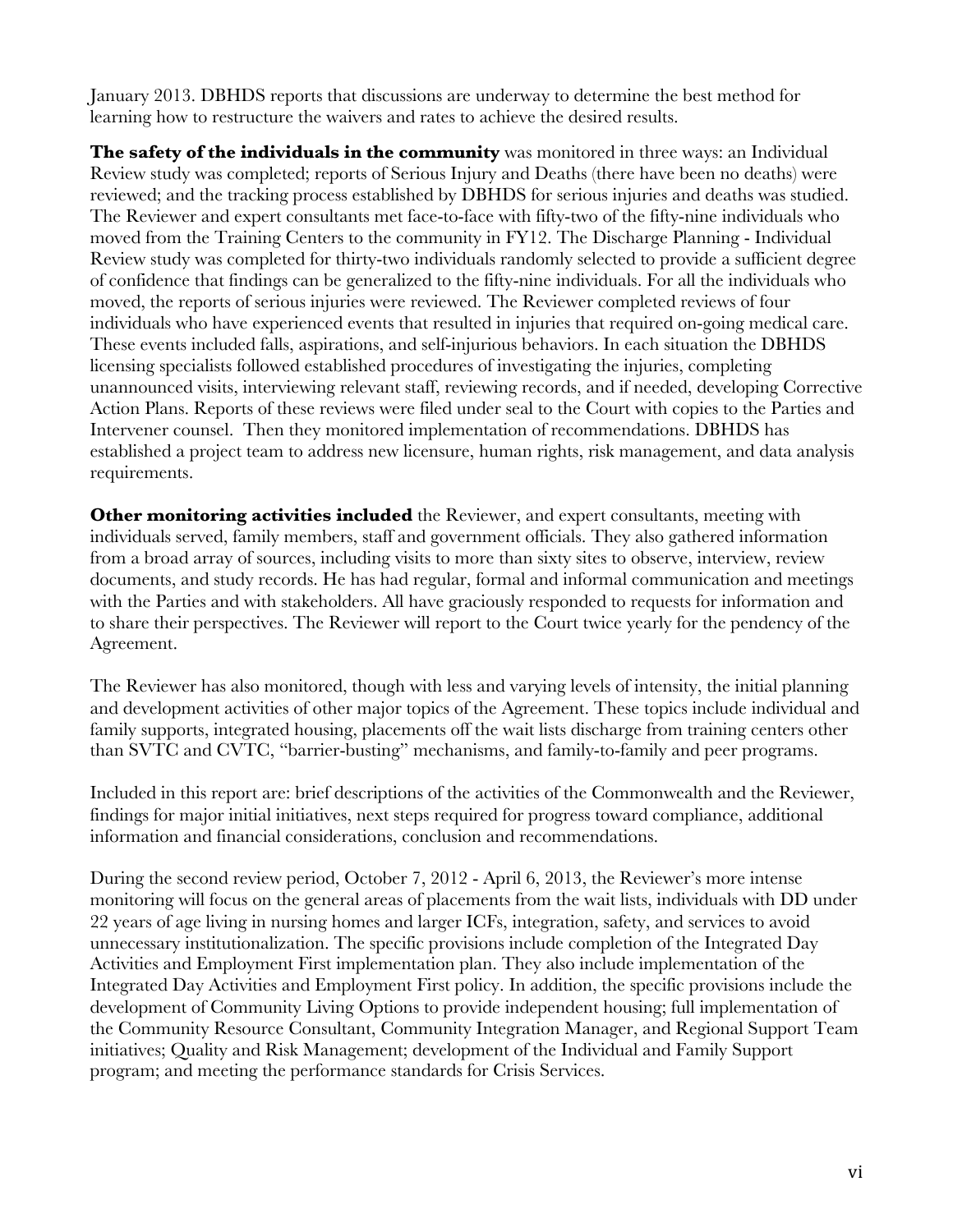#### **II. INTRODUCTION**

This is the first report to the Court in the Settlement Agreement (the Agreement) between the United States and the Commonwealth of Virginia Civil Action No. 3:12cv059, which appointed the Reviewer.

In the Agreement, the Parties committed to improve the lives of people with ID/DD by preventing their unnecessary institutionalization and by providing opportunities to live in the most integrated settings appropriate to the individuals' needs consistent with their informed choice, and by reforming the service system. It is the explicit aim of the Agreement to achieve the goals of community integration, self-determination, and quality services.

These goals have paramount importance for Virginians with ID/DD. Fulfilling them will allow these individuals to live and participate as valued members of their communities, families and networks of friends. When fully implemented and compliance is achieved, the Agreement will result in the addition of at least 4,170 individuals in the target population being served in the community. There are 805 waiver slots targeted for individuals currently residing in Training Centers, and twenty-five ID and fifteen DD waiver slots in fiscal years (FY) 2013, 2014, 2015, and 2016 targeted for individuals under twenty-two years of age to transition from nursing facilities or community based Intermediate Care Facilities (ICF) to more integrated settings. For those most at risk of institutionalization and not receiving waiver-funded services, 700 in FY13, and 1,000 individuals annually thereafter, will receive individual and family support services.

Successful implementation of the Agreement's requirements will also provide:

- enhanced individualized service planning, coordination, monitoring, and safety;
- increased information about, and choice of, an array of more integrated services including community living, integrated day, and supported employment options; and
- timely and accessible support for those who experience crises to stabilize without inpatient services.

The quality of services in a reformed service system will be supported by increased and statewide performance standards in several important areas including staff training, oversight and guidance, program monitoring, risk management, and quality assurance processes. In brief, effective implementation of the Agreement's provisions is envisioned by the parties as providing opportunities for improved lives for these Virginians and a reformed service system that continues to provide positive outcomes for the sustainable future.

These positive outcomes are more than aspirations for individuals and families. They are critical to their lives. As of November 2012, there are more than 6,200 individuals on the ID wait lists and 1,167 on the DD wait list in the Commonwealth. Families of individuals who receive services, those waiting, and those deemed ineligible, describe the response they have experienced as inadequate and often overwhelming. They are often already overwhelmed by the challenges of raising family members with complex needs. They characterize the inadequacies as existing in every sphere: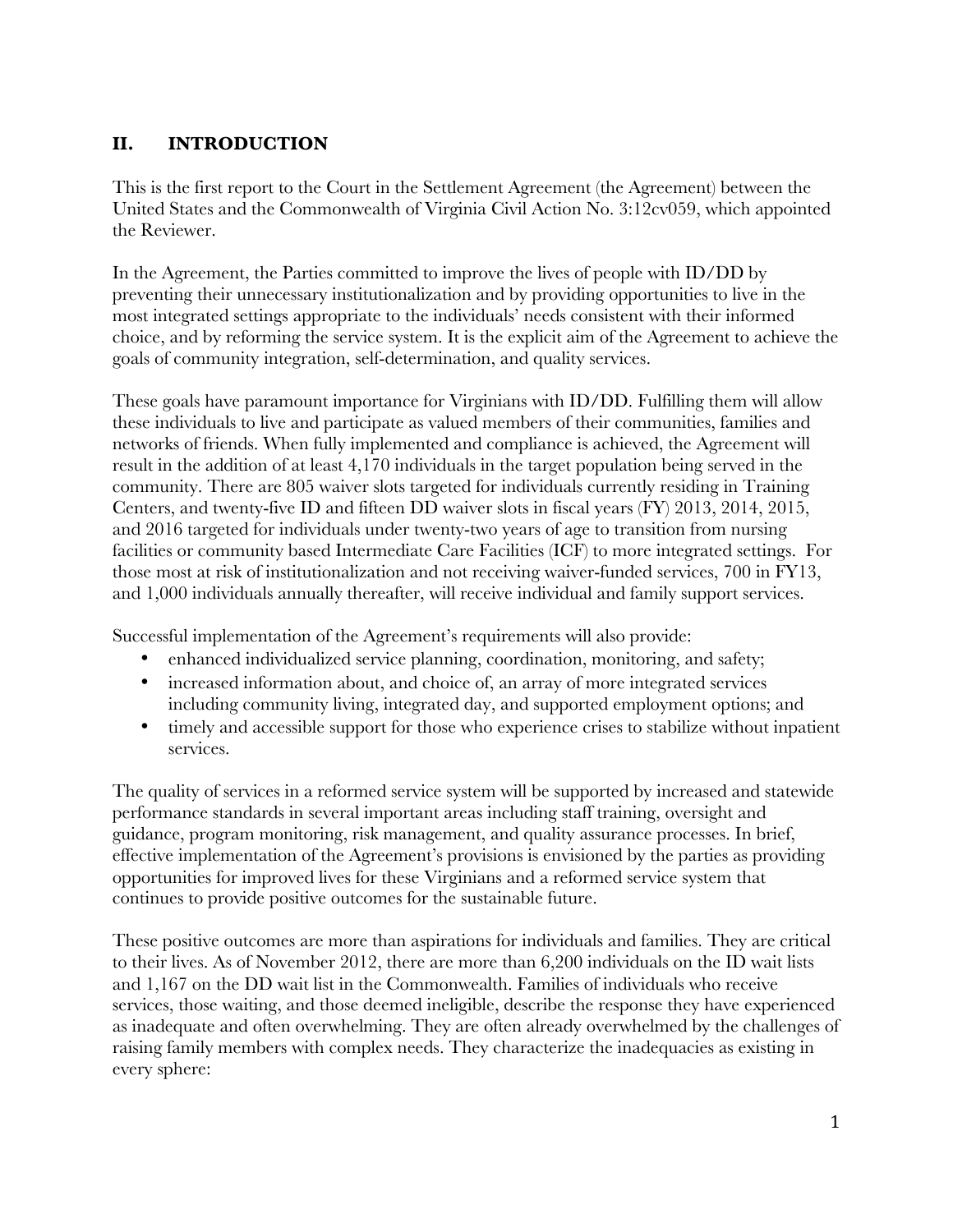- the very high level of need to be eligible for any waiver funded services;
- the complicated and overwhelming bifurcated service system with multiple waivers;
- the lack of clear and responsible points of access to available services;
- the challenges of two agencies responsible for the ID and DD services, especially for families with children who are DD and uncertain about an ID diagnosis;
- the lack of available services and low payment rates to support individuals, especially for those with the most complex needs;
- the lack of timely, accessible and knowledgeable assistance in crises and the threat of institutionalization when involved with local police or hospitals unfamiliar with the service system;
- the limited array of service options that offer truly integrated services; and
- the disparate quality and availability of services in different locations and among providers.

To reform the service system and address some of the shortcomings that stakeholders have experienced, the Commonwealth has taken impressive steps before and throughout the first reporting period. Still progress is very slow from the perspectives of most advocates. Continuing to effectively implement a coordinated and comprehensive plan that includes the provisions of the Agreement is essential for success, for compliance, and for addressing the challenges that are critical to the lives of individuals with ID/DD and their families.

#### **III. ACTIVITIES OF THE COMMONWEALTH**

The Commonwealth initiated a concerted effort to plan, fund, and initiate the early priority program initiatives before the Parties finalized or signed the Agreement. These priorities – waiver slots, case management, crisis services, integrated day activities and employment support, discharge planning and transition from Training Centers, and safety – are cornerstone elements of an effective statewide service system and have due dates during the first review period. The early efforts of the Commonwealth were critical to the considerable progress that has been made. These efforts included planning, funding and providing leadership.

Since the Parties signed the Agreement on January 26, 2012, the Commonwealth has demonstrated good faith in complying with its requirements for the first reporting period that the Reviewer has monitored. They have also begun the important planning activities to meet future Agreement obligations. The Governor has provided important leadership. The General Assembly has appropriated needed funding. Senior staff of the Virginia Office of the Secretary of Health and Human Resources (VSHHR), and from many other Virginia state agencies, have participated in implementation workgroups. The DBHDS Commissioner and Senior Staff have planned, organized resources, and provided leadership to a broad range of initiatives. Experienced new DBHDS staff has been hired to take on some of the most critical additional work needed to reform and build an enhanced service system. Stakeholders have been actively involved to ensure that their valuable perspectives, knowledge and expertise are considered in the deliberations of the many workgroups. The workgroups are designed to guide and provide oversight for implementation of the new initiatives. The Virginia Office of the Attorney General (VOAG) has maintained open communication and a problem solving approach with the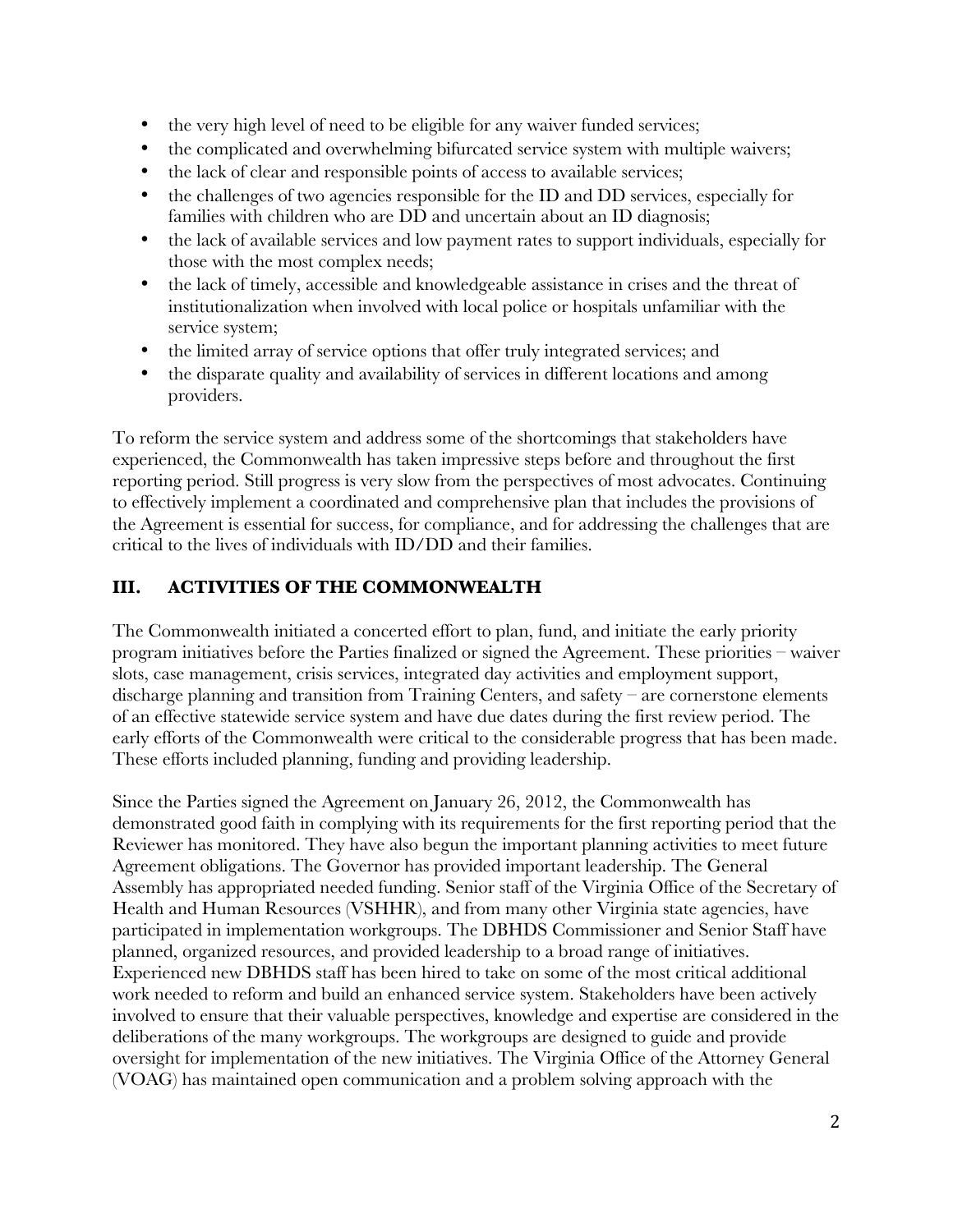Department of Justice. This has facilitated shared understanding and progress on implementation of the requirements of the Agreement.

The Commonwealth had completed many important and necessary early steps when Judge John A. Gibney Jr. signed a temporary order entering the Agreement on March 6, 2012. These early actions reflect the level of commitment present among the leaders, General Assembly members, and other stakeholders whose support is essential to achieving compliance. The Governor had requested and the General Assembly had appropriated \$60 million to begin implementation through the DBHDS Trust Fund. An interagency team was formed to oversee, support and coordinate its implementation. The DBHDS had begun a concerted effort to execute the Agreement's important initial provisions. The new FY12 HCBS Waiver slots had been created. DBHDS had committed to implement Crisis Services by implementing Systemic Therapeutic Assessment Respite and Treatment (START) to provide crisis services to individuals with ID/DD statewide. Case Management Core Competency Based Training Curriculum was being implemented, all Training Centers had begun using a new discharge planning processes, and the FY13 budget included \$3 million to develop individual and family support services, and a onetime \$800,000 fund for integrated community living options.

The DBHDS Commissioner and Senior Staff are leading an organized and concerted planning and implementation effort, as evidenced by the development of the Settlement Agreement Implementation Structure. Eighteen projects have been identified related to implementation. Each has a project team leader and is responsible for one or more specific Agreement requirement(s). Many have stakeholder committee members. A statewide overarching Stakeholder Group has been formed to promote communication, information sharing, and advice about implementation. After Judge Gibney signed and entered the final order on August 23, 2012, DBHDS developed a new system for gathering and notifying the Reviewer of serious injuries to former Training Center residents. DBHDS provided a DOJ Implementation Update July 23, 2012; a second update was published November 30, 2012. There has been considerable progress on the initiatives that were planned, funded and begun before the Parties signed and filed the Agreement on January 26, 2012.

The activities of the Commonwealth involve many stakeholders who are deeply committed to the target population and who are motivated to participate in implementation to ensure positive outcomes in their lives. The Commonwealth's involvement of stakeholders is important to the reform envisioned by the Parties and vital to long-term sustainability. Meaningful integration into community life for people with disabilities is supported by the collaboration and inclusion of valued members of the community. During the first reporting period, the interests of those with an investment in the work of the DBHDS have been highly visible and clearly expressed by their participation in and oversight of the reform efforts. With the implementation of the Agreement's provisions there will be more stakeholders with greater understanding. Individuals served will have opportunities to get to know their new neighborhoods and neighbors. New community partnerships will be formed, for example between the new crisis service teams and local hospitals, police departments, and others. An expanded number of business leaders and typical workers will become successfully engaged with individuals through supported employment. The collaboration with stakeholders, and the increased participation of the individuals in the fabric of community life, are the best hope for long-term sustainability of the provisions of the Agreement.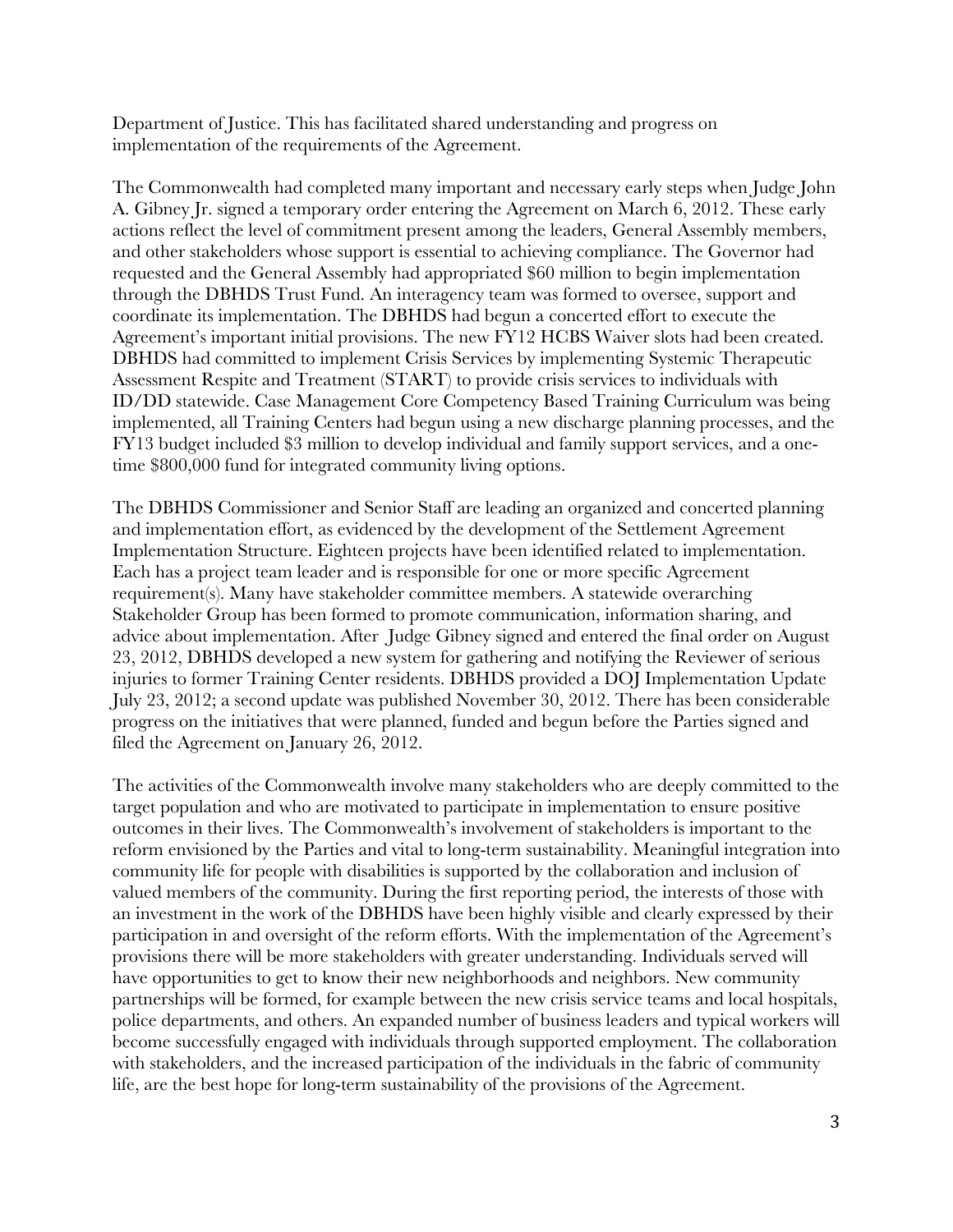#### **IV. INDEPENDENT REVIEWER**

#### **A. Duties and Responsibilities**

The Agreement describes the Reviewer's duties and responsibilities in determining whether the Commonwealth is in compliance. He will conduct the factual investigation and verification of data and documentation. He will file a written report on the Commonwealth's compliance with the terms of the Agreement. The Reviewer's reports are due twice annually, on a six-month cycle, during the pendency of the Agreement. Additional reports of serious injuries and deaths of former Training Center residents are reviewed and submitted under seal to the Court with copies to the Parties and Intervenor's counsel. To complete these responsibilities the Reviewer, and the expert consultants retained, have full access to the Parties and stakeholders, as well as access to persons, employees, residences, facilities, programs, services, and all records, necessary to assess the Commonwealth's compliance. The Reviewer's first report to the court is due December 6, 2012, nine months from March 6, 2012, the effective date of the Agreement. The reporting period monitored in this report is between March 6, 2012, and October 6, 2012. The report is based on information received by November 30, 2012. The second reporting period extends from October 7, 2012, to April 6, 2013, with the second report to the Court due by June 6, 2013.

#### **B. Methods and sources for gathering facts:**

The Reviewer's facts and findings presented in this report come from a broad array of sources and methods. These include:

- observations during site visits;
- reviews of documents (e.g. policies, plans, training materials, records, forms, investigations);
- interviews (e.g. with officials, providers, staff, individuals, families);
- input from stakeholders (e.g. self-advocates, family groups, providers, CSBs, academics, researchers);
- self reporting (e.g. DBHDS summaries on progress, data, external consultant reports, reports on compliance); and
- individual reviews (e.g. expert consultant and clinician interviews with individuals, staff, site visit and review of discharge plans, individual support plans, monitoring reports, medical records).

Since Judge John A. Gibney signed an order temporarily entering the Agreement on March 6, 2012, until the writing of this report, the Reviewer has completed site visits and interviews with staff and individuals served in each of Virginia's five Training Centers, forty-six provider operated sites including day and residential programs, eight Community Service Boards (CSB), two regional crisis service programs, and two Centers for Independent Living. Site visits included observations of physical facilities, programs, and interviews with direct support professionals, program managers, senior staff, social workers, case managers, nurses, family members, individuals served, and others who are waiting for needed support.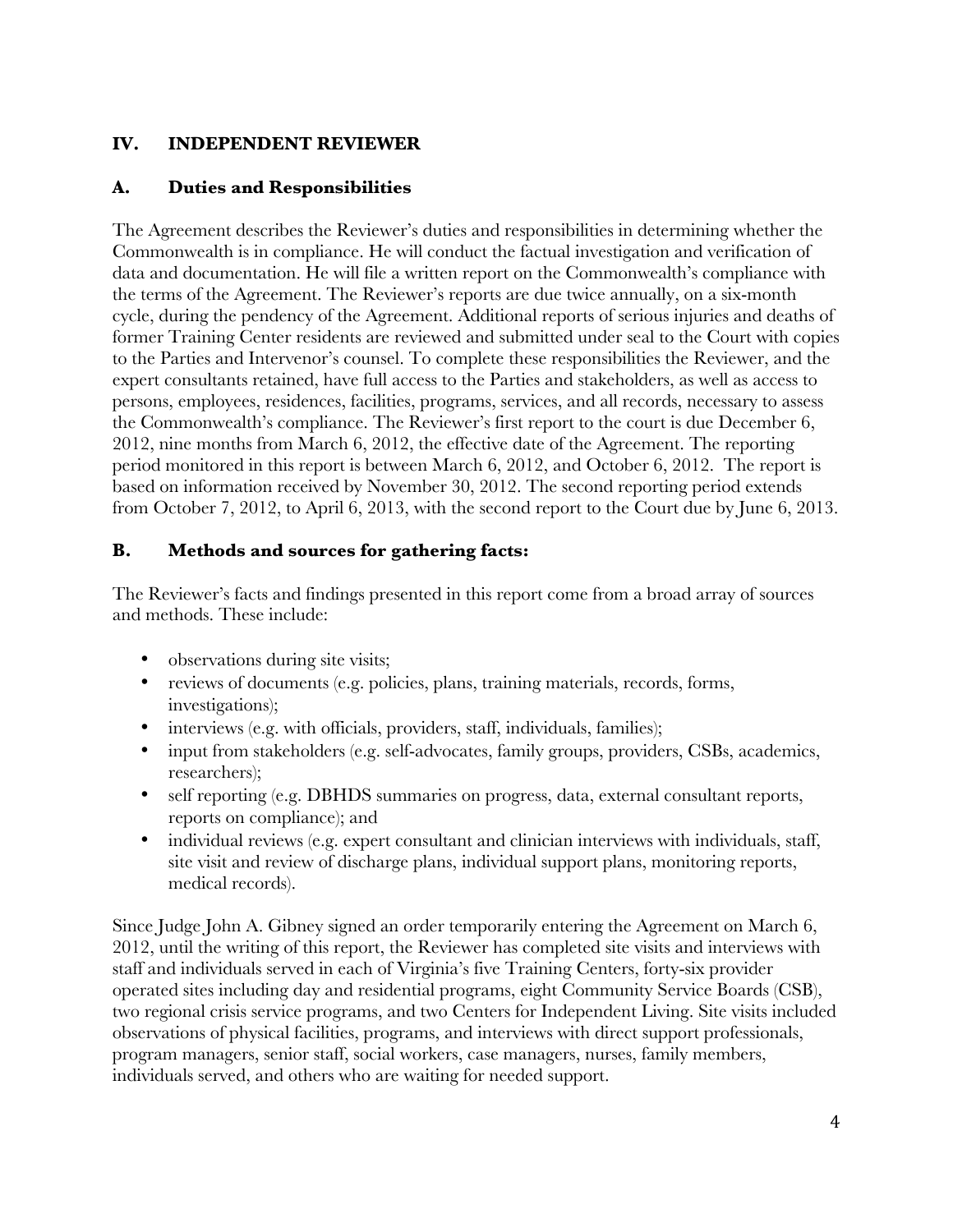**The Reviewer prioritized** f**or this first reporting period,** the most intensive monitoring for: Waivers, Case Management, Crisis Services, Integrated Day Activities and Employment First, Discharge Planning and Transition from Training Centers, and safety of those served in the community. The Reviewer has also monitored, though with less and varying levels of intensity, the initial planning and development activities of other major topics of the Agreement. These topics include individual and family supports, integrated housing, "barrier-busting" mechanisms (CIMs, CRCs and RSTs), and family-to-family and peer-to-peer programs.

#### **How the Reviewer monitored each of these program provisions** is described below.

**For Crisis Services** an independent expert was hired to complete a review of Crisis Services. The independent expert's "Crisis Service Requirements" report (Appendix B) focused on the aspects of the program development that were to be in place by June 30, 2012: Statewide Crisis System, Crisis Point of Entry, Mobile Crisis Teams, and Crisis Stabilization Programs. The review process consisted of extensive document review and interviews with key DBHDS and START Services staff. The reviewer has also made on-site visits, interviewed staff at two regional crisis services programs, and interviewed and read the quarterly report of the external consultant who is guiding this effort.

**For Discharge Planning and Transition from Training Centers** and **Case Management**, a Discharge Planning - Individual Review study (Individual Reviews) was designed that focused on fifty-nine individuals from a placement list provided by DBHDS. These are the individuals who moved from Southside Virginia Training Center (SVTC) and Central Virginia Training Center (CVTC) between November 2011 and June 15, 2012. A sample of thirty-two individuals was randomly selected from the community placement list using Random Sampler add-on software for Excel. The sample size was selected to provide a 90% confidence level and a 10% confidence interval, and therefore offers a sufficient degree of confidence that findings can be generalized to the fifty-nine individuals. A monitoring tool, a questionnaire was developed based on the requirements of the Agreement and DBHDS policies and procedures. The Individual Reviews were completed by a two-person team of experts, one of whom was a Registered Nurse with extensive experience working with individuals with ID/DD. The reviewers visited with and interviewed each individual and the staff present, and observed the quality and adequacy of the home environment. They also reviewed documents such as the discharge plan, post-move monitoring reports, individual support plans, and medical records. In addition, of the twenty-seven individuals who moved but were not selected in the random sample, the Reviewer and expert consultants visited twenty in their homes and/or day programs, bringing the total visited to fifty-two (88%) of the fifty-nine individuals.

It is important to note that the individuals in the Discharge Planning - Individual Review study transitioned from the Training Centers before the Agreement was final, and before the Discharge Planning and Transition provisions were required on July 1, 2012. This study, therefore, establishes a baseline from which to measure progress as system reforms and provisions of the Agreement are fully implemented and refined over time.

**For the safety of the individuals who live in the community** monitoring occurred in three ways: an Individual Review study was completed, reports of Serious Injury and Deaths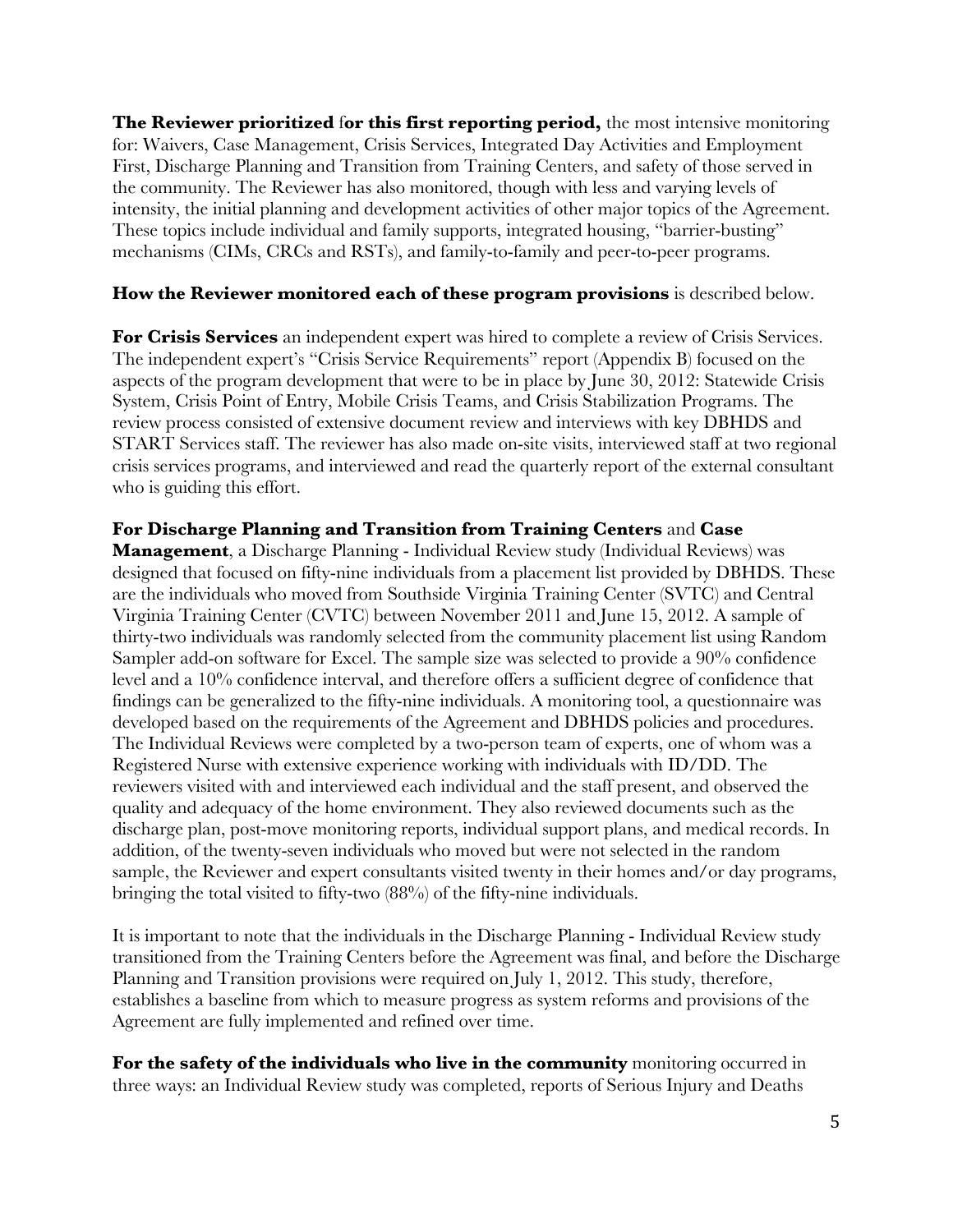were reviewed, and the tracking process established by DBHDS for serious injuries and deaths was studied. Between July and September 2012 the Reviewer and expert consultants met face-toface with fifty-two of the fifty-nine individuals who moved from the Training Centers to the community between November 2011 and mid-June 2012. The Discharge Planning - Individual Review study provides a sufficient degree of confidence that findings can be generalized to the fifty-nine individuals. The adequacy, quality, and safety of their homes were observed. Staff was interviewed and the individuals' discharge and support plans and medical records were carefully reviewed. For all the individuals who moved, the reports of serious injuries were reviewed. The Reviewer completed reviews of four individuals who have experienced injuries that required ongoing medical care. The events that led to these injuries included falls, aspirations, and selfinjurious behaviors. In each situation the DBHDS licensing specialists followed established procedures to investigate the injuries, completed unannounced visits, interviewed relevant staff, reviewed records, and if needed, developed Corrective Action Plans. Then they monitored implementation of recommendations. The Reviewer's findings have been reported to the Court under seal. Copies are shared with the Parties and the Intervenor's counsel. In addition to these monitoring activities, DBHDS has established a project team to address new licensure, human rights, risk management, and data analysis requirements.

**The Reviewer's monitoring activities also included** studying many plans, reports, policies, meeting agendas and minutes, tracking reports, incident reports, investigations, announcements, regulations, numerous records of individuals served, and consultant reports. In addition, the Reviewer interviewed officials, providers, consultants, staff, and individuals. He received input from key stakeholders, including CSBs, providers family groups, self advocates, etc. Finally, the Reviewer had regular and frequent, formal and informal, contact with the senior staff at the DBHDS and SHHR. These monitoring activities informed the Reviewer of the status of the topics monitored that are not described in detail above.

**The Reviewer will monitor during the second review period**, October 7, 2012 - April 6, 2013, compliance with the provisions of the Agreement. There will be more intense monitoring of the general areas of placements from the wait lists; transitions of individuals with DD under 22 years of age living in nursing homes and larger ICFs; integration; safety; and services to avoid unnecessary institutionalization. The specific provisions include completion of the Integrated Day Activities and Employment First implementation plan. They also include implementation of the Integrated Day Activities and Employment First policy. In addition, the specific provisions include the development of Community Living Options to provide independent housing; full implementation of the "barrier busting" provisions (Community Resource Consultants, Community Integration Managers; and Regional Support Teams); Quality and Risk Management; development of the Individual and Family Support program; and meeting the performance standards for Crisis Services.

**The Reviewer will report twice annually** during the pendency of this Agreement. Those reports will be public. The Commonwealth will publish and maintain these reports on the DBHDS website.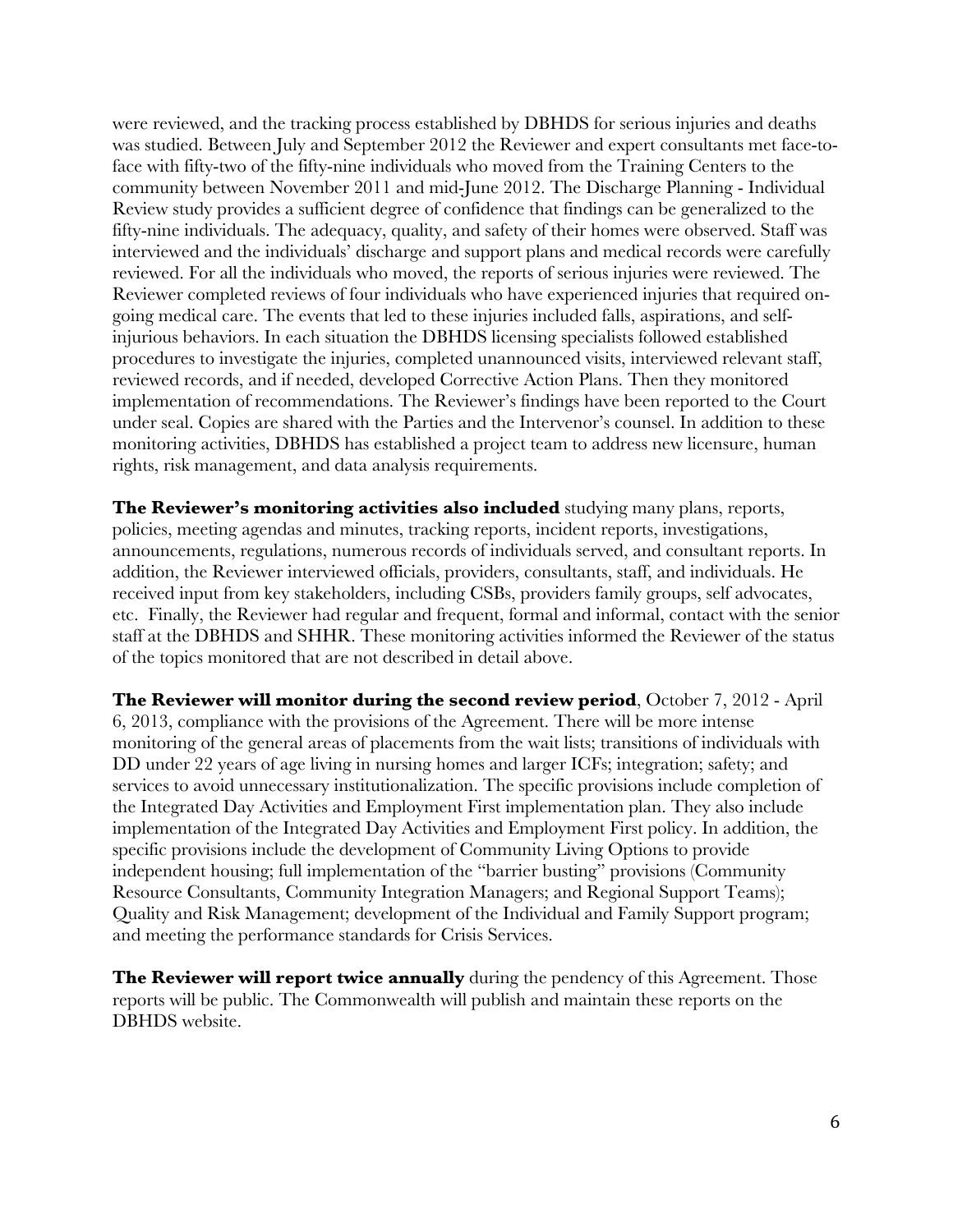#### **V. FINDINGS**

For the Findings section of this report, the DBHDS was asked to provide data and documentation of its progress in meeting the requirements of the Agreement. Progress toward compliance was discussed in regular work sessions and meetings of the Parties during the first review period; progress was noted through observations during site visits; reviews of a wide array of documents; interviews with officials; input from stakeholders; reports from work groups and consultants, DBHDS reports on progress, and from Individual Reviews.

The Discharge Planning - Individual Review reports of the individuals in the sample have been distributed to the Parties. DBHDS is studying the review reports to determine appropriate actions. As Individual Reviews were completed, two issues of immediate concern were discussed with DBHDS staff who took corrective actions. As a result DBHDS also made adjustments to procedures and documentation requirements. During the term of the Agreement, it will be important to continue to focus on continuous improvement. Developing policies, procedures, staff training and monitoring practices that produce consistent quality results will require an evolutionary process. This process identifies shortcomings and ways of improving, and subsequently incorporates needed refinements.

Below are the Reviewer's findings regarding the status of the Commonwealth's initiatives and the next steps that must be taken to make progress toward compliance.

#### **Waivers**

*"..shall create 60 waiver slots in FY12 to enable individuals in the target population in the Training Centers to transition to the community. (ii. 160 in FY13) Section III.C.1.a.i-ii.*

*"...create a minimum of 275 waiver slots in FY12...to prevent the unnecessary institutionalization of individuals with ID in the target population...or to transition to the community individuals with ID under 22 years of age from institutions other than the Training Centers (ICF's and nursing facilities)..(ii. 225 in FY13 of which 25 prioritized for those under 22 years of age in nursing facilities and the largest ICF's) Section III.C.1.b.i-ii.*

*"...create a minimum of 150 waiver slots in FY12 to prevent the unnecessary institutionalization of individuals with DD in the target population...or to transition to the community…under 22 years of age from institutions other than the Training Centers. (ii. 25 in FY13 including 15 for individuals under 22) Section III.C.1.c.i-ii.*

The Commonwealth has complied with the requirements for establishing and distributing waiver slots the first reporting period. Sixty ID waiver slots were established and sixty-one individuals moved from SVTC and CVTC during FY12. One hundred and sixty waiver slots were established for FY13 to provide opportunities for current Training Center residents; forty-one of whom have moved to the community between July 1, 2012 and October 30, 2012. Not all the waiver slots were used as Money Follows the Person funds were used for individuals who moved to homes with four or fewer residents, and others moved to a community ICF or already had an assigned waiver. A determination will be made regarding "how unexpended balances associated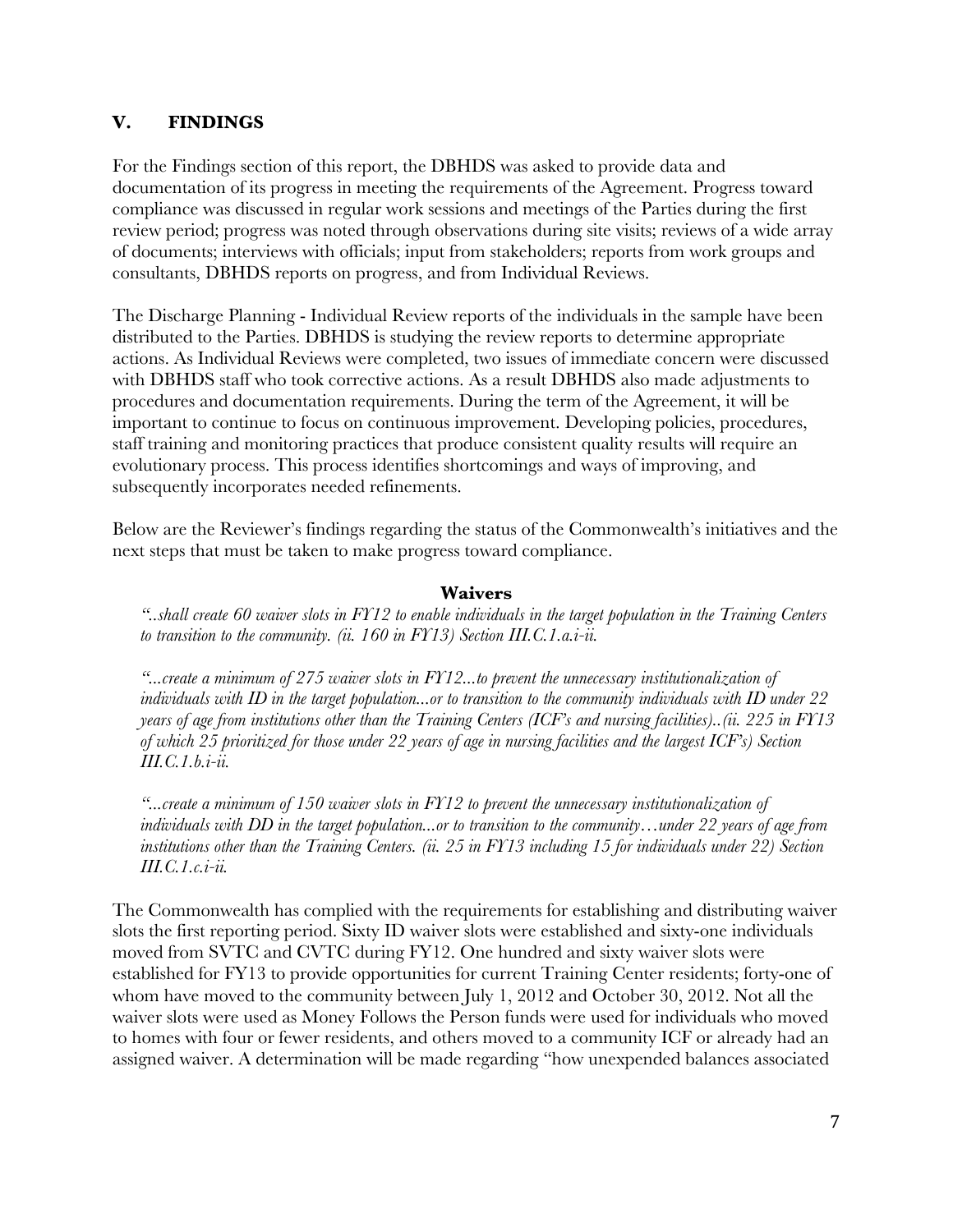with the unused slots will be used to move forward with implementation of the Settlement Agreement."

To prevent the institutionalization of individuals with ID/DD, the Commonwealth met the requirement of providing 275 ID waiver slots during FY12 and established 300 for FY13, 75 more than was required by the Agreement. Of the waiver slots established in FY13, twenty-five are prioritized for individuals under 22 years of age. DBHDS distributed waiver slots to Community Service Boards (CSBs), which used them for individuals with ID on their urgent wait lists. The Commonwealth also met the requirement of providing 150 DD waiver slots during FY12 and twenty-five for FY13, which were distributed by DMAS to individuals on the DD waiver wait list. DBHDS and DMAS are working with the Centers for Independent Living and the Virginia Board for People with Disabilities to determine how to identify individuals in nursing facilities or community ICFs who would fill the FY13 waiver slots.

The individuals prioritized to move from SVTC and CVTC were those who expressed interest in moving to the community and for whom the provider capacity (i.e. appropriate homes, adequate staff resources and competencies, and well developed health and wellness management systems) existed to meet their needs. Though the sample of thirty-two individuals had substantial needs (thirteen  $(40.6\%)$  were non-ambulatory and twenty-six  $(81.2\%)$  were non-verbal), these individuals were not as a group representative of those with the most complex needs. Providers, many of whom have available vacancies and are seeking referrals, explain that they are not able to provide needed services to the individuals with the most complex needs with current funding rates and rate structure, except in larger congregate settings. Some providers rejected referrals of individuals with more complex needs.

Steps that must be taken to make progress toward compliance:

- identify individuals with DD residing in nursing facilities or community ICF's to transition to integrated settings during FY13; and
- take the steps necessary to ensure that those with the most complex needs are provided opportunities to live in the most integrated setting appropriate to their needs and consistent with their informed choice.

#### **Case Management**

*"…ensure that individuals receiving HCBS waiver services…receive case management services, defined as:*

*Assembling professionals and non professionals who provide individualized supports, as well as the individual being served and other persons important to the individual being served…develop Individual Support Plans ("ISP") that are individualized, person-centered, and meet the individual's needs;*

*Assisting the individual to gain access to needed...services identified in the ISP; and*

*Monitoring the ISP to make timely additional referrals, service changes, and amendments to the plans...; Sections III.C.5.a.-b.*

*"…the case manager shall meet with the individual…as dictated by the individual's needs; and*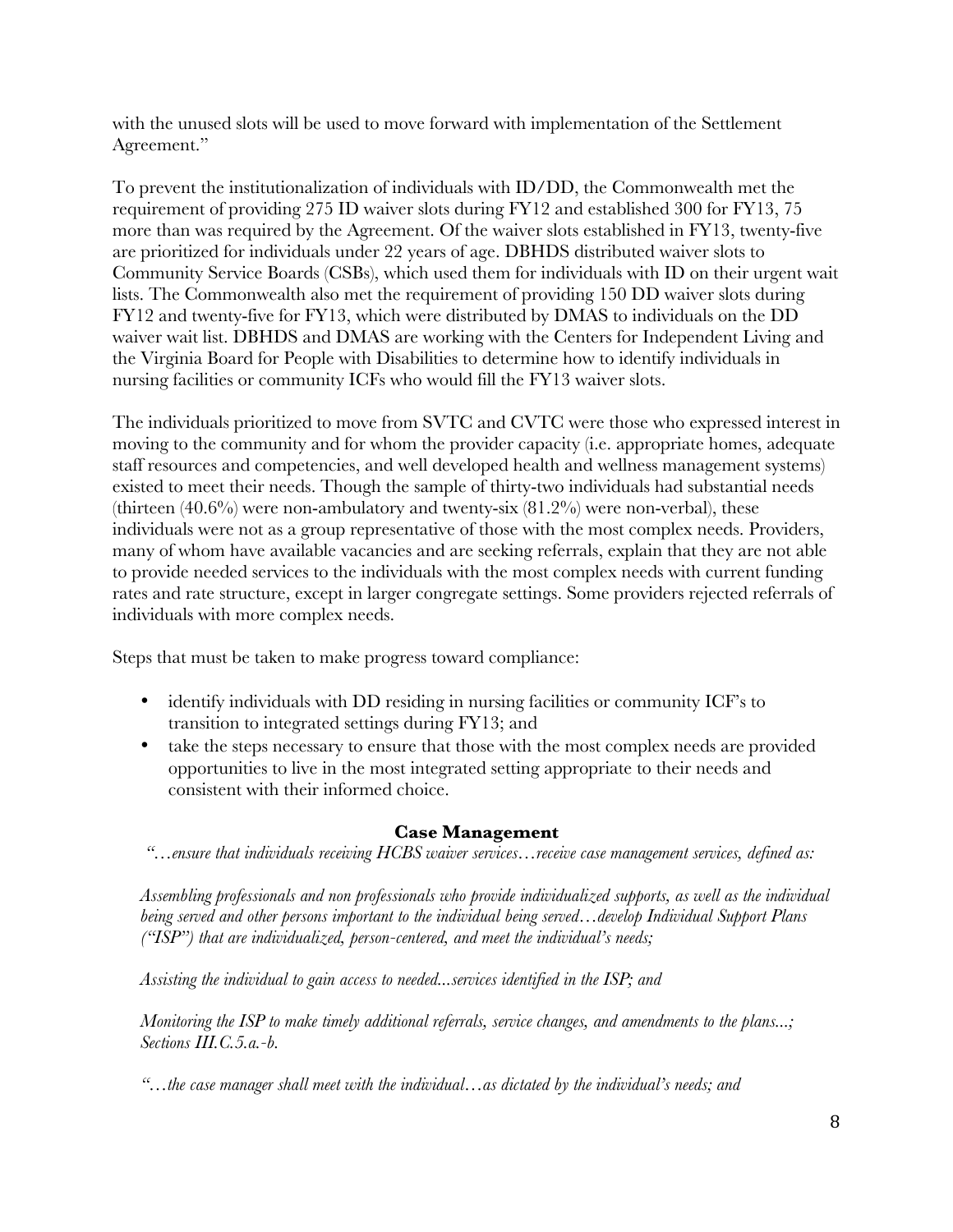*…assess whether the individual's support plan is being implemented appropriately…and supports are being implemented…and…if inadequately…convene the individual's service planning team to address it… " Sections V.F.1-6.* 

Before the Agreement was finalized, the Commonwealth developed and implemented a statewide core competency-based training curriculum for case managers built on selfdetermination and person centered principles. As of September 30, 2012, a total of 2,750 DBHDS and CSB staff, case managers and private providers had completed all six of the modules that have been developed. Statewide performance standards are required by the Agreement. Currently, the case management services provided by 40 different CSBs, and by non-CSB case managers, are characterized, in part, by their different operating procedures, forms, case loads, and training. Case managers will fill an expanded and more vital coordination and accountability role in the future. Significant improvements are necessary to accomplish both the Agreement's required performance standards for case management, and the long-term goals of the Agreement. These performance standards apply to both ID and DD case management. The Reviewer has not yet had time to analyze the quality of the core competency-based training or the extent to which DD case managers have been trained.

Highlights from the Discharge Planning-Individual Reviews illustrate positive outcomes and areas of concern (see Appendix A: Individual Review-Discharge Planning Selected Tables for more data).

Of the sample of 32 individuals reviewed:

Positive outcomes related to the development and implementation of Individual Support Plans were:

- 32 (100%) were receiving case management services;
- 32 (100%) ISPs were current;
- 31 (90.6%) ISPs listed all their essential supports;
- 32 (100%) were receiving the medical supports identified in the ISP; and
- 31 (96.9%) were receiving the recreation services identified in the ISP.

Areas of concern related to the development and implementation of Individual Support Plans were:

- 10 (31.3%) were not receiving all the services identified in their ISP;
- $\bullet$  5 (27.8%) of the 18 individuals with identified concerns since moving have not had those concerns resolved;
- 10 (31.3%) were not receiving dental services;
- $3(60\%)$  of the 5 individuals with identified need were not receiving communication/assistive technology;
- 6 (19.4%) of 31 individuals were not receiving day services (could not determine for one); and
- 12 (37.5%) did not have evidence of personal décor in their room and other personal space.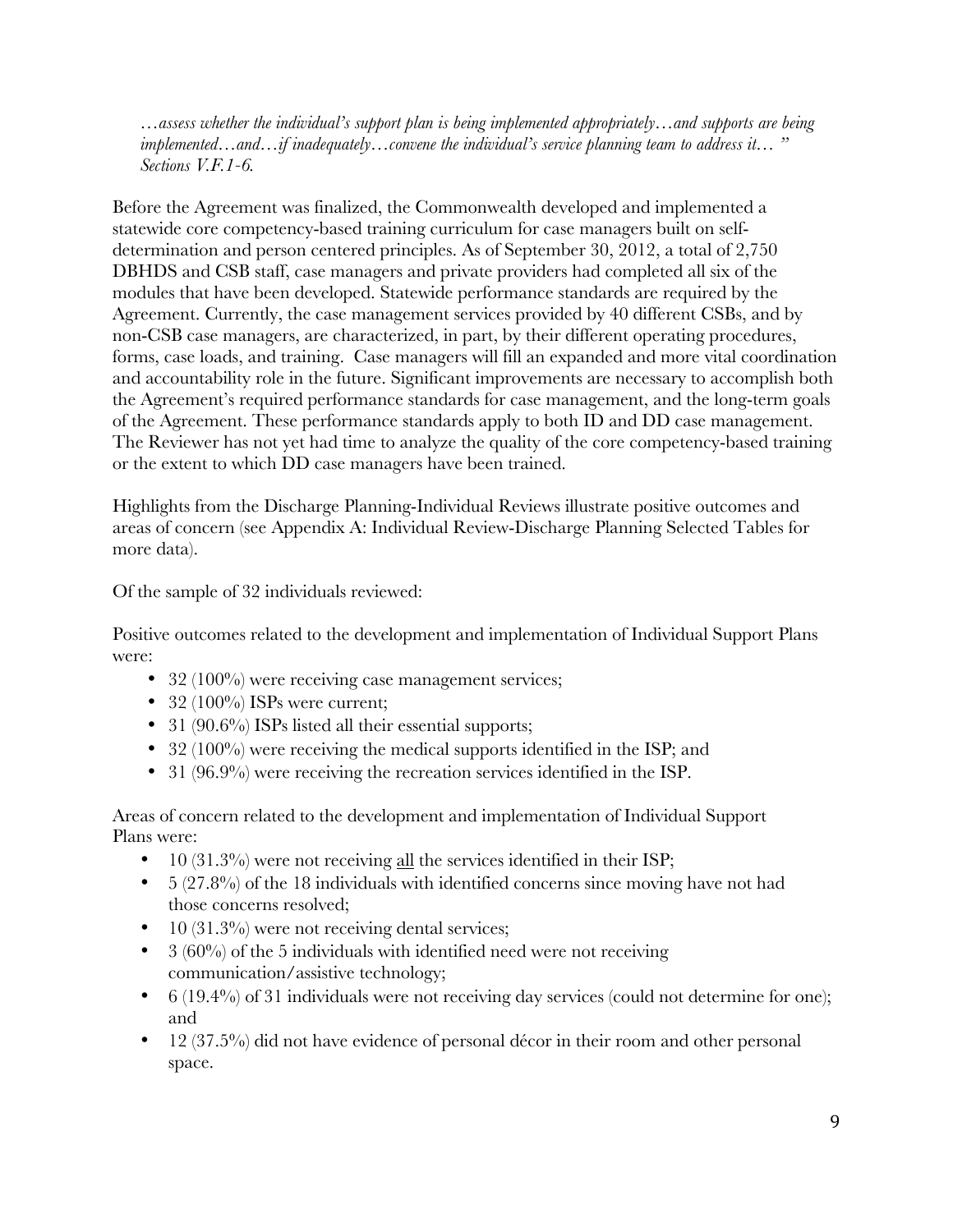Positive outcomes related to the individuals' homes were:

- 23 (95.8%) of the 24 individuals with identified need had been provided all needed supports for adapted environments and equipment;
- 31 (96.9%) of their homes were free of any safety issues;
- 32 (100%) of their homes were clean and had adequate food and supplies; and
- 30 (92.3%) of their homes were located near community resources.

The reviewers noted two other concerns that need further review. One is whether the objectives in some ISPs were measurable and sufficiently promoted the individual's growth and skill development. The other was whether staff in some homes provided the individuals sufficient habilitation, i.e. teaching skills and competencies to promote growth.

Steps that must be taken to make progress toward compliance:

- monitor implementation of the ISP to ensure timely additional referrals for medical professionals (e.g. dental examination, nutritional assessment), day services, and communication; to ensure that all individuals were receiving the supports identified in the ISP; and to ensure that staff are aware of and monitor the major side effects of psychotropic medications, including for tardive dyskinesia;
- ensure that all ISPs include objectives that are measurable and focused on the development of skills for increased independence; and
- ensure that all providers and staff provide sufficient habilitation to teach individuals skills and competencies that increase self-sufficiency and independence.

#### **Crisis Services**

The Independent Reviewer retained an expert consultant to review compliance with the crisis service requirements of the Agreement. That report "Crisis Service Requirements" (See Appendix B) is quoted in this section of the Reviewer's report. It describes the status of compliance efforts that were to be in place as of June 30, 2012, and areas of potential noncompliance with the Agreement, Statewide Crisis System, Crisis Point of Entry, Mobile Crisis Teams, and Crisis Stabilization Programs. The consultant's review process consisted of extensive document review and interviews with key DBHDS and START Services staff. The Reviewer monitored with on-site visits and interviewing staff at two regional crisis services programs, and by interviewing and reviewing the quarterly report, June 30, 2012 - September 30, 2012, of the external consultant guiding program implementation.

*Crisis Services Section III.C.6. Statewide Crisis System: Sections 6.a.i. ii. & iii; Crisis Point of Entry: Section 6.b.i.B; Mobile Crisis Teams: Section 6.b.ii.F.; and Crisis Stabilization Programs: Section 6.b.iii.F.*

The Commonwealth is commended for their efforts to implement crisis services and stabilization programs statewide, and for beginning their work before the Agreement was signed. DBHDS is also commended for deciding to use a "reliable, well-tested and comprehensive service delivery model, Systemic Therapeutic Assessment Respite and Treatment (START)" which provides a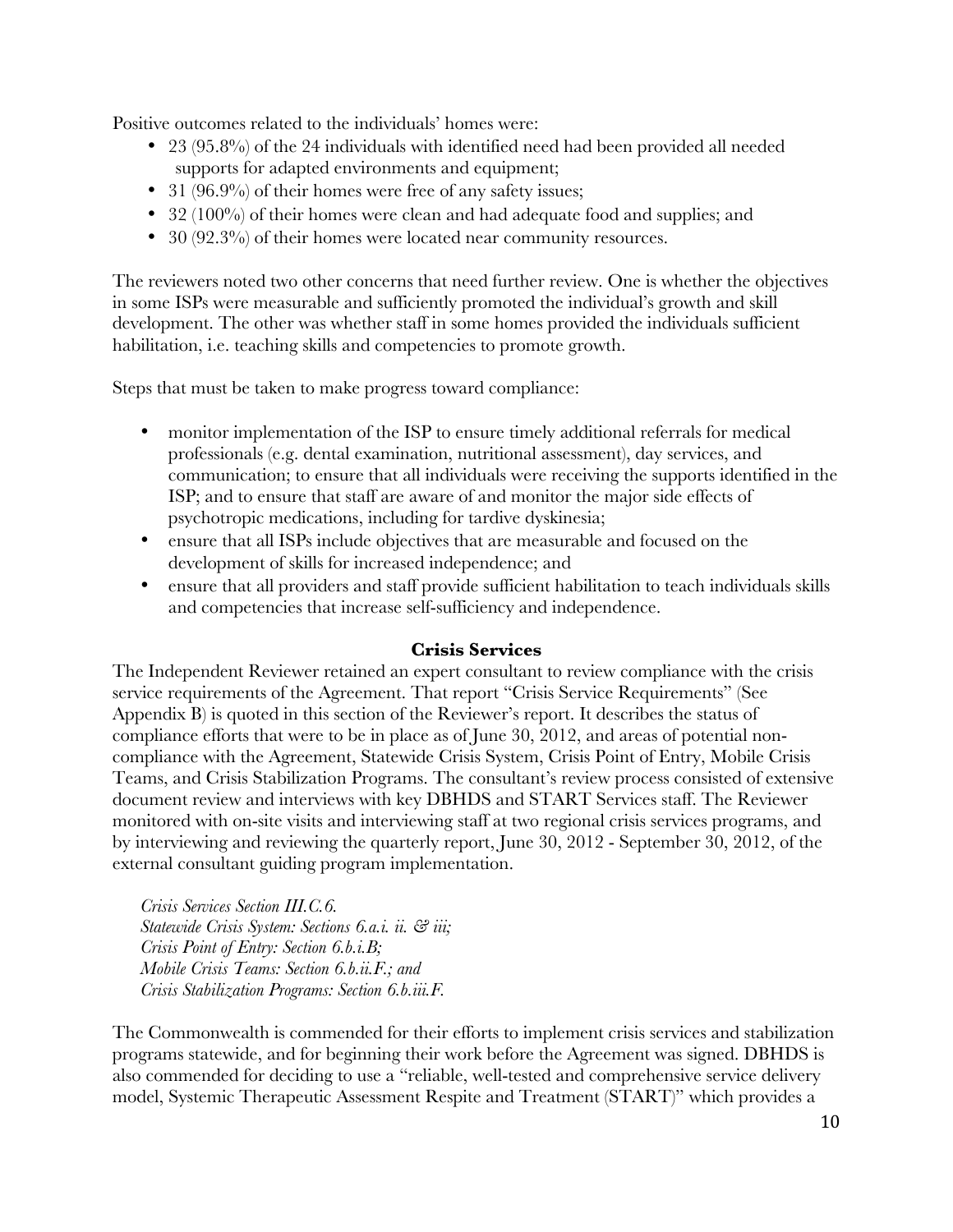"roadmap to meet the requirements of the Agreement and develop a statewide system to prevent, intervene and stabilize crisis situations..." DBHDS has initiated a "planning process and is providing leadership to enhance the state's ability to respond to the crisis needs of individuals who have ID/DD and a co-occurring mental health diagnosis or a behavioral challenge that places them at risk of institutionalization." Although "delays in program implementation have created a situation of only partial compliance the planning, organizational support, funding and well-conceived program design poise the state to implement successful crisis response in each region."

Full compliance with Sections 6.a.i, 6.a.ii, and 6.a.iii will be determined by how well staff in both the ID and Emergency Services divisions of the CSBs, providers and the START programs are prepared to address the needs of individuals with ID/DD who are at risk of or are experiencing a crisis. The Crisis Services Requirements report describes the training in crisis response and deescalation required of staff who work directly with individuals who exhibit behavioral challenges including provider and CSB Emergency Services staff. Past analyses of the two models used, the Therapeutic Options of Virginia and Mandt System, have established their efficacy. Additional Positive Behavioral Support training is provided to behavioral consultants, teachers and case managers. START Services offers comprehensive training; and there are requirements for START staff to attend. START Coordinators must participate in all required training to become certified within one year of being hired. All these training approaches include the components that met the criteria established in the State Health Authority Yardstick (SHAY) to determine high quality training. The START training also includes quality elements of ongoing consultation and technical support.

The sufficiency and sustainability of funding for START Services is another measure of the Commonwealth's ability to meet the crisis system requirements of the Agreement. Funding of \$7.8 million, rather than the \$10 million initially planned for by DBHDS, and additional unused funds from the prior year have been made available for implementation of the START program. All regions are currently funded to implement crisis services and stabilization programs based on both normal delays in starting a program (i.e. hiring staff and preparing buildings) and some planned delay to fit available funding.

Although not part of the plan developed before the Agreement was settled, the DBHDS Commissioner issued a communication in June 2012 clarifying and directing that START services are available for adults with DD. However, to receive in-home supports or use the respite home one must have case coordination, i.e. a CSB case manager, DD case manager or other clinical home as called for in the START model. This requirement to have a case manager may exclude individuals from accessing START crisis intervention and stabilization support or to have funding to access other community supports to prevent crises in the future.

The existing CSB emergency services vary in several ways: resources available, competencies working with individuals with ID/DD, and whether they respond to crises in the home or on-site where the crisis occurs. These variations by location raise questions and challenges related to roles and responsibilities in their collaborations with the statewide START services and whether these services will meet the statewide requirements of the Agreement.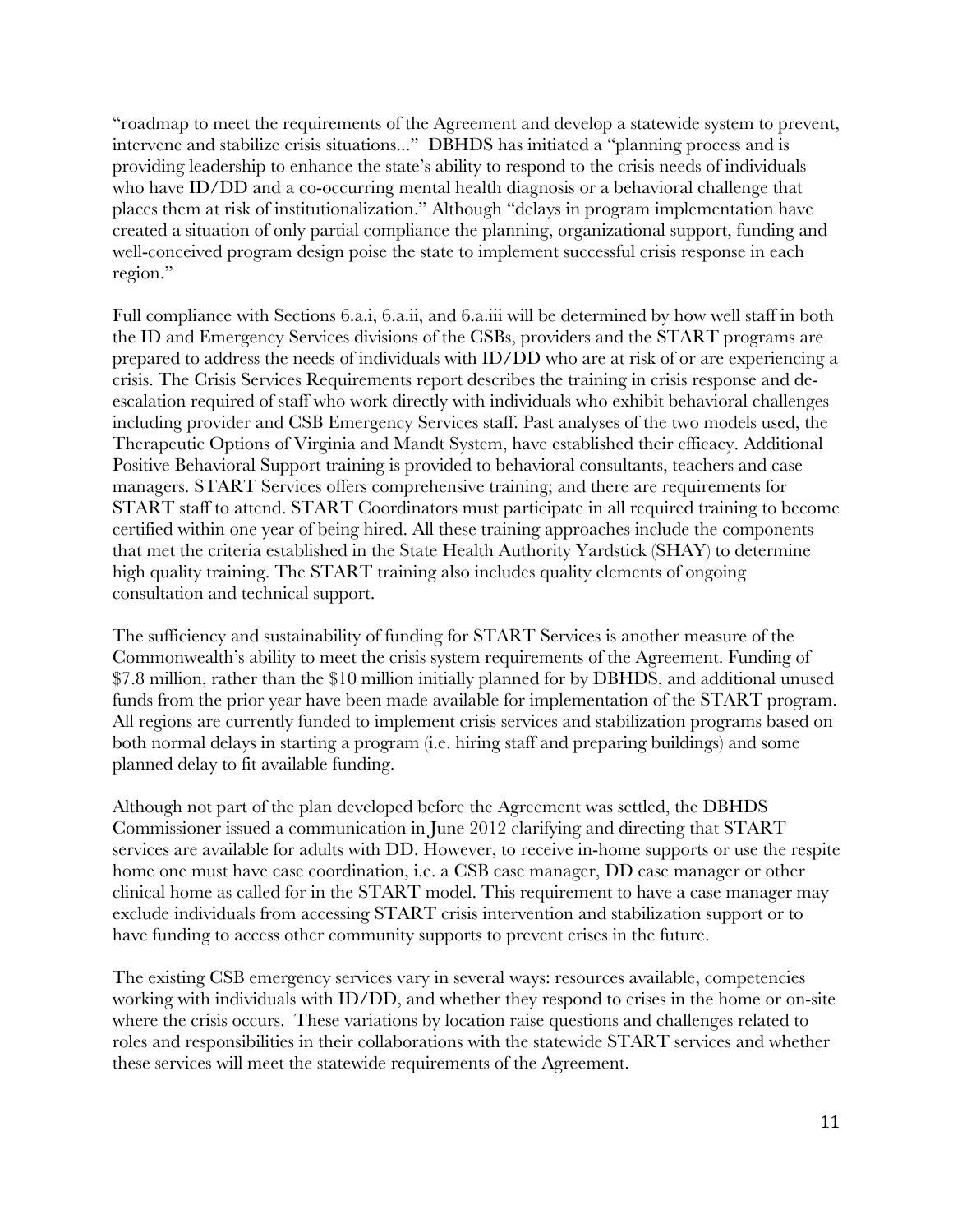#### *Crisis Point of Entry: Section III.C.6.b.i.*

Each region has five to ten CSBs that currently provide 24/7 emergency responses. Each has a hotline to accept emergency calls and emergency staff to respond. "The type of response varies across the CSBs and regions as does the expertise to respond to the needs of individuals with ID/DD and behavioral challenges." The Inspector General for BHDS in 2010 reported that there was a serious gap in crisis stabilization for persons with ID.

All CSBs have a mobile crisis team that conducts face-to-face assessments; the majority only does so at the hospital emergency department. The CSBs are not required to go to an individual's home although this is the first level of response and the preference of the START Program, if the situation is deemed safe. The variance in CSB response on-site in people's homes has the potential to impact the capacity of the START Mobile Crises Teams to respond.

*B. By June 30, 2012…shall train CSB emergency personnel in each Health Planning Region on the crisis response system it is establishing, how to make referrals, and the resources that are available.*

As of June 30, 2012, orientation sessions were provided using a standard power point orientation presentation and handout to describe the START program, the general referral process and a description of the resources. Thirty-seven of forty CSBs attended a regional open information session. START Directors in each region have oriented CSB emergency, ID and case management staff. As of October 30, 2012, DBHDS reports that 10-20% of START staff have been trained in regions one, two, and four; 30-50% have been trained in regions three and five.

*Mobile Crisis Teams: Section 6.b.ii. F. By June 30, 2012…shall have at least one mobile crisis team in each Region that shall respond to on-site crises within three hours.*

DBHDS report that they are behind schedule, the Mobile Crisis Teams in regions three, four and five are in place and responding to crises. The Teams in regions one and two plan to begin operations in December 2012. As of October 2012, a reporting system is being implemented to track response time and other operational variables at the regional level. Data on response time are not yet available.

*Crisis Stabilization Programs: Section III.C.6.b.iii. F. By June 30, 2012…shall develop one crisis stabilization program in each Region.*

DBHDS reports that the START crisis respite homes are under renovation or construction in all regions, and are behind schedule. The regions plan to begin operations as of November 2012 in region three (Southwest Virginia), December 2012 in regions one (Central Virginia) and two (Northern Virginia), in March in region four (Greater Richmond/Petersburg) and by June 30, 2013, in region five (Hampton Roads). Regions have partnership agreements with each other, so that programs coming online earlier can admit individuals from other regions, when beds are available.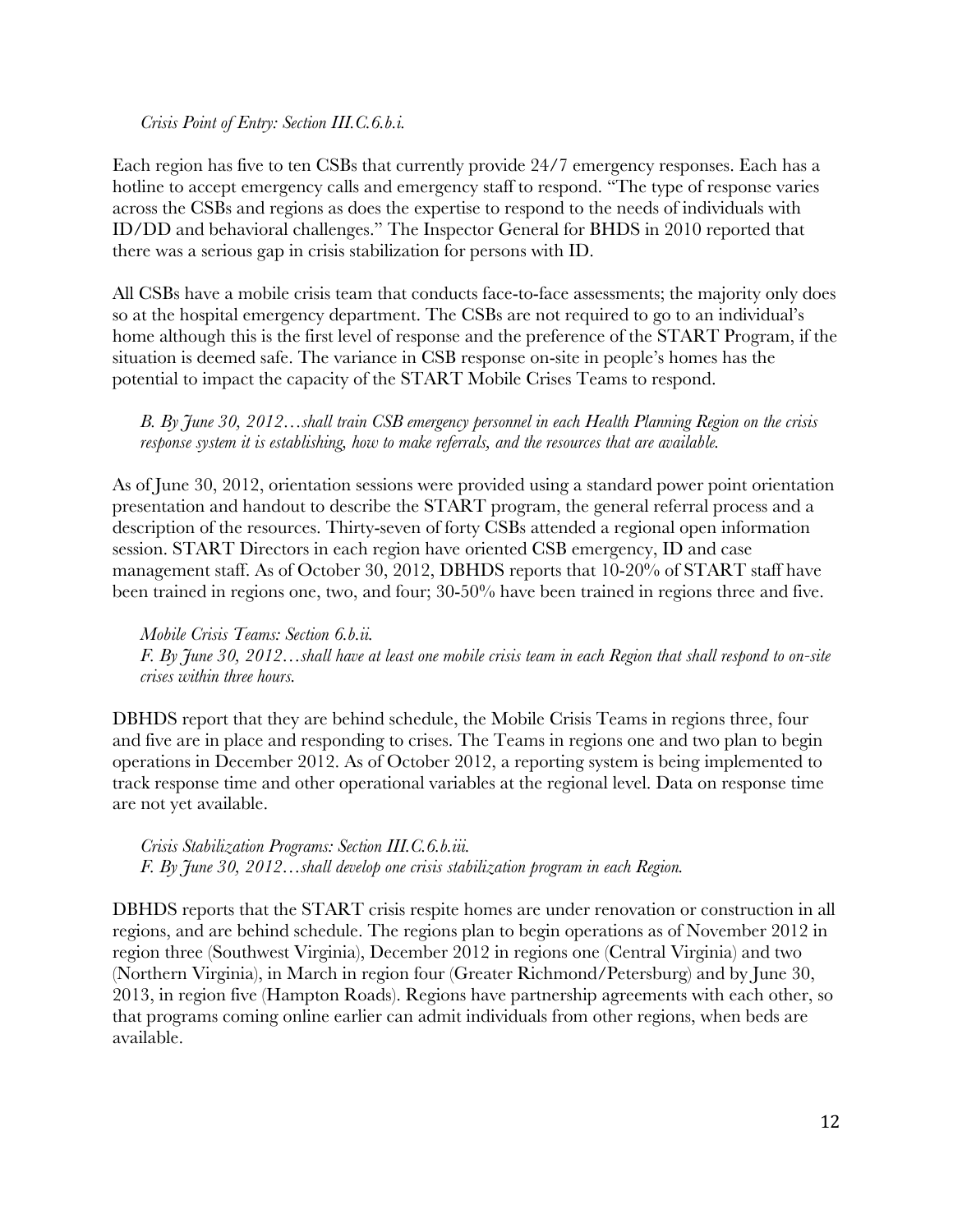Steps that must be taken to make progress toward compliance:

- develop a plan and provide sufficient resources to provide crisis services for children with either ID or DD and adults with DD that is not ID;
- ensure that adults with DD have case management to facilitate full access to crisis services and stabilization programs and access to community supports necessary to prevent future crises;
- ensure that crisis services meet the statewide requirements of the Agreement regardless of the variation between CSB emergency services capacity to respond (i.e. resources available, competencies working with individuals with ID/DD and whether they respond to crises in the home or on-site where the crisis occurs); and
- provide adequate funds for crisis service operations in FY14, including for mobile crisis teams in each region to respond to on-site crises within two hours by June 30, 2012.

#### **Integrated Day Activities and Supported Employment**

 *To the greatest extent practicable, the Commonwealth shall provide individuals in the target population… with integrated day opportunities, including supported employment. Section III.C.7.a.-b.*

*"…shall maintain it membership in the State Employment Leadership Network ("SELN")"*

*"...shall establish a state policy on Employment First ..;* 

*"...shall have...one employment service coordinator to monitor implementation of the Employment First practices.."*

*"Within 180 days of this Agreement...shall develop…an implementation plan to increase integrated day opportunities…including supported employment, community volunteer…recreational opportunities, and other integrated activities."* 

*"Provide regional training on Employment First policy and strategies..."*

The Commonwealth has accomplished some of the Agreement's requirements in this section, although DBHDS has experienced difficulties and consequent delays in meeting other requirements. DBHDS has maintained its membership in SELN. It has also developed, and its Board has approved, an Employment First Policy that includes the elements required by the Agreement. The Employment First Implementation Plan was due on September 6, 2012. A Strategic Plan for Employment First was published on November 8, 2012. The Reviewer will review and analyze the plan more extensively during the second review period. The Reviewer's initial analysis is that the Strategic Plan includes important and helpful elements, such as longrange goals, perceived barriers and short-term objectives. However, compliance with the Agreement's provision for an implementation plan requires additional specifics. These elements are typically included in an implementation plan to ensure an efficient and effective implementation, such as agreed upon service definitions, identification of the party responsible for accomplishing each objective, the resources and support needed, and interim and measurable milestones. The Agreement also requires DBHDS to collect baseline data in a number of areas. This process has begun. Limited data has been collected on the number of people currently receiving supported employment services (not necessarily working), the length of time receiving supported employment, and the amount of earnings. The published plan did not establish targets to meaningfully increase the number of individuals enrolled in supported employment. In the assessment of the Reviewer, the limited data collected was adequate to set initial targets as part of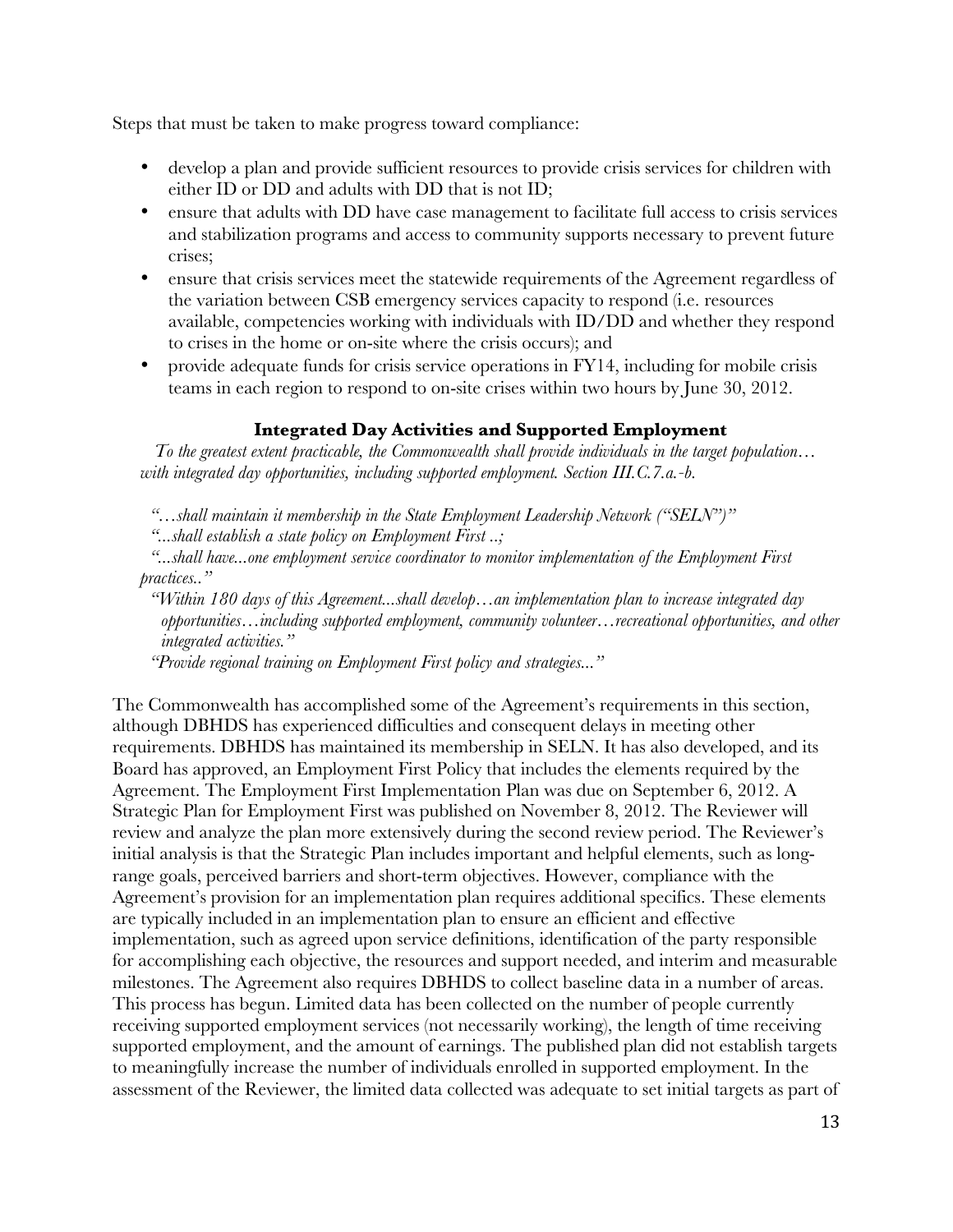the plan, and that doing so, especially for the individuals receiving the newly established waivers, would encourage all stakeholders to increase these opportunities. DBHDS expects to establish such targets by March 31, 2013.

The DBHDS Strategic Plan for Employment First identifies current barriers to increasing supported employment. Identified barriers include that the Commonwealth's "rate setting and...policies and procedures…are not in line with federal guidance on supporting integrated employment." A desired result of implementation efforts is listed as establishing a "rate structure in line with CMS guidance which emphasized and incentivized delivery of employment services over other services." Commonwealth service providers report that it is much more difficult to provide supported employment under the waiver than it is under DARS. The Reviewer's opinion is that the current waiver structure inhibits the Commonwealth from readily expanding supported employment opportunities for people receiving services under the waiver and for those who want supported employment services and are waiting for new waiver slots to be distributed. (see Section VI of this report for Additional Information and Financial Considerations.)

Of the sample of 32 individuals reviewed:

Areas of concern related to the development and implementation of Individual Support Plans were:

- 11 (34.4%) were not receiving day services outside of their homes;
- 18 (85.7%) of the 21 individuals who were receiving out-of-home day services were in large congregated day centers, some of which were clustered on the same, or adjacent, property with group homes. Most provided little or no meaningful opportunities for participation in integrated day opportunities;
- two individuals for whom supported employment was recommended, the residential provider disagreed and has not pursued this option; and
- one individual who had a meaningful job when living at the Training Center lost the job when he moved to the community.

Steps that must be taken to make progress toward compliance:

- complete the Employment First Implementation Plan with the information required in the Agreement and the elements needed for a plan to be efficiently implemented;
- ensure that PST and case managers provide reliable information to individuals and Authorized Representatives regarding community options for integrated day services, consistent with Section IV.B.9., including the opportunity to discuss and meaningfully consider these options with peers, and their families, who are already living and involved in integrated day services in the community, before being asked to make a choice from among segregated only days service options;
- ensure that PST and case managers considering recommending options in a congregate day centers, consult with the CIMs, and Regional Support Teams if needed, to identify barriers to placement in a more integrated setting, to determine steps to take to address those barriers, and to request and receive assistance to propose appropriate options about how an individual's needs can be met in a more integrated day service setting; and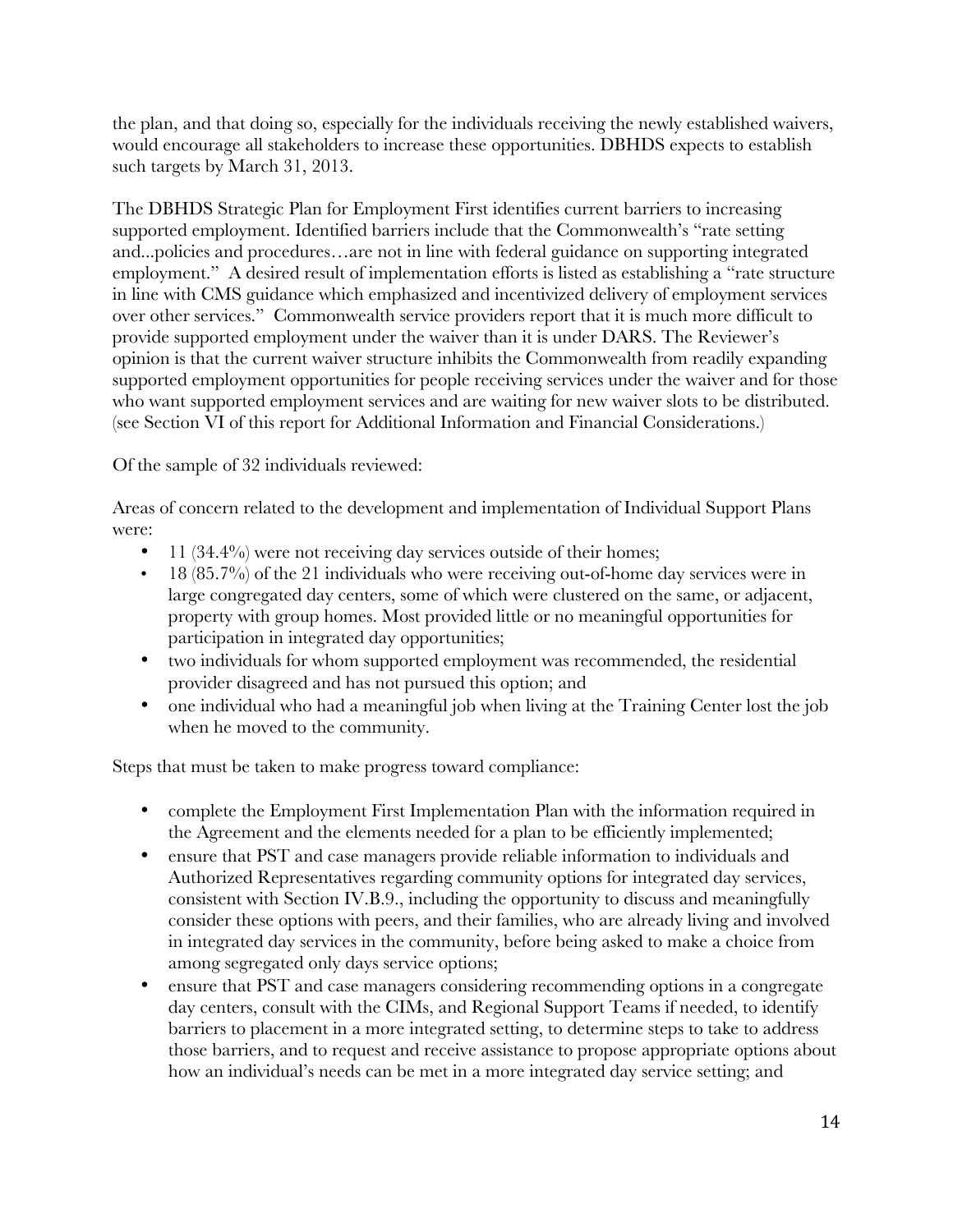• ensure that the pre-move monitoring process plans for and the post-monitoring move process evaluates and verifies, and if needed recommends strategies so that, the individual is offered meaningful opportunities to discover interests and participates in integrated day activities.

#### **Discharge Planning and Transition from Training Center**

*By July 2012…will have implemented Discharge and Transition Planning processes at all Training Centers… Section IV.A-D.*

DBHDS has done extensive work in developing a standardized discharge planning process at all five Training Centers and in making progress toward compliance. Although the Agreement requirement is to have the discharge planning process in place as of July 2012 all Training Centers were utilizing new discharge planning processes as of March 2012. Note that the Discharge Planning-Individual Reviews referred to in this section were of individuals who transitioned before the due date of the Agreement requirements. The findings are based on onsite observations, interviews, and the review of documents provided.

*"...ensure that discharge plans are developed for all individuals in TC's through a documented person-centered planning and implementation process..." Section: IV.B.5.*

DBHDS reports that all individuals residing at the Training Centers have a discharge plan. The Individual Reviews found that 32 (100%) had discharge plans, and that for 29 (90.6%) there was evidence of person-centered planning.

- *"…develop and implement discharge and planning and transition processes…" Section: IV.A.*
- *"...individuals shall participate in ..discharge planning..." Section: IV.B.3.*
- *"...final discharge plan developed within 30 days prior to discharge…" Section: IV.B.5*
- *"...discharge planning will be done by the individual's Personal Support Team ..." Section: IV.B.6.*

As the due date for the new discharge planning processes approached, the Individual Reviews indicated improvements in processes and documentation for those who transitioned in the final quarter of FY12. The processes utilized throughout FY12 demonstrated the strengths illustrated by the following data:

Of the sample of 32 individuals reviewed:

Highlights of positive outcomes related to discharge planning and transitions to the community were:

- 31 (96.9%) the individual and Authorized Representative participated in discharge planning;
- 31 (96.9%) updated their discharge plans within 30 days prior to the transition;
- 30 (93.8%) provider staff were trained in the ISP protocols transferred to the community;
- 28 (87.5%) all essential supports were in place before the move; and for
- 31 (96.9%) the necessary PST members attended the pre-move ISP meeting..."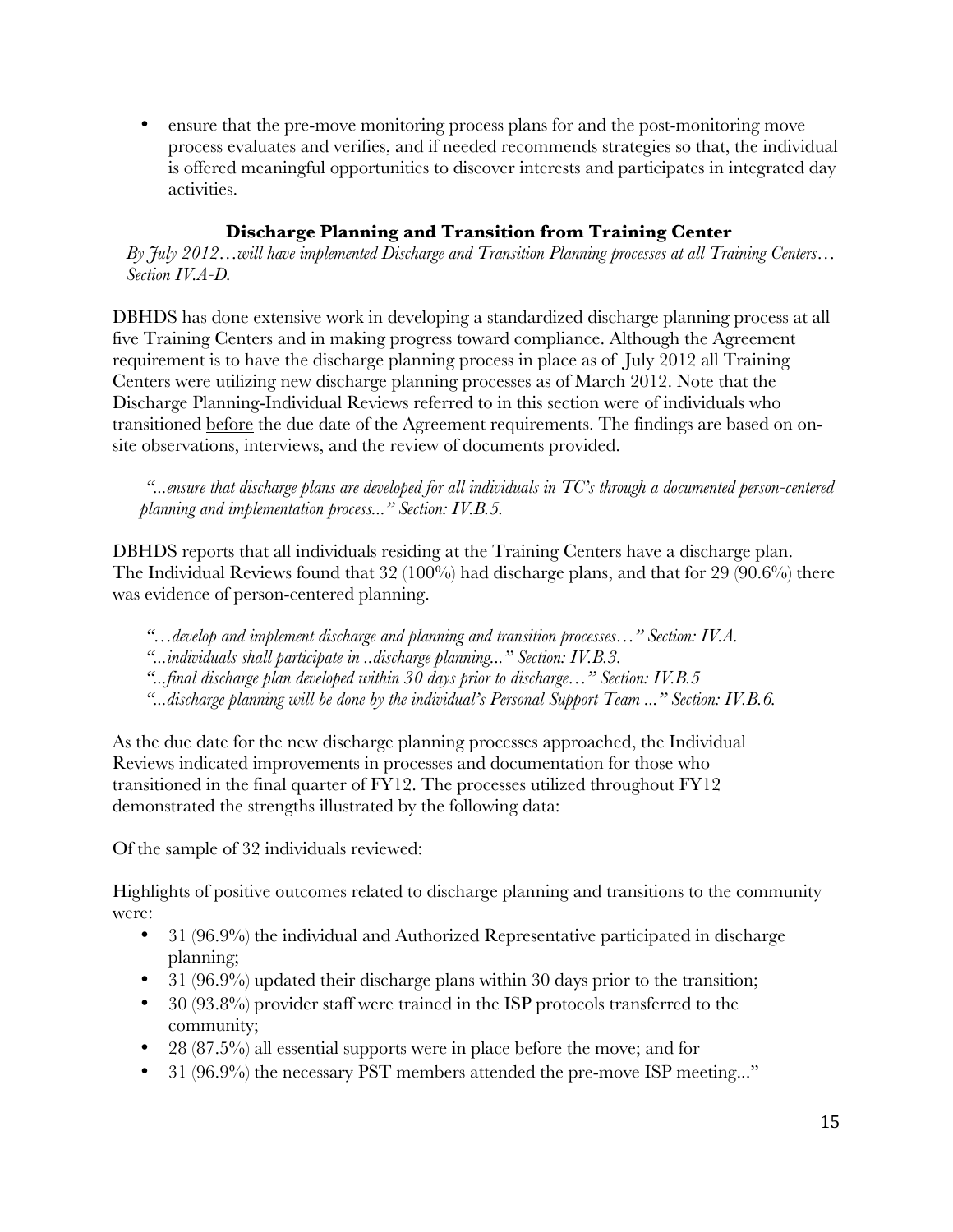Areas of concern related to the discharge planning were:

- 30 (93.8%) the discharge memo did not list all the key contacts in the community, including the licensing specialist, Human Rights Advocate, Community Resource Consultant and CSB support coordinator (Note: this was corrected in May 2012); and
- $7(21.9%)$  did not identify all medical practitioners before the individual moved, including primary care physician, dentist and, as needed, psychiatrist, neurologist and other specialists.

*"...individuals are served in the most integrated setting appropriate to their needs…" Section: IV.A. "...propose appropriate options…how an individual's needs could be met in a more integrated setting." Section IV.11*

*"...In the event that a PST recommends...a congregate setting of 5 or more individuals…describe the barrier...the planned steps taken to address the barriers...refer to the Community Integration Manager (CIM)..." Section: IV.15*

The Commonwealth assisted 117 individuals to move from Training Centers to the community between November 2011 and October 30, 2012. The Commonwealth has much to accomplish before it is serving individuals in the target population in the most integrated setting appropriate to their needs in accordance with their informed choice or ensuring that programs adequately promote community participation. In the assessment and experience of the Reviewer, providing integrated programs that promote community participation and inclusion is the Commonwealth's greatest challenge (see Section VI of this report).

Of the sample of thirty-two individuals reviewed:

Areas of concern related to the receiving services in the most integrated setting appropriate to their needs in accordance with their informed choice were:

- 11 (34.4%) moved to homes with five or more individuals;
- 11 (68.%) of the 16 individuals recommended to move to a residence of five or more, the barriers to placement in a more integrated setting were not identified; steps to address the barriers were not documented, nor was it documented that the matter was referred to the CIM;
- 4 (12.5%) of those who live with four or fewer, reside in homes licensed to serve five or more;
- $\bullet$  5 (15.6%) live in a cluster of group homes on the same or adjacent property;
- 10\* (31.3%) were not provided adequate information regarding appropriate community options about how an individual's needs could be met in a more integrated setting;
- 30 (93.8%) were not provided opportunities to speak with individuals currently living in the community and their families;
- $\bullet$  16 (51.6%) of 31 individuals had not met their neighbors (could not be determined for one);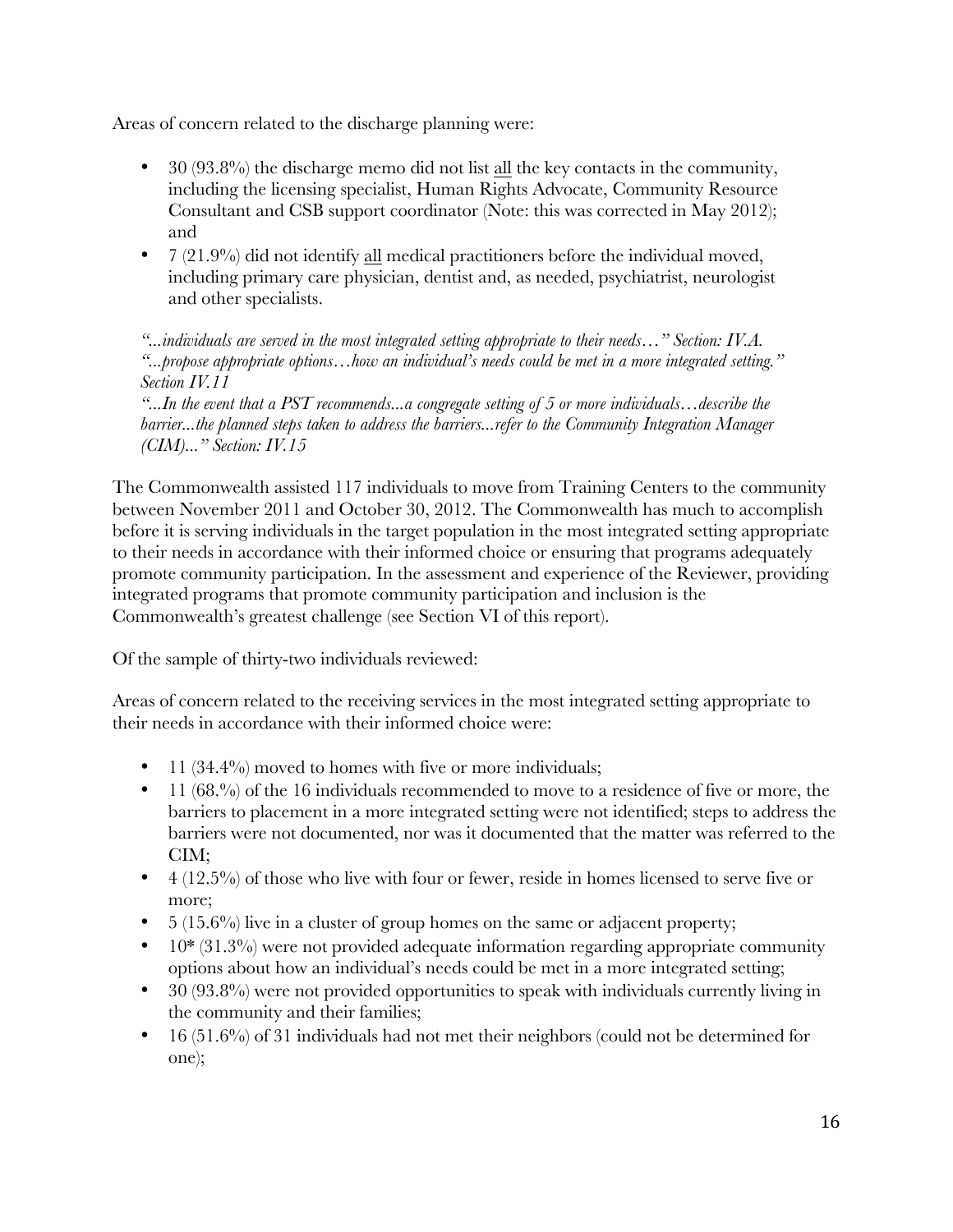- 23 (82.1%) of 28 individuals go out primarily with their housemates as a group (could not be determined for four); and
- 30 (93.8%) did not belong to any community clubs or organizations.

\*DBHDS has indicated that this occurred for more individuals, but documentation did not occur or was not provided.

Healthcare services are critical to the members of the target population, especially to those with complex needs. The Individual Reviews found many positive outcome areas of healthcare and some areas of concern. (See Appendix A Discharge Planning-Individual Reviews Selected Tables)

Of the sample of 32 individuals reviewed:

Highlights of positive outcomes related to the provision of healthcare were:

- 32 (100%) appointments were appropriately scheduled for medical practitioners and occurred within 30 days of discharge;
- $\bullet$  16 (100%) ordered by the physician, had a current psychological assessment;
- 8 (88.9%) of the 9 with clinical therapy recommendations were implemented or staff are actively engaged in scheduling appointments;
- 32 (100%) had a physical examination within the last 12 months;
- 30 (93.8%) had physician's recommendations implemented within the recommended time frame;
- 29 (93.5%) of 31 had medical specialist recommendations implemented within the time line recommended;
- 32 (100%) had lab work completed as ordered by the physician;
- 32 (100%) had diagnostic consults completed within the recommended time frame;
- $\bullet$  15 (100%) recommended by the physician were monitored by the provider for fluid intake;
- 14 (100%) recommended by the physician were monitored by the provider for food intake;
- 20 (100%) recommended by the physician were monitored by the provider for bowel movements; and
- 12 (92.3%) of 13 did not have evidence of excessive psychotropic medications.

Areas of concern related to the provision of healthcare were:

- 7 (21.9%) needed assessments that were not recommended;
- 11 (34.4%) did not have dentists' recommendations implemented within the time frame recommended;
- $7(50\%)$  of the records of the 14 individuals taking psychotropic medications did not include documentation of the intended effects and side effects of the medication;
- 12 (85.7%) of the records of the 13 individuals taking psychotropic medications did not include documentation of the legal guardian's informed consent;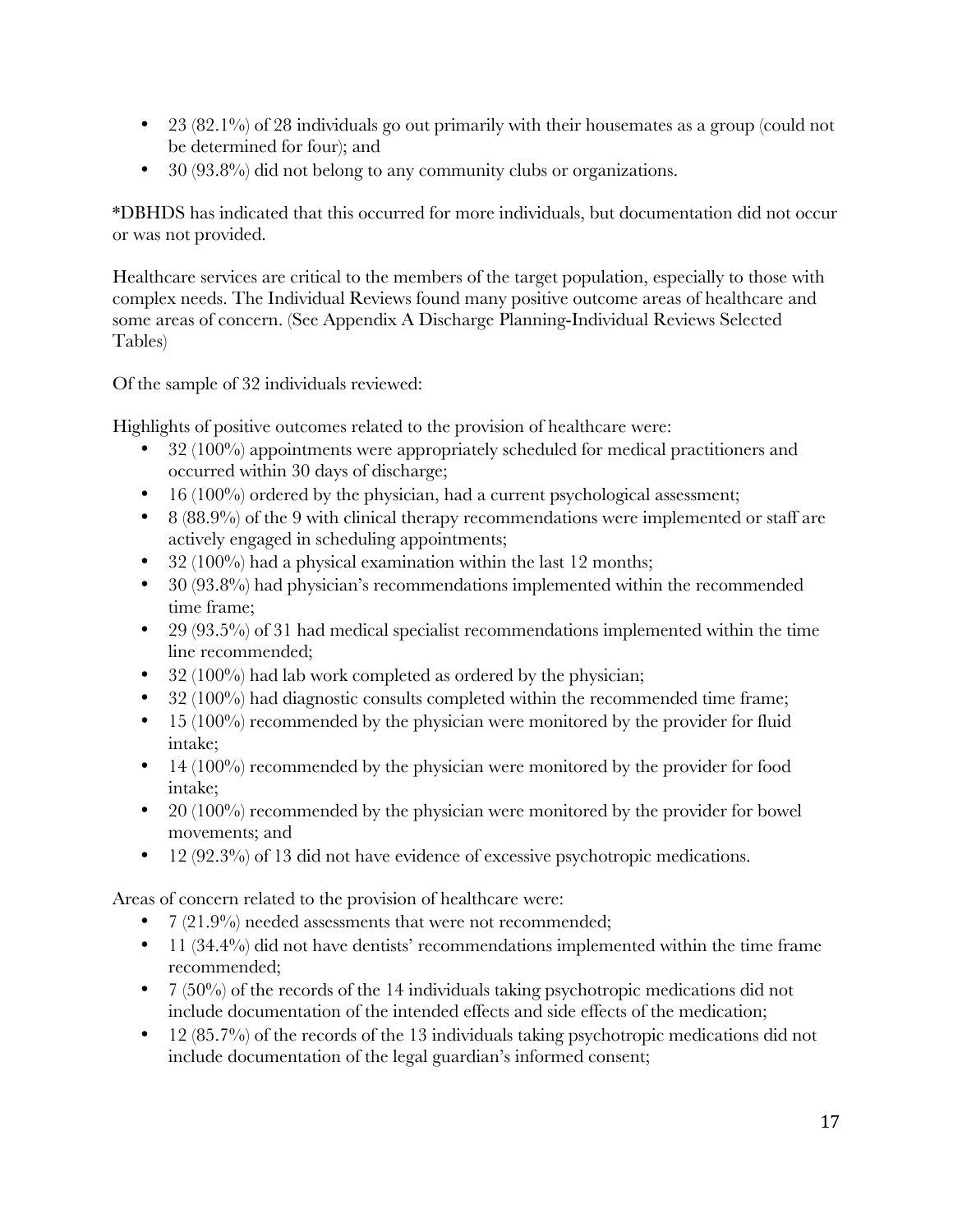- 10 (71.4%) of the 13 individuals were not monitored by a nurse or psychiatrist as indicated for the potential side effects of psychotropic medications, using a standardized tool at baseline and at least every 6 months; and
- 5 (35.7%) of 13 were not monitored for digestive disorders that are often side effects of psychotropic medication(s), e.g., constipation, GERD, hydration issues, etc.).

These areas of concern data illustrate that the health and wellness management systems of some service providers need to be strengthened. The Individual Reviews found positive outcomes that providers received extensive training from Training Center staff; however, those competencies were not always shared with all staff.

Steps that must be taken to make progress toward compliance:

- ensure that PST and case managers provide reliable information to individuals and Authorized Representatives regarding community options consistent with Section IV.B.9., including the opportunity to discuss and meaningfully consider these options with peers, and their families, who are already living in the community before being asked to make a choice regarding options;
- ensure that PST and case managers considering recommending options in a congregate residential setting of five or more, consult with the CIMs, and Regional Support Teams if needed, to identify barriers to placement in a more integrated setting, to determine steps to take to address those barriers, and to request and receive assistance to propose appropriate options about how an individual's needs can be met in a more integrated setting;
- ensure that the post-monitoring move process evaluates, and if needed recommends strategies so that, the individual is offered meaningful opportunities to discover interests and participate in community life;
- ensure that all of an individual's medical practitioners are identified before the individual moves, including primary care physician, dentist and, as needed, psychiatrist, neurologist and other specialists;
- ensure that all needed health assessments are recommended (e.g. annual dental exam, speech and language assessments for dysphasia, psychological assessments for selfinjurious behaviors, and nutrition for significant weight fluctuations) and timely implementation of recommendations; and
- ensure that for individuals taking psychotropic medications support team members know the intended effects of the medications and that the potential side effects are monitored, including for digestive disorders and tardive dyskinesia, and that standardized tools are used at baseline and at least every six months.

#### **Individual and Family Support Program**

*"…shall create an individual and family support program for individuals with ID/DD whom the Commonwealth determines to be most at risk of institutionalization". Section III.C.2.*

The Commonwealth took important steps to create an Individual and Family Supports Program before and since the Agreement was settled. This included the first annual appropriation of \$3 million in FY13. During the first review period a workgroup was established with a team leader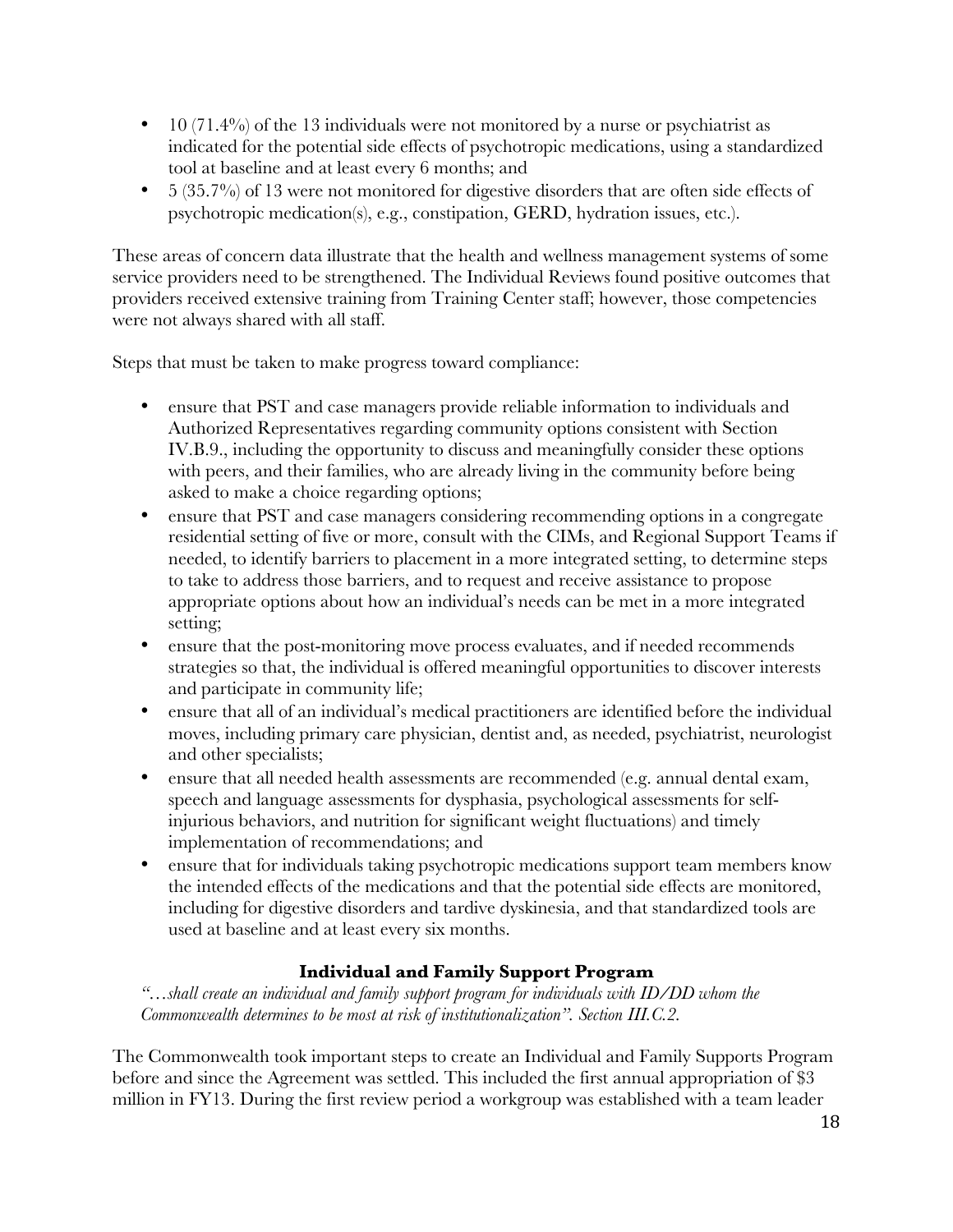and stakeholder members. Regulations and an application have been drafted and are being reviewed for approval. To determine those most at risk of unnecessary institutionalization, the Commonwealth has established the criterion that an individual must be on the wait list to receive individual and family supports. After completing these essential preliminary steps, DBHDS expects to distribute funds to at least 700 individuals with ID/DD during FY13 as required. The Reviewer has not had the time, or the resources to engage an expert consultant, to thoroughly review the draft regulations. Based on the Reviewer's experience individual and family support programs that provide flexible and individualized funding is critical for individuals with ID/DD to sustain living independently or with their families, especially in the absence of other services, and to avoid unnecessary institutionalization.

During the second review period the Reviewer will monitor whether individuals with ID/DD, who are not on the wait lists are experience crises and are at risk of institutionalization, including medical, behavioral health, and correctional facilities.

#### **Community Living Options**

*"…shall facilitate individuals receiving …waivers…to live in their own home, leased apartment…"; "…shall provide information and make appropriate referrals…"; "Within 365 days….shall develop a plan to increase access to independently living options…"; "Within 365 days….shall establish and begin distributing, from a one-time fund of \$800,000 to provide and administer rental assistance…"*

The Commonwealth appropriated and established a one-time \$800,000 fund to provide rental assistance in accordance with the recommendations described in the Housing Plan, which DBHDS expects to complete by March 6, 2013. A full-time housing coordinator has been hired. He is the project leader for a work group that involves representatives from multiple state agencies and other stakeholders. National expert consultants have been retained to assist in developing this independently living program. An initial draft of a Housing Plan has been developed. The Commonwealth expects to complete the Housing plan by March 6, 2013, and to begin distributing funds during FY13.

In the Reviewer's experience programs that promote the use of truly integrated and independent (the lease(s) is in the name of the individual served and apartment mates) is very helpful at creating increased service options in the most integrated settings. It is the Reviewer's assessment that the Commonwealth has few service options between in-home services and congregate living. The development of supported apartments and shared living service options, typically for one to three individuals, could help fill that service gap. The revised HUD 811 program, for which the Commonwealth will receive extra points (due to the Agreement) in the competition with other states for these funds, offers a helpful potential resource. The Reviewer has not had time, or the resources to retain an expert consultant, to study the status of the current planning efforts. However, it is the Reviewer's experience that new statewide initiatives involving multiple agencies and local government entities are more challenging to implement than initiatives within a single agency. To be successful, such initiatives require a major commitment, a coordinated effort, and strong leadership to overcome conflicting interests. These frequently include different organizational goals, priorities, and incentives; different funding streams; and different definitions of services.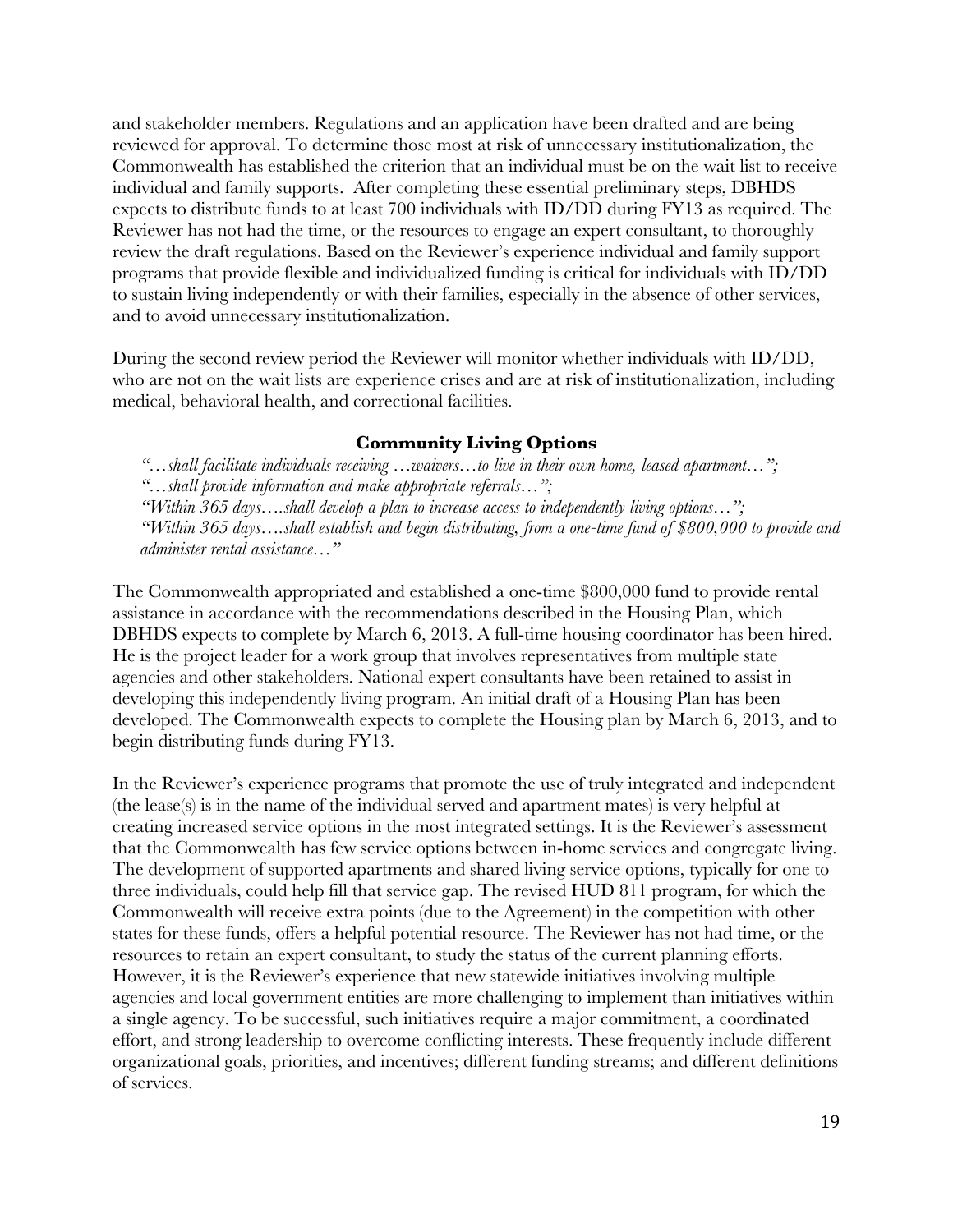#### **Family-to-Family and Peer Programs**

*"…shall coordinate with the specific type of community providers identified in the discharge plan…to provide individuals, their families…with opportunities to speak with…and facilitate conversations and meetings with individuals currently living in the community and their families, before being asked to make a choice…" "…shall develop family-to-family and peer programs to facilitate these opportunities." Section IV.9.b.*

The Commonwealth has created a Family Resource Consultant (FRC) who is in the process of developing a Family Mentor Network. This program will facilitate family members of Training Center residents to receive coaching on and support with the process of making the transition to the community from other volunteer family members who have successfully made the transition or people familiar with the ID/DD service system. DBHDS reports that a manual for training and providing resources to potential mentors, based on an existing model, has been drafted by the FRC. It is currently being reviewed for administrative approval. The first potential mentors and families interested in learning more about transitions to the community have been identified. One meeting was held with a community family group leader to discuss collaborative efforts. DBHDS expects to begin to match family mentors with reluctant family members and to seek further stakeholder input in December 2012. The Reviewer has not had time to review the draft manual. Based on the Reviewer's experience families and peers that have successfully made transitions can be very helpful to those who have not. There is a natural fear of losing a service that is known to pursue one that is not familiar. Having family members who once shared this natural hesitation provide information and anecdotes about the actual successes and challenges they experienced will help reluctant families make informed choices. The data from the individual reviews illustrate that the family-to-family and peer program was not in place during FY12.

Of the sample of 32 individuals reviewed:

! 30 (93.8%) individuals and their families were not provided the opportunity to speak with individuals currently living in the community and their families (could not determine for one).

#### **VI. ADDITIONAL INFORMATION AND FINANCIAL CONSIDERATIONS**

Today, there are many Virginians with ID/DD who have benefited from services that have helped them create opportunities, build relationships and improve their lives. Residential services have supported their personal skill development to become more self-sufficient and to live with greater independence. Employment programs have promoted skill development and opportunities to discover the capacity and satisfaction of meaningful work, earned income, and becoming a taxpayer. Advocates for an enhanced community-based service system highlight that those with the most complex needs can be, and are, supported in integrated settings that help people discover opportunities for meaningful participation in their communities. The essential challenge faced by the Commonwealth is that these options and outcomes are not yet readily available on a sufficient scale, or with the timeliness, that allows for a full realization of their benefits. This challenge is greater because of the Commonwealth's predominant funding mechanisms, rates and structure for the ID Waiver, Day Support Waiver, and DD Waiver.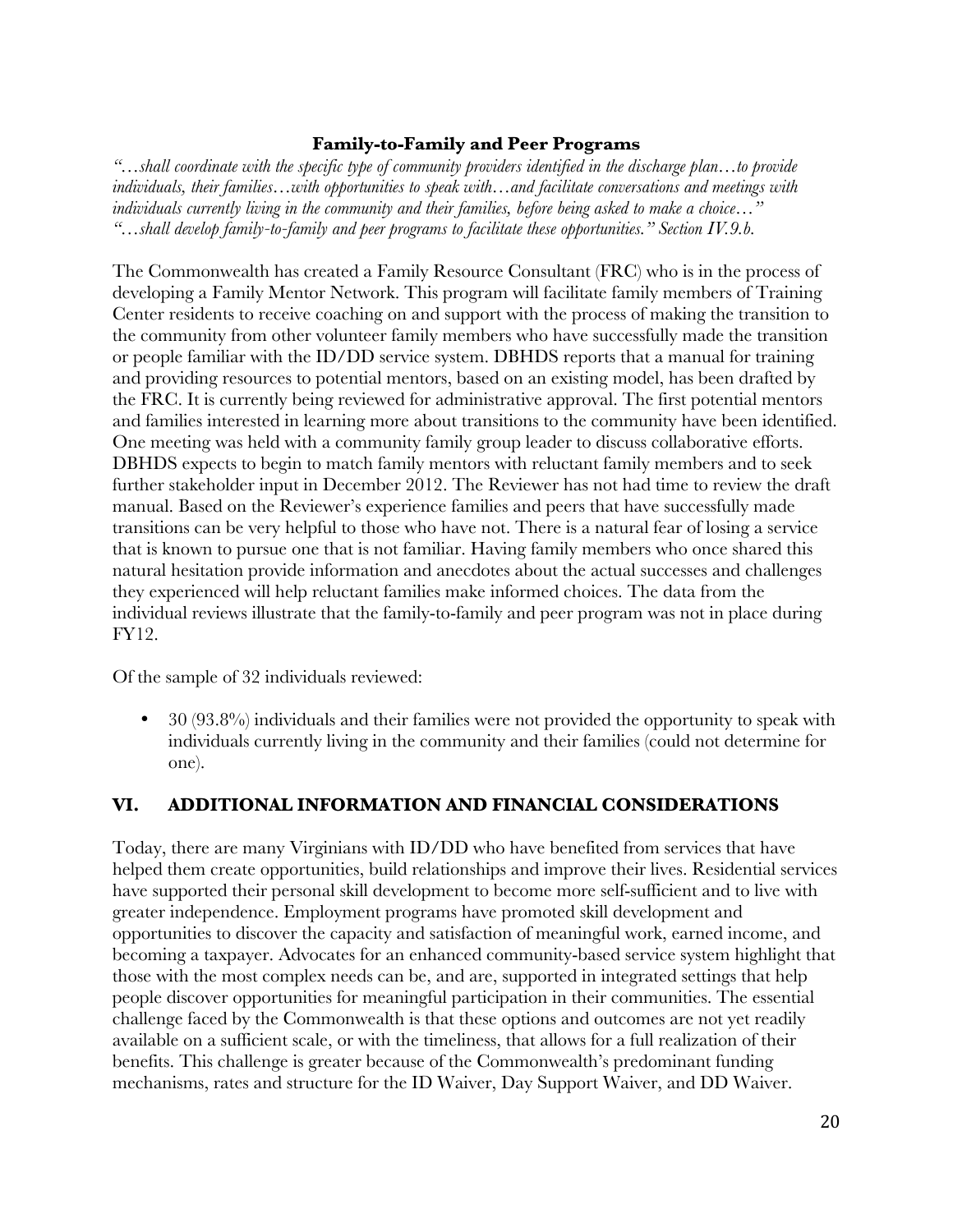In the early 1990s, prior to the use of HCBS Waivers, Virginia was becoming known nationally for expanding services that helped individuals move from congregate facilities to individualized and integrated service options in supported employment, supported apartments, and sponsor homes.

Since the early 1990s, the HCBS Waivers have created financial incentives over time to provide more residential and day services in larger congregate community-based facilities. As a result, a physical and human resource infrastructure has developed that contributes to individuals living less integrated lives than is appropriate for their needs. Once served in congregate facilities, the system gives no financial incentive to help individuals to develop their personal skills so they need fewer hours of services, or to move to more individualized and integrated community living arrangements.

#### **Residential Services**

The consequences of current HCBS waiver financial incentives are illustrated by the data in Table 1 about those living in group homes and community ICFs. A 2011 review of the Support Intensity Scale level of need of these individuals documented that more than 70% had average or below average needs. In addition, these data document that 72.3% of individuals living in congregate residential programs reside in group-residences of five or more, and that 12.5% live in congregate facilities of twelve or more. Also, some group homes are clustered on single or adjacent properties.

| <b>TABLE 1</b>                                           |     |      |  |  |  |  |
|----------------------------------------------------------|-----|------|--|--|--|--|
| <b>CONGREGATE RESIDENCES BY # OF OCCUPANTS</b>           |     |      |  |  |  |  |
| <b>Total Bed Counts</b><br># of Locations<br><b>Beds</b> |     |      |  |  |  |  |
| 4-or less bed counts                                     | 457 | 1613 |  |  |  |  |
| $5-8$                                                    | 573 | 3477 |  |  |  |  |
| $9 - 12$                                                 | 33  | 365  |  |  |  |  |
| $13+$                                                    |     | ጻ6በ  |  |  |  |  |

For residential providers the HCBS waiver rates have remained comparatively flat since being established in the early 1990s while the cumulative impact of inflation has increased costs. As inflation reduced the purchasing power of flat payment rates, service providers consolidated group homes. They closed some and increased the number of residents in others. Providers explain that "the way to make ends meet is to serve more people in each group home" and to "place group homes close together". Spreading fixed costs over a larger number of individuals served in one residence allows providers to more effectively manage cost pressures through years of flat funding rates. Today, providers report that they are actively seeking referrals to their group homes, many of which are licensed to serve more than the current number of occupants. Of the thirty-two individuals reviewed, twelve (37.5%) moved to group homes that are licensed to serve more residents than currently live there.

Providers of congregate residential services have a financial interest in continuing to serve the individual's currently living in their homes and to maintain or increase the number of hours of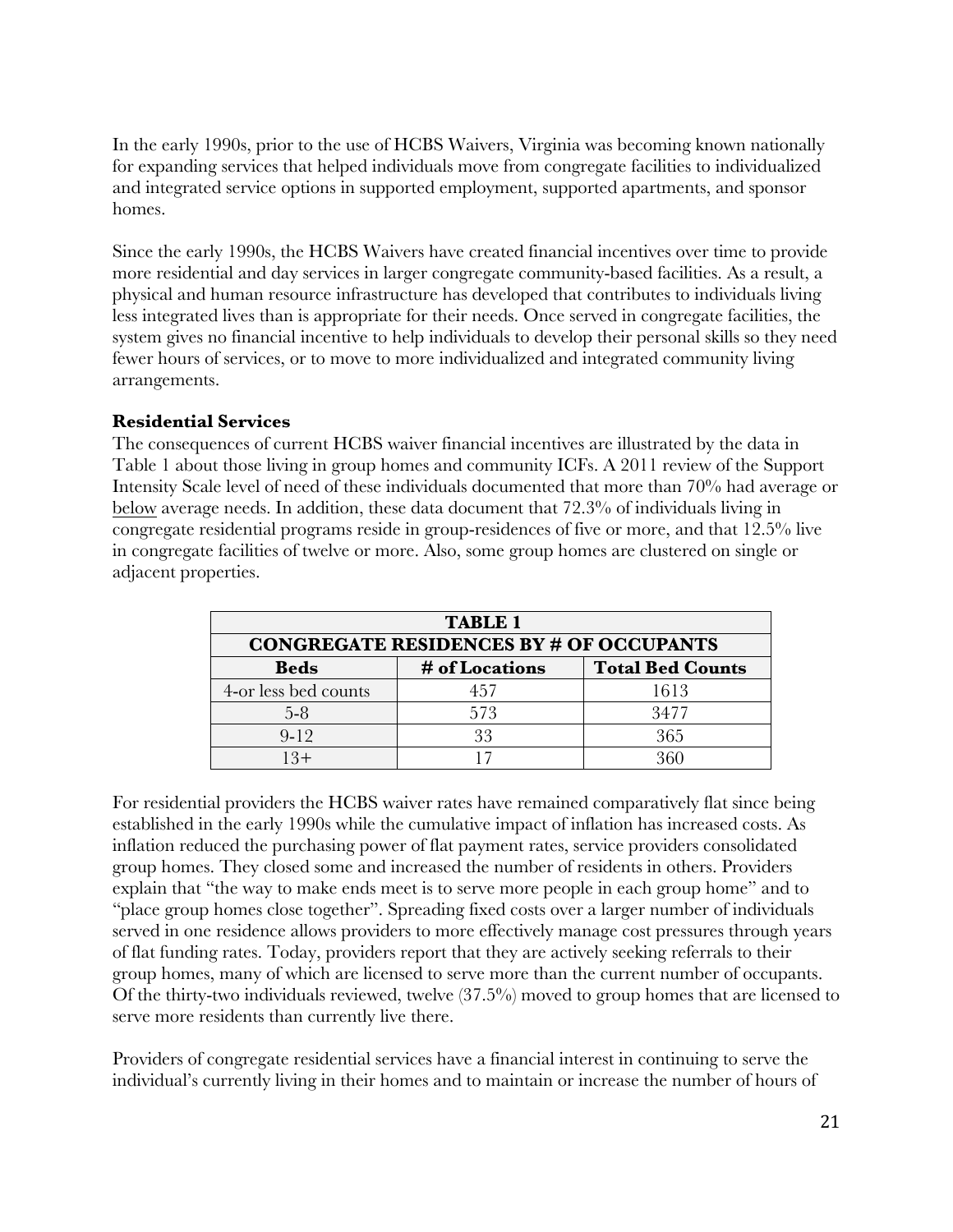services that are paid. If an individual becomes more self-sufficient and needs fewer hours of services, or choses to move to a community living option that offers greater independence, then the current residential provider loses revenue. Expenses may not be able to be lowered sufficiently to make up for the loss.

The financial structure encourages providers to serve people with average or below average needs, and to provide those services in larger group settings and to cluster multiple group homes together. The Commonwealth has admirably committed to person-centered policies and practices and has made a significant long-term investment in training and new processes. These efforts will more consistently lead to the desired outcomes for individuals when the situation for service providers includes financial incentives to move in that direction. Overall, the purpose of many programs is to help individuals become more self-sufficient and to live more selfdetermined and independent lives. When individuals can do more for themselves, they need fewer services and live more fulfilling lives. It also costs less to support them. This result is hampered because financial incentives do not align with these important goals for individuals.

#### **Day Services**

In the area of supported employment, until the early 1990s, the Commonwealth was viewed as a national leader in system development and capacity building. One of the original supported employment research and demonstration projects, Project Employability, was conducted in Richmond in the late 1970s. Replications of Project Employability took place in Virginia Beach and Norfolk in the early 1980s. Project Employability reportedly led to the first vendorship arrangement for a State Vocational Rehabilitation Agency. It enabled them to purchase supported employment services when the Virginia Department for Rehabilitative Services (VDRS, now called the Virginia Department for Aging and Rehabilitative Services) completed a vendor agreement with Virginia Commonwealth University, in approximately 1984. Vendor agreements were then initiated in the Virginia Beach, Norfolk, and Roanoke areas. In 1985, the Commonwealth won a competition for one of ten initial five-year supported employment system change grants awarded by the Federal Rehabilitation Services Administration. This grant funded an interagency partnership effort with the Virginia Department of Mental Health, Mental Retardation and Substance Abuse Services (now the Department of Behavioral Health and Developmental Services) to develop a statewide capacity to provide employment services supported by a coordinated system of training and technical assistance. In 1986, the Rehabilitation Act was amended to add Title VI.C, the State Supported Employment Services Grants, which provided funds to be used exclusively for the purchase of supported employment services. The VDRS vendor system then expanded substantially to approximately thirty-five vendors of supported employment services.

In the early 1990s the Commonwealth's funding system for persons with significant ID redirected the use of state and local dollars to match HCBS Waiver funds for Day Services. Advocates for individuals with ID/DD lament that, as a result, the use of state and local dollars for supported employment services became very limited. The Commonwealth's HCBS Waiver rate for supported employment services was a statewide fixed rate of approximately \$16 per hour. The VDRS paid providers of supported employment services based on a negotiated rate that was much higher than the Waiver Rate. Employment Service providers would not accept the waiver rate. In 2008 the Department of Medical Assistance Services (DMAS) amended its waiver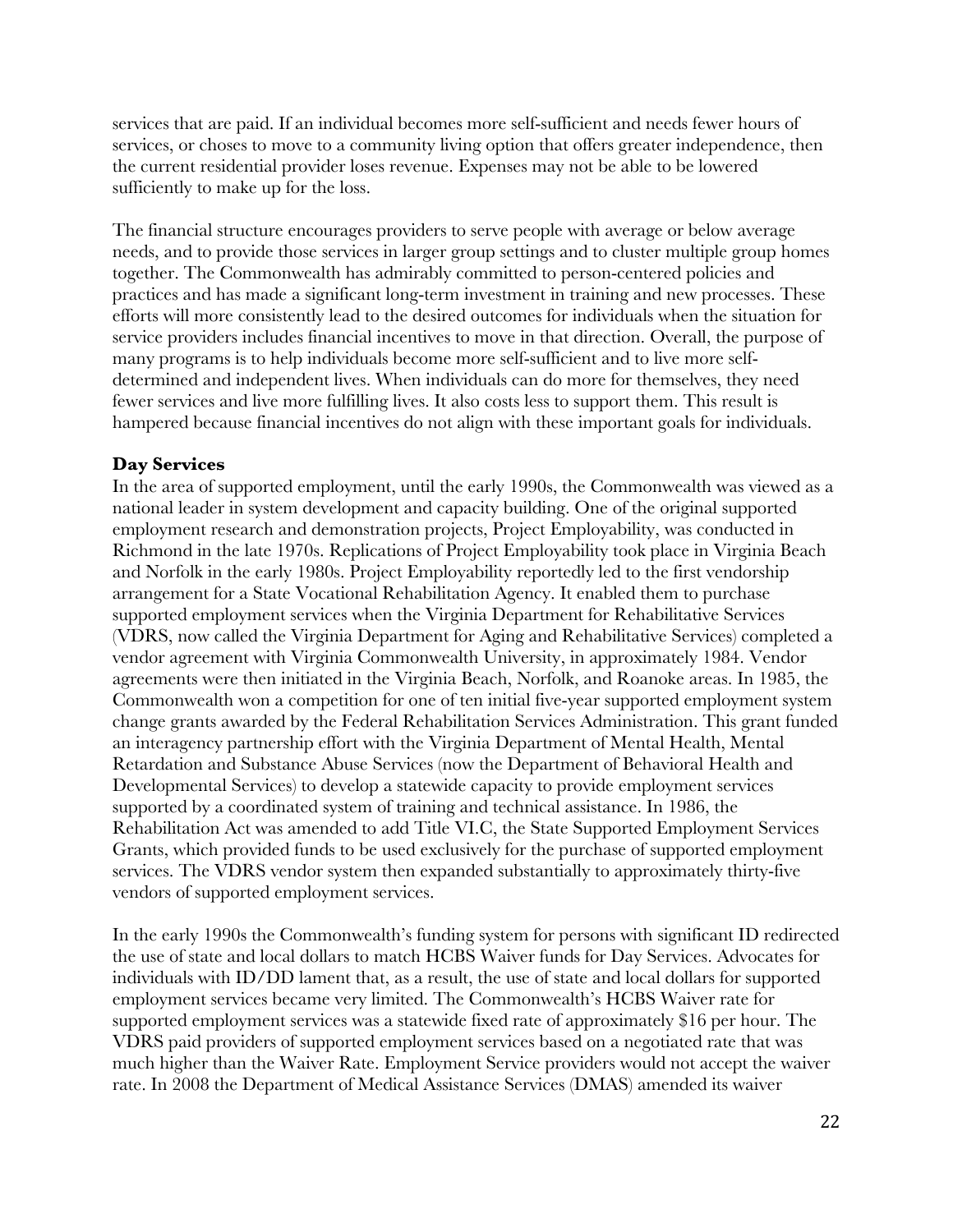funding for supported employment services to match the VDRS rate. However, providers report that it remains more difficult to provide services under the waiver. The State Employment Leadership Network reported in 2009 that "despite funding changing for Supported Employment through the Waiver, the service definitions don't match with DRS and some services billable under DRS are not billable under Waiver." Over the period from the early 1990s to the present, the overall supported employment effort fell far behind the need for this service among people with ID/DD as the Commonwealth moved to a predominant congregate services system. This is illustrated by the DMAS report of payment data in 2011.

| <b>TABLE 2</b> |                  |                   |                                             |              |  |  |
|----------------|------------------|-------------------|---------------------------------------------|--------------|--|--|
|                |                  |                   | DAY SERVICES PAYMENTS BY PROGRAM MODEL 2011 |              |  |  |
| Waiver         | <b>Supported</b> | Pre-              | Day Support                                 | Total        |  |  |
|                | Employment       | <b>Vocational</b> |                                             |              |  |  |
| ID             | 311,679          | 646,833           | \$2,858,105                                 | \$3,816,617  |  |  |
| Day Support    | \$9,282,288      | \$9,294,124       | \$75,016,706                                | \$93,593,121 |  |  |
| Total          | \$9,593,967      | \$9,959,960       | \$77,864,811                                | \$97,409,703 |  |  |
| $\%$ of total  | 9.8%             | 10.2%             | 80%                                         |              |  |  |

Other aspects of the way services have been developed and the way funding is structured have created obstacles to delivering individualized services in the most integrated setting. One aspect is paying for day services in four-hour blocks of time. Another is requiring that an individual is served in either day supports or employment supports without the flexibility to move between the two programs.

#### **The Bifurcated ID/DD Systems:**

The current bifurcated ID/DD system contributes to confusion for families and inefficiencies for service providers. One state agency has paramount responsibility for individuals with intellectual disabilities and another for those with developmental disabilities. This is unhelpful for a family with a child with a developmental disability, but an unclear degree of intellectual impairment. They can be harmed by the advice of a well-intentioned professional who encourages the child to begin in the available DD services for which eligibility is clear. But when a diagnosis of an intellectual disability is established that the cognitive delay is more profound than hoped, the child loses DD eligibility. Although then eligible for ID services, the child would no longer be able to attend the program currently providing services. This is an example of how the system overwhelms a family. There are also many service providers struggling to provide efficient services for people with similar needs operating with two different sets of rules, regulations and monitoring systems.

#### **Services in the most integrated setting:**

There are examples of individuals with complex needs receiving supported employment and supported apartments in the Commonwealth, as there are across the United States. Staff and providers developed and maintain these programs within the current circumstances in Virginia. They are a valuable resource. Although they report feeling that they are "shoveling against the tide", they have delivered the positive outcomes that the Parties envision will result from the provisions in the Agreement. As the Agreement is implemented, the lessons they have learned can help others to develop the capacity and competencies to increase the scale and geographic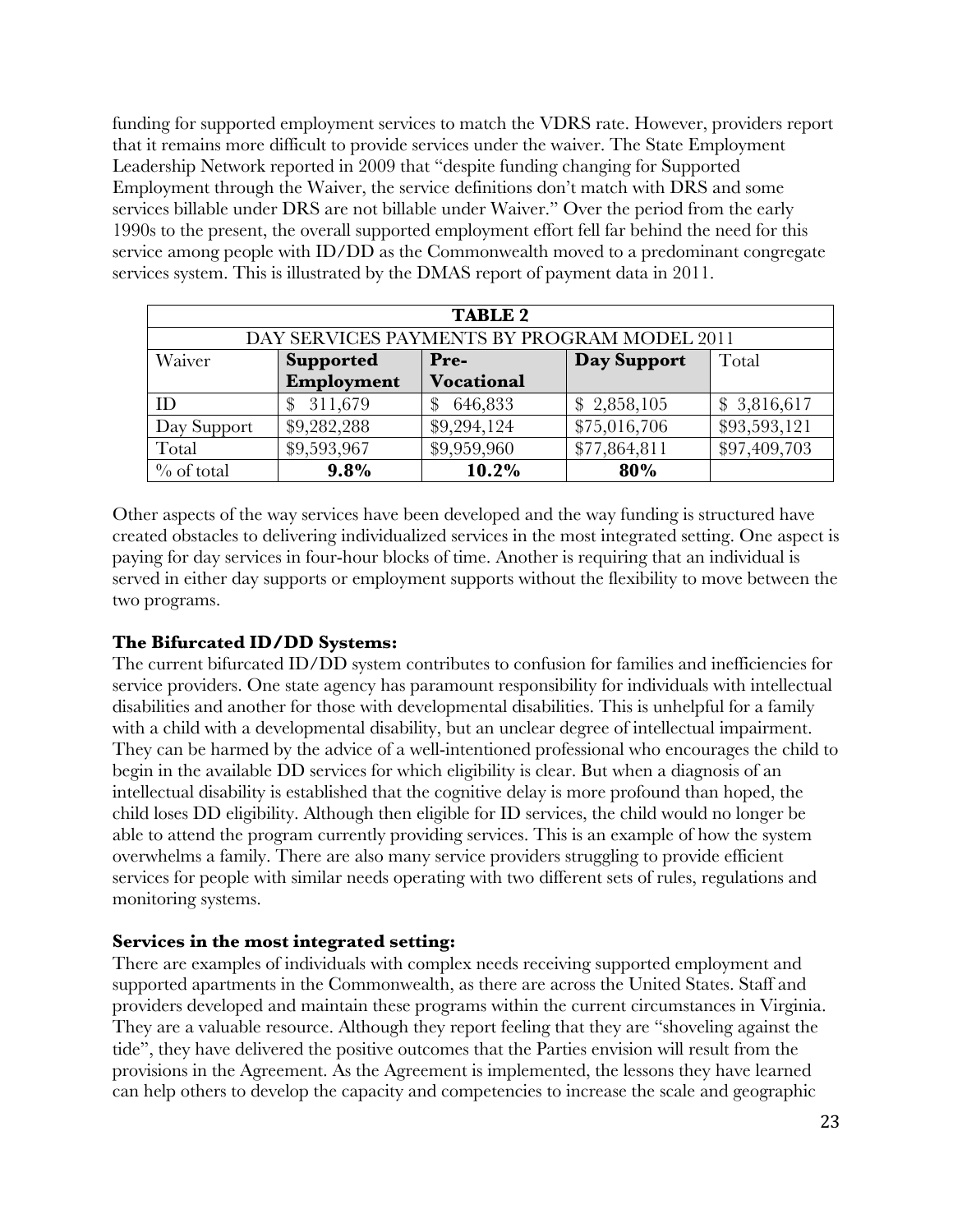availability of supported employment and integrated community living options for individuals with a wider range of needs than is currently receiving these services and their benefits.

Service providers have explained that the financial pressures described above have led to the current community service system being comprised of mostly large group homes and day support centers. Developing this physical infrastructure has led to most staff being trained and oriented to work in congregate settings. It is important to mention that it is the Reviewer's impression that most service providers and staff throughout the Commonwealth work diligently to deliver quality and individualized services; though this occurs within the infrastructure that has been created.

The Reviewer's assessment and experience is that individuals with the most complex needs can be well served in integrated settings. Doing so depends on the adequate and flexible funding, the physical infrastructure needed (i.e. fully accessible homes, track systems for safety, lift equipped vehicles, emergency generators, etc.), the certified competencies of staff and the service providers' habilitation and health and wellness management systems. Successes occur more frequently when the financial incentives of the service system's funding structure are aligned with the desired outcomes for the individuals. As service systems change, initial successes will provide the confidence to develop more options that create opportunities, build relationships and improve lives.

#### **VII. CONCLUSION:**

In the Agreement the Parties committed to improve the lives of people with ID/DD by preventing unnecessary institutionalization and by providing them opportunities to live in the most integrated setting appropriate to their needs consistent with their informed choice. In the Reviewer's experience and assessment, this commitment will help them live as participants and valued contributors to their communities. The Parties also committed to reforming the service system so it is able to consistently promote these positive outcomes. The Reviewer has prioritized six aspects of the Agreement to monitor during the first review period:

- 1. Waivers
- 2. Case Management
- 3. Crisis Services
- 4. Integrated Day Activities and Employment First
- 5. Discharge Planning and Transition from Training Centers
- 6. Safety in the community

There has been much progress, though some delays, in achieving the requirements of the Agreement.

The Reviewer looks forward to the next phase of the Agreement during which the Commonwealth and stakeholders will develop and implement several additional provisions. Doing so effectively will take another important step toward compliance and achieving the goals of the Agreement.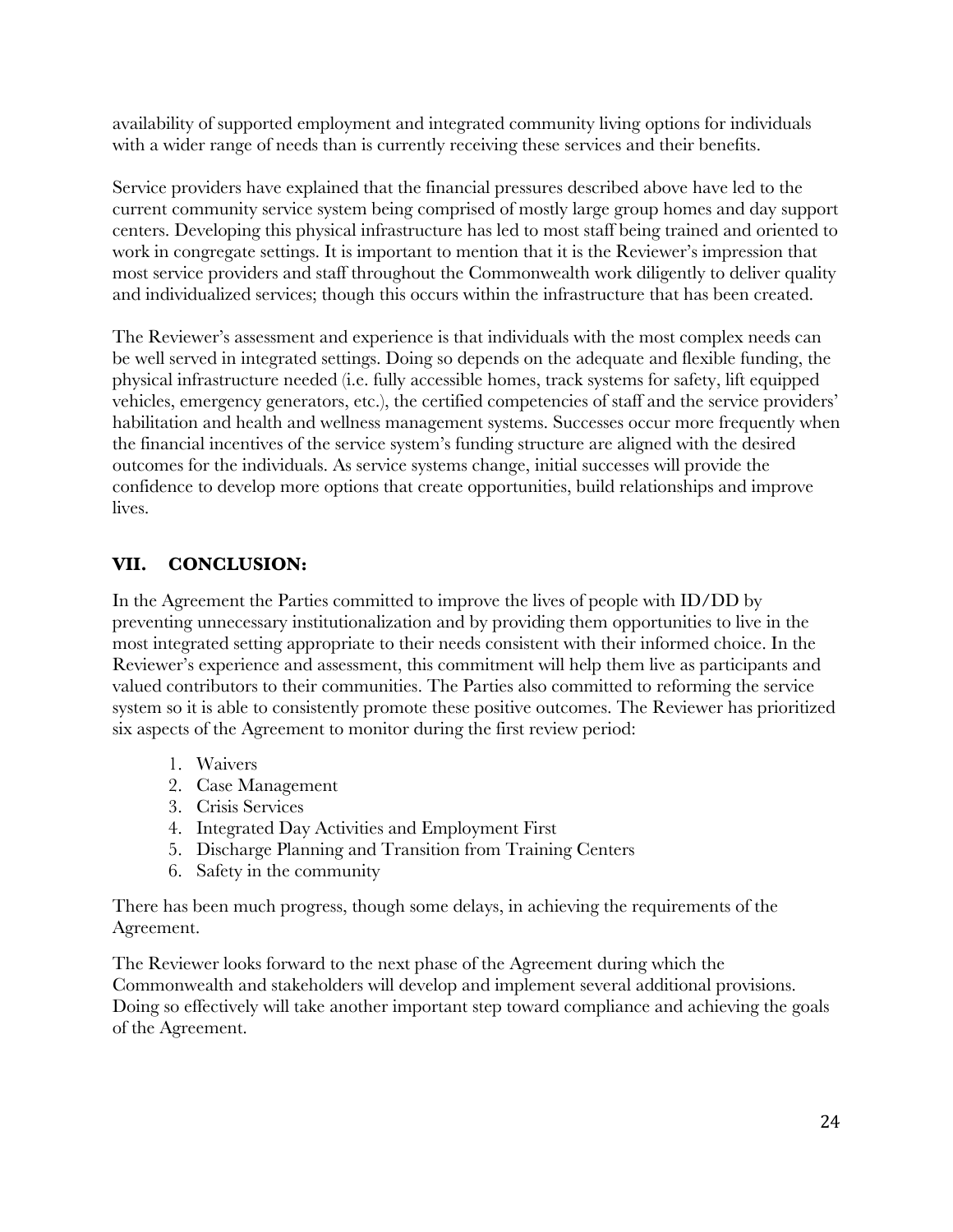#### **VIII. RECOMMENDATIONS**

Based on the findings in this report, the Reviewer recommends that the Commonwealth consider the following:

1. Review the current individual support planning process to ensure that sufficient measurable objectives are developed to increase individual skills, self-sufficiency and independence.

2. Strengthen service provider staff training and monitoring systems to support the health and wellness of individuals with the most complex needs. Doing so will increase the number of service providers and the range of service options with the capacity to support individuals at significant risk of aspirations, falls, constipation, and the major side effects of psychotropic medications, including tardive dyskinesia.

3. Add to the existing monitoring process periodic requirements that staff demonstrate the competencies needed to fulfill their role in maintaining the health of the specific individuals they support.

4. Add to the annual ISP process a review of the legal consent for psychotropic medications. This will ensure that the case manager, residential manager, and an individual's support team members are aware of the purpose of all psychotropic medications and needed monitoring for potential major side effects.

5. Add to the annual ISP review a discussion of strategies for creating more opportunities for exploring integration activities appropriate for each individual's interests and needs.

6. Recognize and support the staff and the providers who have successfully provided services that promote meaningful integration and participation in community life.

7. Review how other states' HCBS waivers are structured, and then amend and/or permanently modify the Commonwealth's waivers so the payment structure and rates encourage the service outcomes desired for individuals (i.e. living in the most integrated settings appropriate to their needs, and developing skills for increased self-sufficiency and independence).

Respectfully Submitted By:

Junel / Patil

Donald J. Fletcher Independent Reviewer December 6, 2012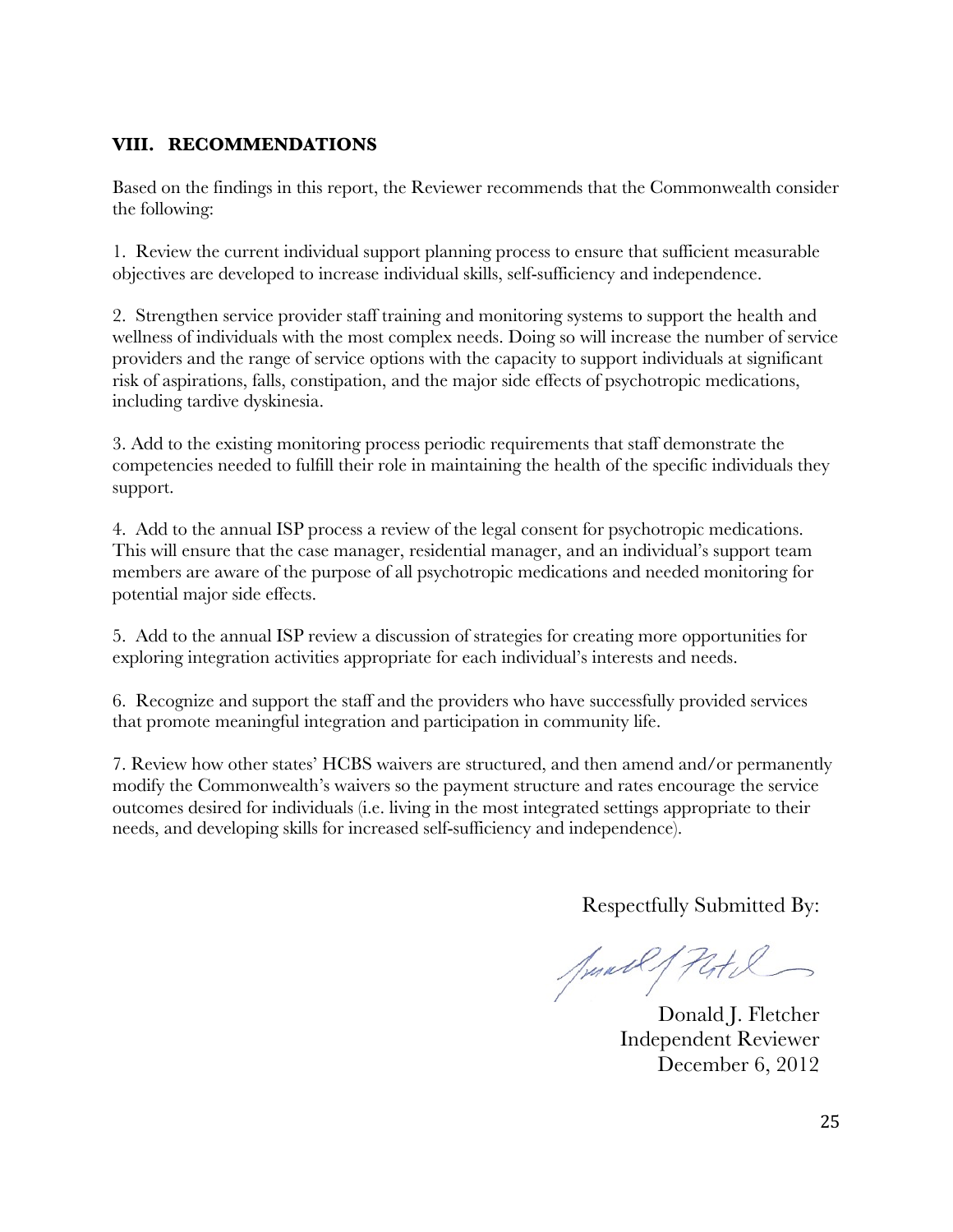## **APPENDICES**

## **A. DISCHARGE PLANNING – INDIVIDUAL REVIEWS SELECTED TABLES**

## **B. CRISIS SERVICES REQUIREMENTS**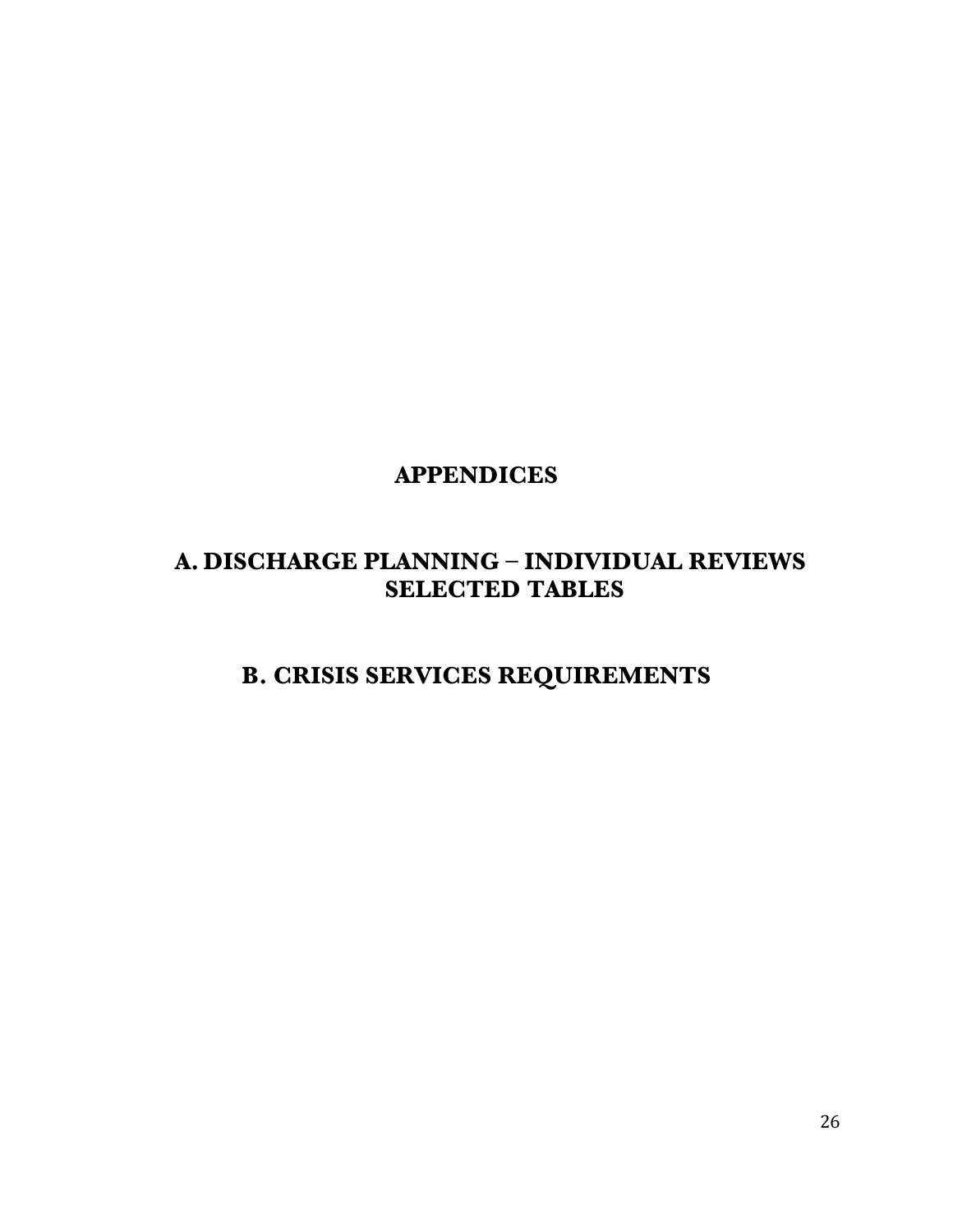## **APPENDIX A.**

## **DISCHARGE PLANNING – INDIVIDUAL REVIEWS SELECTED TABLES**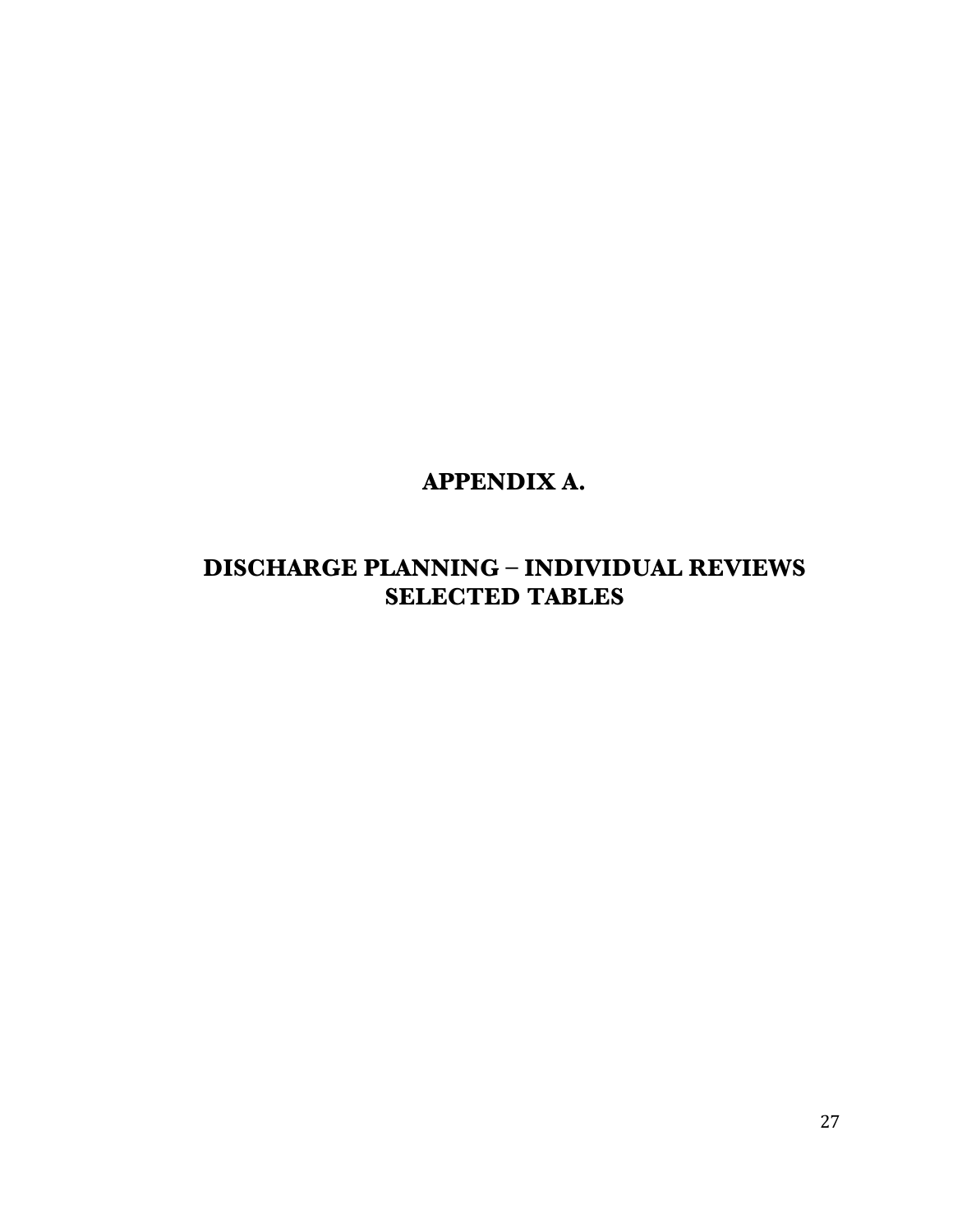### DISCHARGE PLANNING – INDIVIDUAL REVIEWS Fiscal Year 2012

#### DEMOGRAPHIC INFORMATION

of the sample of 32 individuals reviewed

Sex Male 21 (65.6%) Female 11 (34.4%)

| Age ranges   |    |               |
|--------------|----|---------------|
|              | n  | $\frac{6}{6}$ |
| 21 to 30     |    | $3.1\%$       |
| 31 to 40     | 3  | $9.4\%$       |
| $41$ to $50$ | 9  | $28.1\%$      |
| 51 to 60     | 12 | $37.5\%$      |
| 61 to 70     | 6  | $18.8\%$      |
| 71 to 80     |    | $3.1\%$       |
| 81 to 90     |    | $3.1\%$       |

| Levels of Mobility*                                            |    |               |
|----------------------------------------------------------------|----|---------------|
|                                                                | n  | $\frac{6}{6}$ |
| Ambulatory without support                                     | 19 | $37.5\%$      |
| Ambulatory with support                                        |    | 21.9%         |
| Uses wheelchair                                                | 19 | $37.5\%$      |
| Confined to bed                                                |    | $3.1\%$       |
| *totals more than 48 because some noted two levels of mobility |    |               |

| Highest Level of Communication*                                     |    |               |  |  |
|---------------------------------------------------------------------|----|---------------|--|--|
|                                                                     | n  | $\frac{6}{6}$ |  |  |
| Spoken language, fully articulates without assistance               | 3  | $9.4\%$       |  |  |
| Limited spoken language, needs some staff support                   | 3  | $9.4\%$       |  |  |
| Communication device                                                | 4  | $12.5\%$      |  |  |
| Gestures-grabs                                                      | 17 | $53.1\%$      |  |  |
| Vocalizations                                                       | 4  | $12.5\%$      |  |  |
| <b>Facial Expressions</b>                                           |    | $3.1\%$       |  |  |
| Other                                                               | 3  | $9.4\%$       |  |  |
| *totals more than 48 because some noted two levels of communication |    |               |  |  |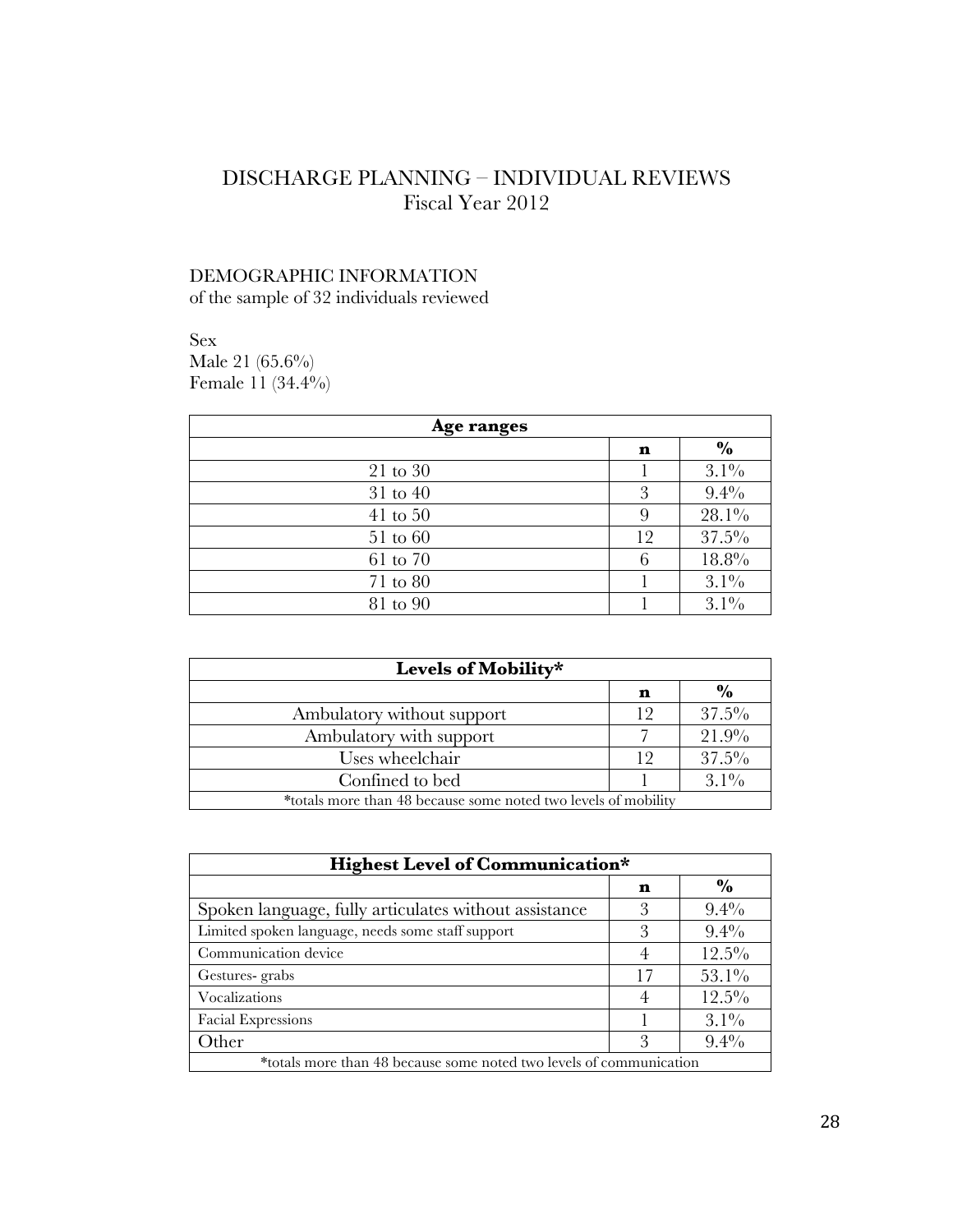| <b>TABLE 3</b>                                                        |    |           |          |  |  |  |  |
|-----------------------------------------------------------------------|----|-----------|----------|--|--|--|--|
| <b>INDIVIDUAL SUPPORT PLAN</b>                                        |    |           |          |  |  |  |  |
| Item                                                                  | n  | Y         | N        |  |  |  |  |
| Is the individual's support plan current?                             | 31 | $100.0\%$ | $0.0\%$  |  |  |  |  |
| Is there evidence of person-centered (i.e. individualized) planning?  | 32 | $90.6\%$  | $9.4\%$  |  |  |  |  |
| Are essential supports listed?                                        | 32 | $90.6\%$  | $9.4\%$  |  |  |  |  |
| Do the individual's goals and outcomes relate to his/her strengths,   | 32 | 84.4%     | $15.6\%$ |  |  |  |  |
| preferences and needs as identified in the assessments and his/her    |    |           |          |  |  |  |  |
| individual support plan?                                              |    |           |          |  |  |  |  |
| Is the individual receiving supports identified in his/her individual | 32 | 68.8%     | 31.3%    |  |  |  |  |
| support plan?                                                         |    |           |          |  |  |  |  |
| • Medical                                                             | 32 | $100.0\%$ | $0.0\%$  |  |  |  |  |
| • Recreation                                                          | 32 | $96.9\%$  | $3.1\%$  |  |  |  |  |
| • Mental Health                                                       | 13 | $92.3\%$  | $7.7\%$  |  |  |  |  |
| • Transportation                                                      | 32 | $100.0\%$ | $0.0\%$  |  |  |  |  |
| Have any identified concerns been resolved? (CND $5.6\%$ )            | 18 | $66.7\%$  | 27.8%    |  |  |  |  |
| Is there documented evidence of case management review, e.g.          | 32 | 46.9%     | $53.1\%$ |  |  |  |  |
| meeting with the individual face-to-face at least every 30 days, with |    |           |          |  |  |  |  |
| at least one such visit every two months being in the individual's    |    |           |          |  |  |  |  |
| place of residence?                                                   |    |           |          |  |  |  |  |

| <b>TABLE 4</b>                                                   |    |           |          |  |  |  |  |
|------------------------------------------------------------------|----|-----------|----------|--|--|--|--|
| <b>RESIDENTIAL ENVIRONMENT</b>                                   |    |           |          |  |  |  |  |
| If the individual requires an adapted environment or adaptive    |    |           |          |  |  |  |  |
| equipment                                                        |    |           |          |  |  |  |  |
| • Has all the adaptation been provided?                          | 24 | $95.8\%$  | $4.2\%$  |  |  |  |  |
| • Is the equipment available?                                    | 23 | $87.0\%$  | $13.0\%$ |  |  |  |  |
| Is the individual's residence clean?                             | 32 | $100.0\%$ | $0.0\%$  |  |  |  |  |
| Are food and supplies adequate?                                  | 32 | $100.0\%$ | $0.0\%$  |  |  |  |  |
| Is your home located near community resources (i.e. shopping,    | 32 | $93.8\%$  | $6.3\%$  |  |  |  |  |
| recreational sites, churches, etc.?)                             |    |           |          |  |  |  |  |
| Is the residence free of any safety issues?                      | 32 | $96.9\%$  | $3.1\%$  |  |  |  |  |
| Do you have privacy in your home if you want it?                 | 32 | $87.5\%$  | $12.5\%$ |  |  |  |  |
| Is there evidence of personal décor in the individual's room and | 32 | $62.5\%$  | $37.5\%$ |  |  |  |  |
| other personal space?                                            |    |           |          |  |  |  |  |
| Does the individual appear well kempt?                           | 32 | 93.8%     | $6.3\%$  |  |  |  |  |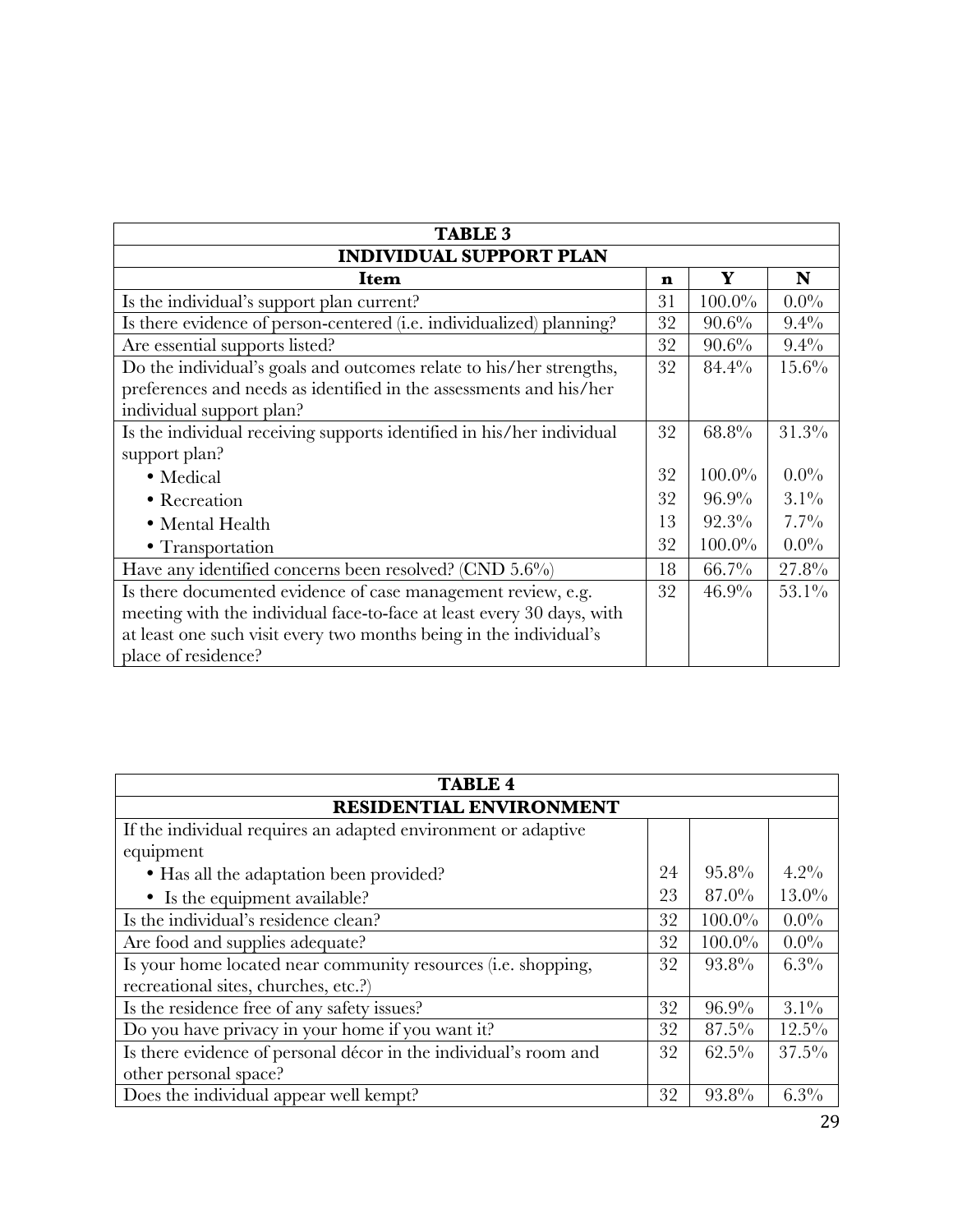| <b>TABLE 5</b>                                                              |    |           |         |  |
|-----------------------------------------------------------------------------|----|-----------|---------|--|
| <b>RESIDENTIAL STAFF</b>                                                    |    |           |         |  |
| Item                                                                        | n  |           |         |  |
| Is residential staff able to describe the individual's likes and dislikes?  | 32 | $100.0\%$ | $0.0\%$ |  |
| Is residential staff able to describe the individual's strengths,           | 32 | $96.9\%$  | $3.1\%$ |  |
| preferences and weaknesses?                                                 |    |           |         |  |
| Is residential staff able to describe the individual's health related needs | 32 | $96.9\%$  | $31\%$  |  |
| and their role in ensuring that the needs are met?                          |    |           |         |  |

| <b>TABLE 6</b>                                                  |    |           |          |            |  |  |
|-----------------------------------------------------------------|----|-----------|----------|------------|--|--|
| <b>DISCHARGE PLANNING</b>                                       |    |           |          |            |  |  |
| Item                                                            | n  | Y         | N        | <b>CND</b> |  |  |
| Did the individual and, if applicable, his/her Authorized       | 32 | $96.9\%$  | $3.1\%$  | $0.0\%$    |  |  |
| Representative participate in discharge planning?               |    |           |          |            |  |  |
| Was the discharge plan updated within 30 days prior to the      | 32 | 96.9%     | $3.1\%$  | $0.0\%$    |  |  |
| individual's transition?                                        |    |           |          |            |  |  |
| Was provider staff trained in the individual support plan       | 32 | 93.8%     | $6.3\%$  | $0.0\%$    |  |  |
| protocols that were transferred to the community?               |    |           |          |            |  |  |
| Were all essential supports in place before the individual      | 32 | $87.5\%$  | $12.5\%$ | $0.0\%$    |  |  |
| moved?                                                          |    |           |          |            |  |  |
| Did the necessary Personal Support Team (PST) members           | 32 | 96.9%     | $3.1\%$  | $0.0\%$    |  |  |
| attend the Pre-move Individual Support Plan meeting?            |    |           |          |            |  |  |
| · Individual                                                    | 32 | 93.8%     | $0.0\%$  | 6.3%       |  |  |
| • Case manager                                                  | 31 | $96.8\%$  | $3.2\%$  | $0.0\%$    |  |  |
| • Advocate                                                      | 4  | $75.0\%$  | $0.0\%$  | $25.0\%$   |  |  |
| • Staff who know the individual best                            | 31 | $71.0\%$  | $0.0\%$  | $29.0\%$   |  |  |
| · Authorized Representative                                     | 31 | $58.1\%$  | 41.9%    | $0.0\%$    |  |  |
| • Post-Move Monitor or Discharge Coordinator                    | 32 | $100.0\%$ | $0.0\%$  | $0.0\%$    |  |  |
| Were all medical practitioners identified before the individual | 32 | 78.1%     | 21.9%    | $0.0\%$    |  |  |
| moved, including primary care physician, dentist and, as        |    |           |          |            |  |  |
| needed, psychiatrist, neurologist and other specialists?        |    |           |          |            |  |  |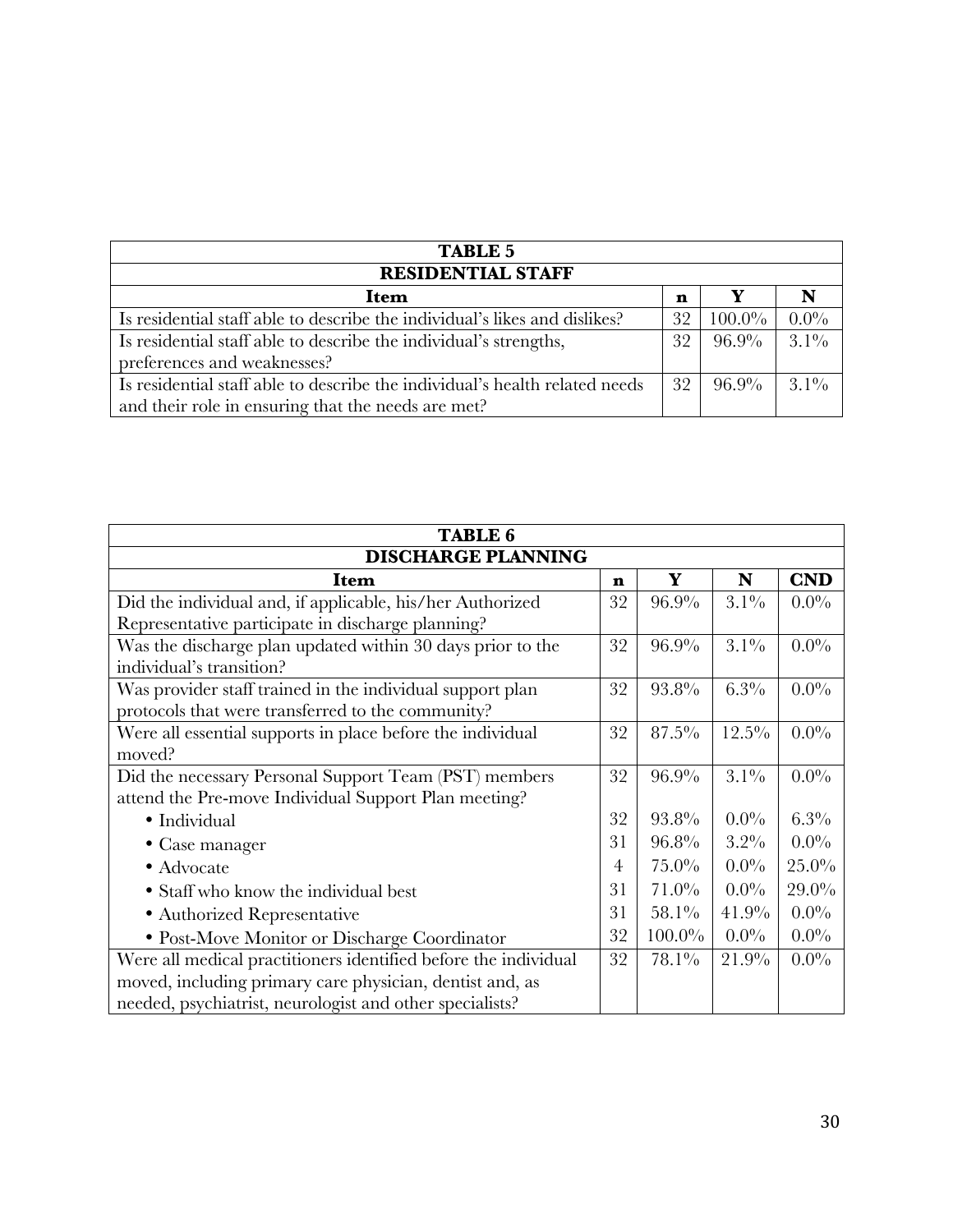| <b>TABLE 7</b>                                                     |    |          |          |            |  |  |
|--------------------------------------------------------------------|----|----------|----------|------------|--|--|
| <b>COMMUNITY INTEGRATION</b>                                       |    |          |          |            |  |  |
| Item                                                               | n  | Y        | N        | <b>CND</b> |  |  |
| If a move to a residence serving five or more individuals was      | 16 | $31.3\%$ | 68.8%    | $0.0\%$    |  |  |
| recommended, did the Personal Support Team (PST) and, when         |    |          |          |            |  |  |
| necessary, the Regional Support Team (RST) identify barriers to    |    |          |          |            |  |  |
| placement in a more integrated setting?                            |    |          |          |            |  |  |
| Was it documented that the individual, and, if applicable, his/her | 32 | $62.5\%$ | $31.3\%$ | $6.3\%$    |  |  |
| Authorized Representative, were provided with information          |    |          |          |            |  |  |
| regarding community options?                                       |    |          |          |            |  |  |
| Was it documented that the individual and, as applicable, his/her  | 32 | $3.1\%$  | 93.8%    | $3.1\%$    |  |  |
| Authorized Representative, were provided with opportunities to     |    |          |          |            |  |  |
| speak with individuals currently living in the community and       |    |          |          |            |  |  |
| their families?                                                    |    |          |          |            |  |  |
| Have you met your neighbors?                                       | 31 | 48.4%    | $51.6\%$ | $0.0\%$    |  |  |
| Do you go out primarily with your housemates as a group?           | 28 | $82.1\%$ | $17.9\%$ | $0.0\%$    |  |  |
| Do you belong to any community clubs or organizations?             | 32 | $6.3\%$  | 93.8%    | $0.0\%$    |  |  |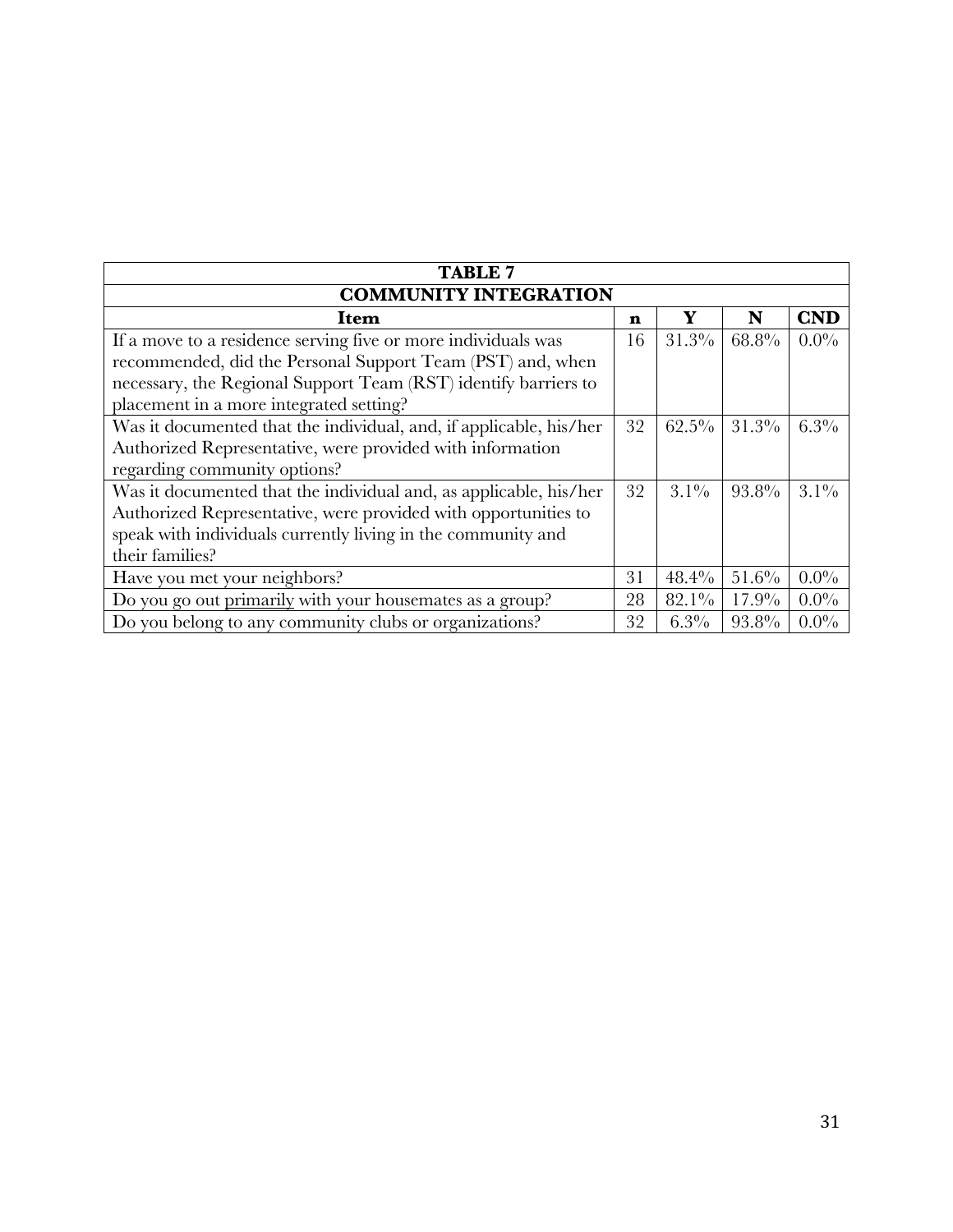| <b>TABLE 8</b>                                                    |                |          |          |            |  |  |
|-------------------------------------------------------------------|----------------|----------|----------|------------|--|--|
| <b>HEALTH CARE - POSITIVE OUTCOMES</b>                            |                |          |          |            |  |  |
| Item                                                              | n              | Y        | N        | <b>CND</b> |  |  |
| Did the individual have a physical examination within the last 12 | 32             | 100.%    | $0.0\%$  | $0.0\%$    |  |  |
| months or is there a variance approved by the physician?          |                |          |          |            |  |  |
| Were appointments with medical practitioners for essential        | 31             | 100.%    | $0.0\%$  | $0.0\%$    |  |  |
| supports scheduled for and, did they occur within 30 days of      |                |          |          |            |  |  |
| discharge?                                                        |                |          |          |            |  |  |
| If ordered by a physician, was there a current physical therapy   | $\overline{2}$ | 100.%    | $0.0\%$  | $0.0\%$    |  |  |
| assessment?                                                       |                |          |          |            |  |  |
| If ordered by a physician, was there a current occupational       | $\overline{2}$ | 100.%    | $0.0\%$  | $0.0\%$    |  |  |
| therapy assessment?                                               |                |          |          |            |  |  |
| If ordered by a physician, was there a current psychological      | 16             | 100.%    | $0.0\%$  | $0.0\%$    |  |  |
| assessment?                                                       |                |          |          |            |  |  |
| If ordered by a physician, was there a current speech and         | $\overline{5}$ | $80.0\%$ | $20.0\%$ | $0.0\%$    |  |  |
| language assessment?                                              |                |          |          |            |  |  |
| If ordered by a physician, was there a current nutritional        | 12             | 83.3%    | $16.7\%$ | $0.0\%$    |  |  |
| assessment?                                                       |                |          |          |            |  |  |
| Were any other relevant medical/clinical evaluations or           | 27             | 66.7%    | 33.3%    | $0.0\%$    |  |  |
| assessments recommended?                                          |                |          |          |            |  |  |
| Are clinical therapy recommendations (OT, PT, S/L, psychology,    | 9              | 88.9%    | $11.1\%$ | $0.0\%$    |  |  |
| nutrition) implemented or is staff actively engaged in scheduling |                |          |          |            |  |  |
| appointments?                                                     |                |          |          |            |  |  |
| a. OT                                                             | $\overline{2}$ | 100.%    | $0.0\%$  | $0.0\%$    |  |  |
| b. PT                                                             | 3              | 100.%    | $0.0\%$  | $0.0\%$    |  |  |
| c. Speech/Language                                                | 5              | 100.%    | $0.0\%$  | $0.0\%$    |  |  |
| f. Other                                                          | 1              | 100.%    | $0.0\%$  | $0.0\%$    |  |  |
| Did the individual have a physical examination within the last 12 | 32             | 100.%    | $0.0\%$  | $0.0\%$    |  |  |
| months or is there a variance approved by the physician?          |                |          |          |            |  |  |
| Did the individual have a dental examination within the last 12   | 32             | 93.8%    | $6.3\%$  | $0.0\%$    |  |  |
| months or is there a variance approved by the dentist?            |                |          |          |            |  |  |
| Were the Primary Care Physician's (PCP's) recommendations         | 32             | 93.8%    | 6.3%     | $0.0\%$    |  |  |
| addressed/implemented within the time frame recommended by        |                |          |          |            |  |  |
| the PCP?                                                          |                |          |          |            |  |  |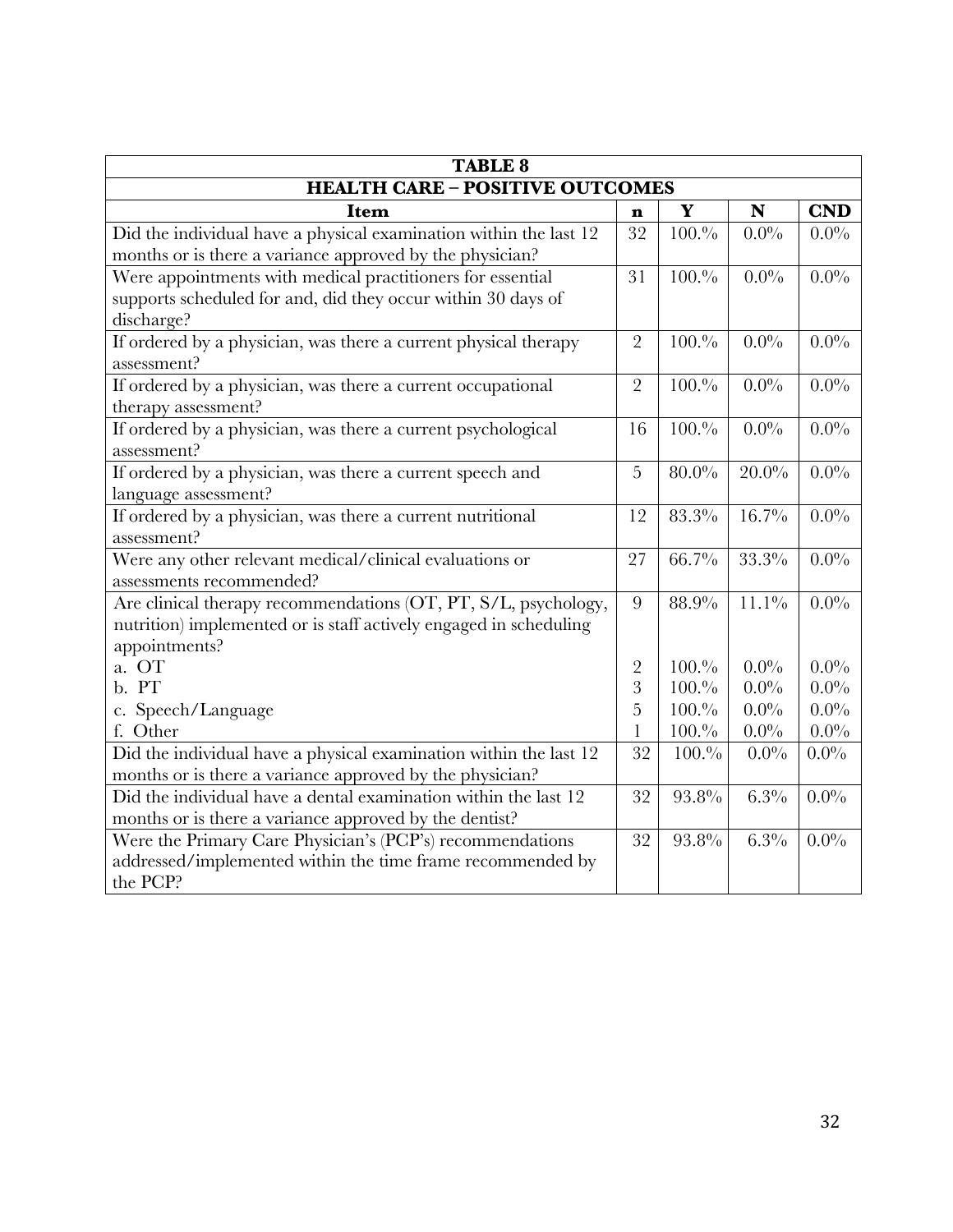| <b>TABLE 8</b>                                                         |                |          |          |            |
|------------------------------------------------------------------------|----------------|----------|----------|------------|
| <b>HEALTH CARE - POSITIVE OUTCOMES -continued</b>                      |                |          |          |            |
| Item                                                                   | n              | Y        | N        | <b>CND</b> |
| Were the medical specialist's recommendations                          | 31             | $93.5\%$ | $6.5\%$  | $0.0\%$    |
| addressed/implemented within the time frame recommended by the         |                |          |          |            |
| medical specialist?                                                    |                |          |          |            |
| Is lab work completed as ordered by the physician?                     | 32             | 100.%    | $0.0\%$  | $0.0\%$    |
| Are physician ordered diagnostic consults completed as ordered         | 30             | 100.%    | $0.0\%$  | $0.0\%$    |
| within the time frame recommended by the physician?                    |                |          |          |            |
| Does the provider monitor fluid intake, if applicable per the          | 15             | 100.%    | $0.0\%$  | $0.0\%$    |
| physician's orders?                                                    |                |          |          |            |
| Does the provider monitor food intake, if applicable per the           | $\overline{4}$ | 100.%    | $0.0\%$  | $0.0\%$    |
| physician's orders?                                                    |                |          |          |            |
| Does the provider monitor tube feedings, if applicable per the         | $\overline{4}$ | 100.%    | $0.0\%$  | $0.0\%$    |
| physician's orders?                                                    |                |          |          |            |
| Does the provider monitor seizures, if applicable per the physician's  | 8              | 100.%    | $0.0\%$  | $0.0\%$    |
| orders?                                                                |                |          |          |            |
| Does the provider monitor weight fluctuations, if applicable per the   | 13             | 100.%    | $0.0\%$  | $0.0\%$    |
| physician's orders?                                                    |                |          |          |            |
| Does the provider monitor positioning protocols, if applicable per the | 9              | 100.%    | $0.0\%$  | $0.0\%$    |
| physician's orders?                                                    |                |          |          |            |
| Does the provider monitor bowel movements, if applicable per the       | 20             | 100.%    | $0.0\%$  | $0.0\%$    |
| physician's orders?                                                    |                |          |          |            |
| If applicable, is there documentation that caregivers/clinicians:      |                |          |          |            |
| a. Did a review of fluid intake?                                       | 10             | 100.%    | $0.0\%$  | $0.0\%$    |
| b. Made necessary changes, as appropriate?                             | 6              | 100.%    | $0.0\%$  | $0.0\%$    |
| If applicable, is there documentation that caregivers/clinicians:      |                |          |          |            |
| a. Did a review of food intake?                                        | 14             | 92.9%    | $7.1\%$  | $0.0\%$    |
| b. Made necessary changes, as appropriate?                             | 10             | $80.0\%$ | $20.0\%$ | $0.0\%$    |
| If applicable, is there documentation that caregivers/clinicians:      |                |          |          |            |
| a. Did a review of tube feeding?                                       | $\overline{4}$ | 100.%    | $0.0\%$  | $0.0\%$    |
| b. Made necessary changes, as appropriate?                             | $\overline{2}$ | 100.%    | $0.0\%$  | $0.0\%$    |
| If applicable, is there documentation that caregivers/clinicians:      |                |          |          |            |
| a. Did a review of seizures?                                           | 5              | 100.%    | $0.0\%$  | $0.0\%$    |
| b. Made necessary changes, as appropriate?                             | 1              | 100.%    | $0.0\%$  | $0.0\%$    |
| If applicable, is there documentation that caregivers/clinicians:      |                |          |          |            |
| a. Did a review of weight fluctuations?                                | 13             | 84.6%    | $15.4\%$ | $0.0\%$    |
| b. Made necessary changes, as appropriate?                             | 9              | $77.8\%$ | 22.2%    | $0.0\%$    |
| If applicable, is there documentation that caregivers/clinicians:      |                |          |          |            |
| a. Did a review of bowel movements?                                    | 21             | 100.%    | $0.0\%$  | $0.0\%$    |
| b. Made necessary changes, as appropriate?                             | 16             | 100.%    | $0.0\%$  | $0.0\%$    |
| Is there evidence of a nourishing and healthy diet?                    | 30             | $96.7\%$ | $0.0\%$  | $3.3\%$    |
| If applicable, is the dining plan followed?                            | 11             | $90.9\%$ | $0.0\%$  | $9.1\%$    |
| If applicable, is the positioning plan followed?                       | 6              | 100.%    | $0.0\%$  | $0.0\%$    |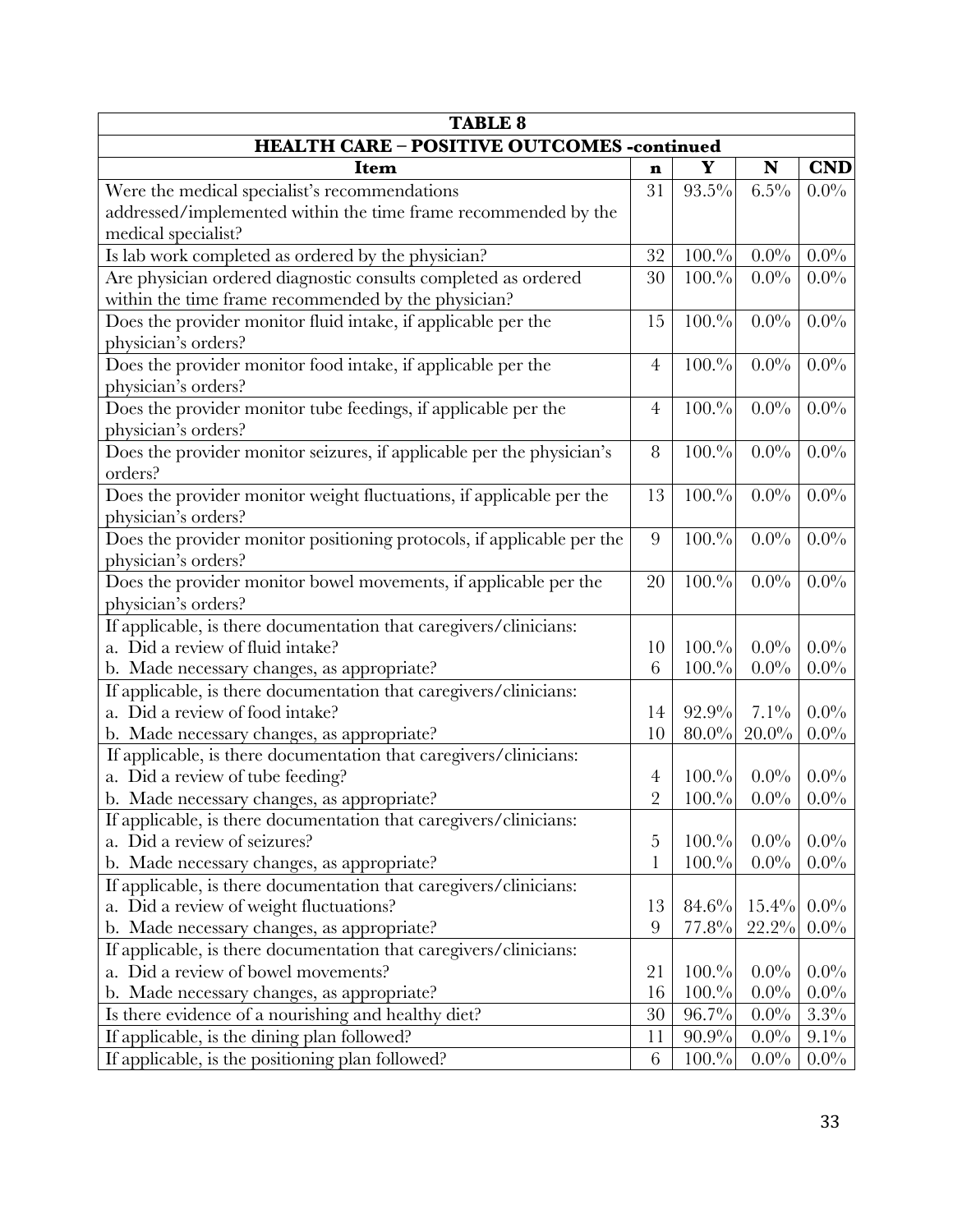| <b>TABLE 9</b>                                                        |    |          |          |  |
|-----------------------------------------------------------------------|----|----------|----------|--|
| Healthcare Items - areas of concern                                   |    |          |          |  |
| <b>Item</b>                                                           | n  | Y        | N        |  |
| Are there needed assessments that were not recommended?               | 32 | 21.9%    | 78.1%    |  |
|                                                                       |    |          |          |  |
| Were the dentist's recommendations implemented within the time        | 30 | 63.3%    | 36.7%    |  |
| frame recommended by the dentist?                                     |    |          |          |  |
| If applicable, is there documentation that caregivers/clinicians:     |    |          |          |  |
| a. Did a review of weight fluctuations?                               | 13 | 84.6%    | $15.4\%$ |  |
| b. Made necessary changes, as appropriate?                            | 9  | 77.8%    | $22.2\%$ |  |
| If the individual requires psychotropic medication, is there          |    | $50.0\%$ | $50.0\%$ |  |
| documentation of the intended effects and side effects of the         |    |          |          |  |
| medication?                                                           |    |          |          |  |
| If yes, is there documentation that the individual and/or a legal     | 13 | $15.4\%$ | 76.9%    |  |
| guardian has given informed consent for the use of psychotropic       |    |          |          |  |
| medication(s)?                                                        |    |          |          |  |
| Does the individual's nurse or psychiatrist conduct monitoring as     | 12 | 33.3%    | $66.7\%$ |  |
| indicated for the potential development of tardive dyskinesia, or     |    |          |          |  |
| other side effects of psychotropic medications, using a standardized  |    |          |          |  |
| tool (e.g. AIMS) at baseline and at least every 6 months thereafter)? |    |          |          |  |
| Do the individual's clinical professionals conduct monitoring for     | 13 | 69.2%    | 30.8%    |  |
| digestive disorders that are often side effects of psychotropic       |    |          |          |  |
| medication(s), e.g., constipation, GERD, hydration issues, etc.?      |    |          |          |  |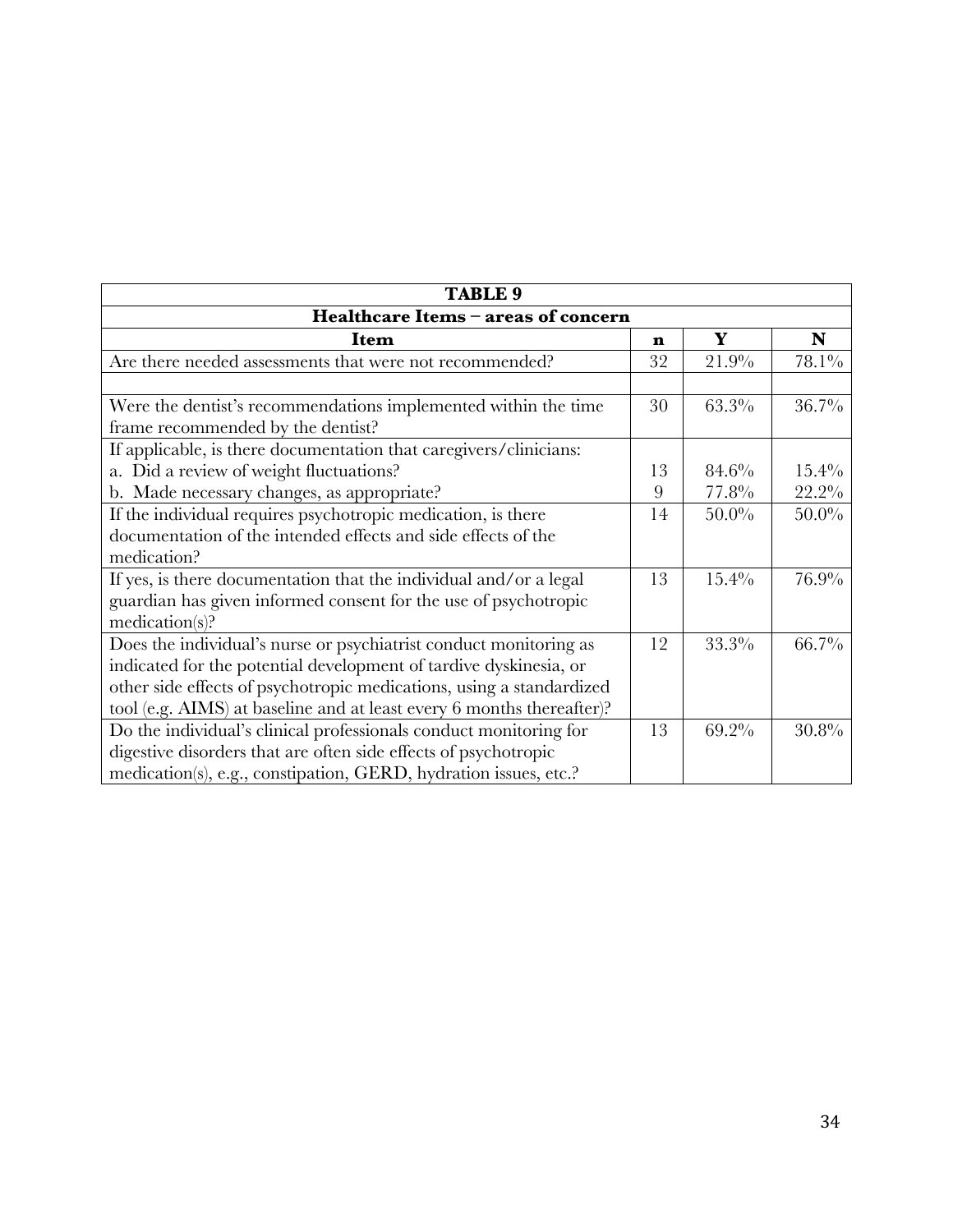## **APPENDIX B**

## **CRISIS SERVICE REQUIREMENTS**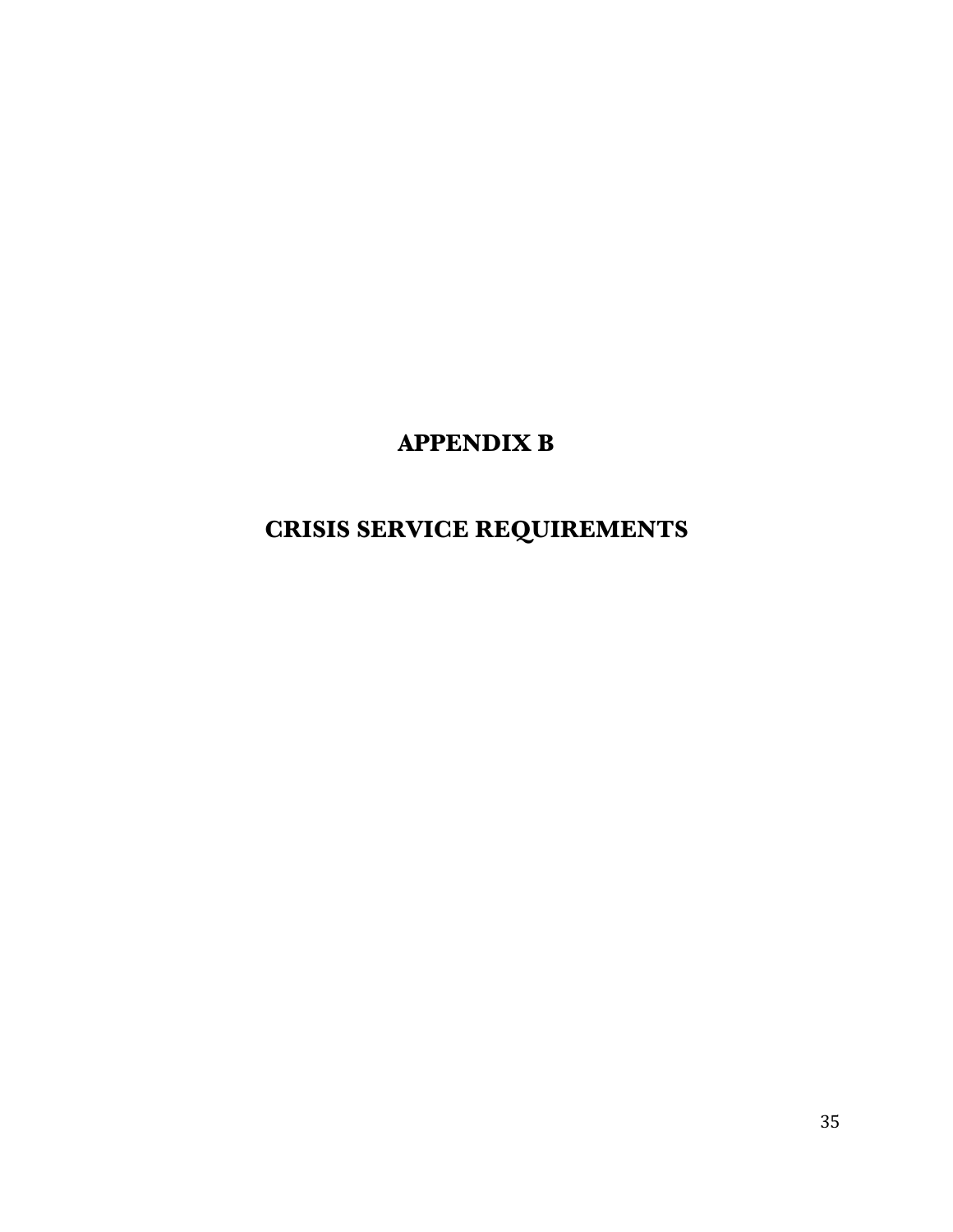

## **REPORT TO THE INDEPENDENT REVIEWER UNITED STATES vs. COMMONWEALTH OF VIRGINIA**

## *CRISIS SERVICE REQUIREMENTS*

**REVIEW PERIOD: JUNE 13, 2012- JUNE 30, 2012**

*Prepared by Kathryn du Pree, MPS Vice President Center for Aging and Disability Policy The Lewin Group*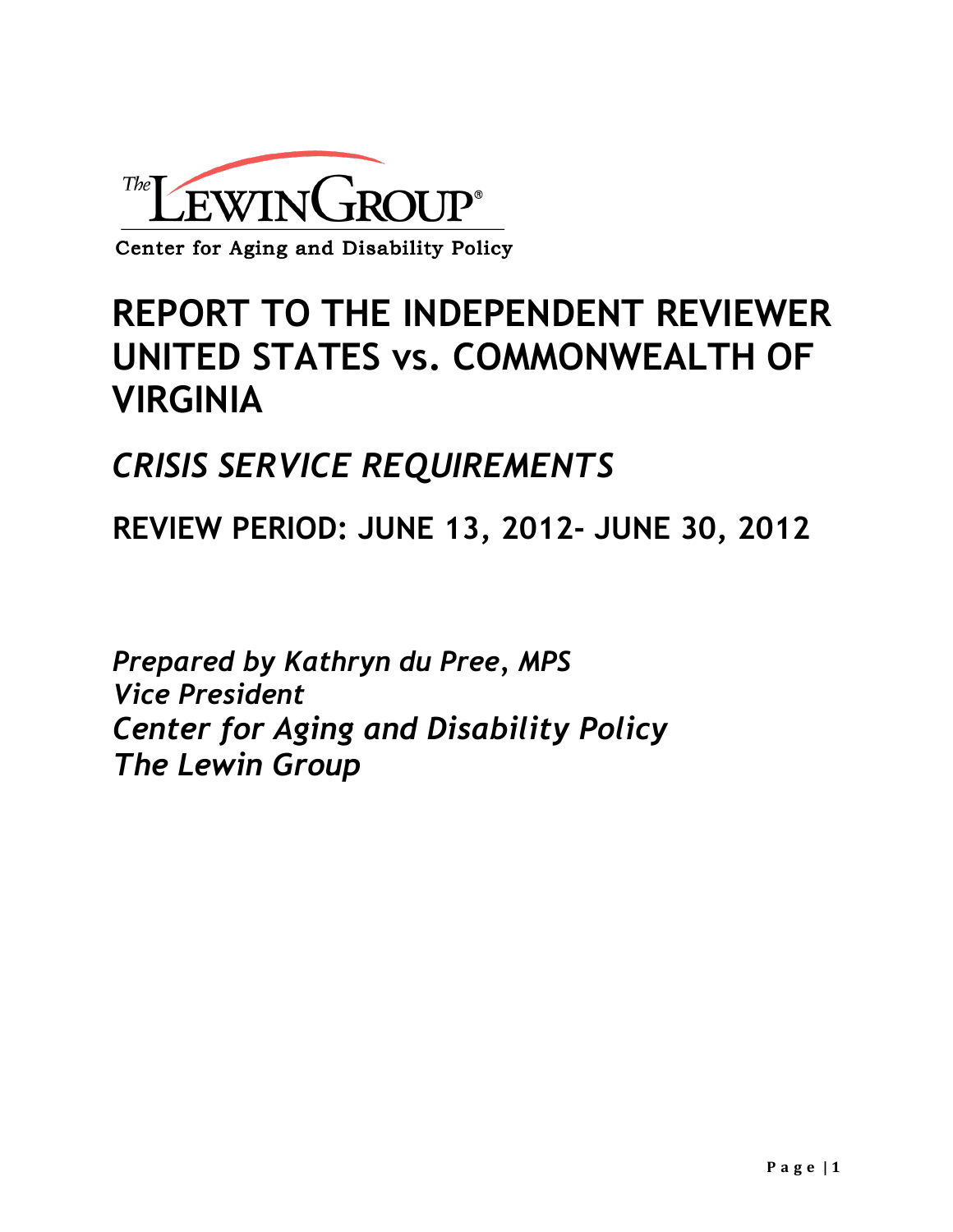# Table of Contents

| ATTACHMENT A: THE LEWIN GROUP'S PROPOSAL TO EVALUATE THE CRISIS SERVICE REQUIREMENTS OF THE US |  |
|------------------------------------------------------------------------------------------------|--|
| ATTACHMENT B: SUMMARY OF REGIONAL PROPOSALS FOR START CRISIS PREVENTION AND INTERVENTION       |  |
| ATTACHMENT C: COMMONWEALTH OF VIRGINIA'S REQUEST FOR ACCESS TO START SERVICES FOR INDIVIDUALS  |  |
|                                                                                                |  |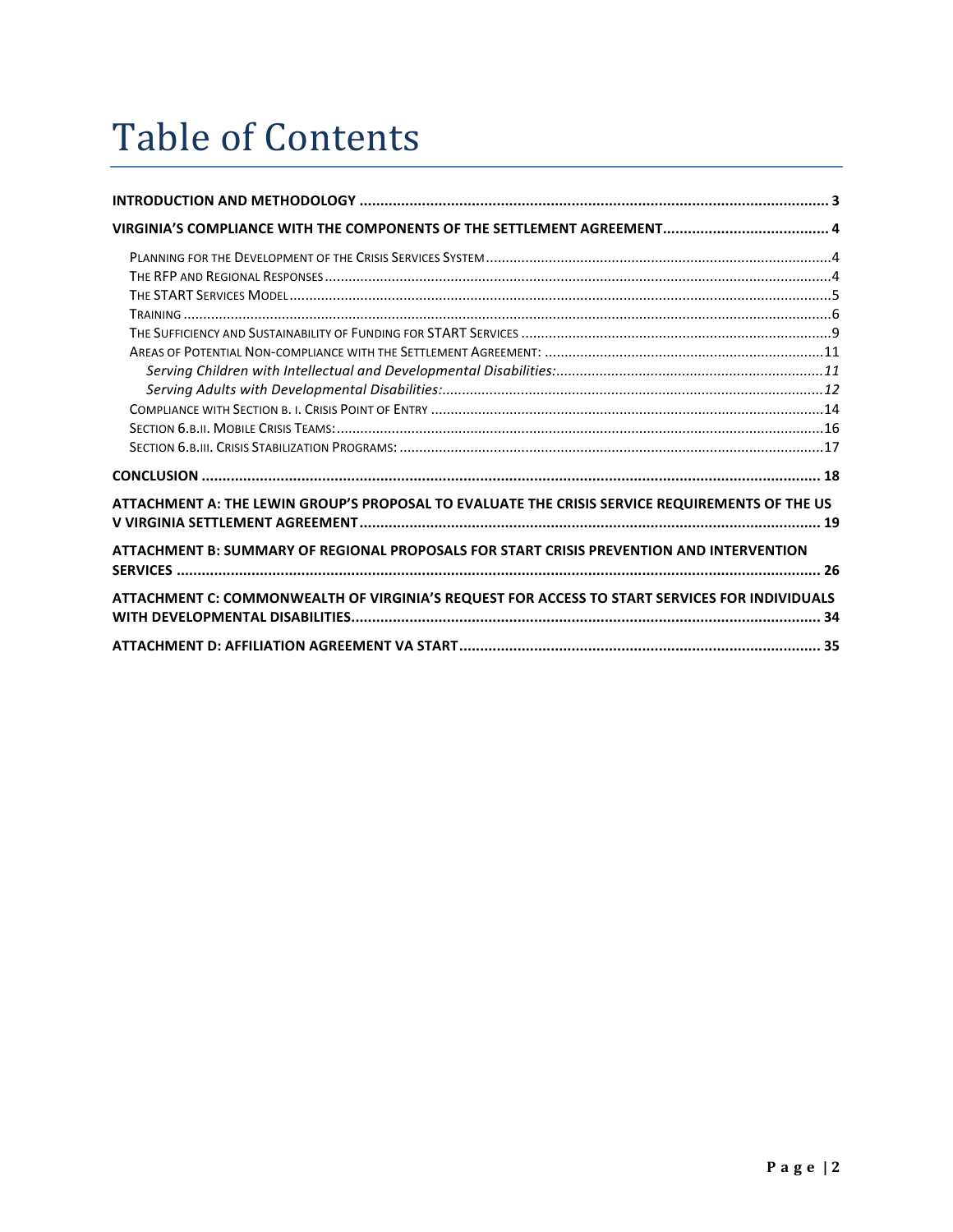### **Introduction and Methodology**

Donald Fletcher, Independent Reviewer for the US v Commonwealth of Virginia's Settlement Agreement, requested a review of the crisis system requirements of the Settlement Agreement. To accomplish this I proposed measures and evaluation methods to determine the state's compliance in this area. Many of the requirements will be met during the next 2 years as the statewide crisis system is implemented and the aspects of implementation will be evaluated semi-annually.

Currently Virginia is in the planning and early implementation stages of developing its crisis response system for individuals with intellectual disabilities (ID) and developmental disabilities (DD). This report focuses on those aspects of crisis system development that were to be in place by June 30, 2012. It is a review of:

- ▶ Statewide Crisis System: Sections 6.a.i. ii. & iii;
- ▶ Crisis Point of Entry: Section 6.b.i.B;
- ▶ Mobile Crisis Teams: Section 6.b.ii.F. and
- $\triangleright$  Crisis Stabilization Programs: Section 6.b.iii.F

A review process was developed that described the measurements and methods that would be used to determine the state's compliance with each requirement. The review process consisted of document review and interviews with key DBHDS and START personnel. The documents reviewed include: the RFP issued by the Virginia Department of Behavioral Health and Developmental Services (DBHDS) for regional START Crisis Prevention and Intervention Services, the regional proposals in response to the RFP, budget documents, descriptions of the START program, and training materials and documentation. The measures and methodology are contained in the "The Lewin Group's Proposal to Evaluate the Crisis Service Requirements of the US v Virginia Settlement Agreement": Attachment A. Interviews were conducted with:

*Heidi%Dix,%Assistant%Commissioner%for%Developmental%Services,%DBHDS*

*Bob%Villa,%State%START%Liaison,%Office%of%Developmental%Services,%DBHDS*

*Gail%Paysour,%HPR%I%ID%Crisis%Services%Project%Manager*

*Lyanne%Trumbull,%HPR%II%Crisis%Services%Project%Manager*

*Lucy%McClandish,%Region%III%Senior%Director%Intellectual%and%Disability%Services*

*Denise%Hall,%Region%III%START%Director*

*Ron%Lucas,%Region%IV,%START%Director*

**Dona Sterling-Perdue, Region V START Director** 

*Natalie%Ward,%Region%V%Senior%Director%Intellectual%and%Disability%Services%*

*Jarret Stone, Easter Seals of NC and VA, Liaison for START Services Regions I and II* 

*Joan%Beasley,%Director,%Center%for%START%Services* This review was conducted within a 3 week timeframe and could not have been accomplished without the assistance of Bob Villa. He has been extremely gracious in terms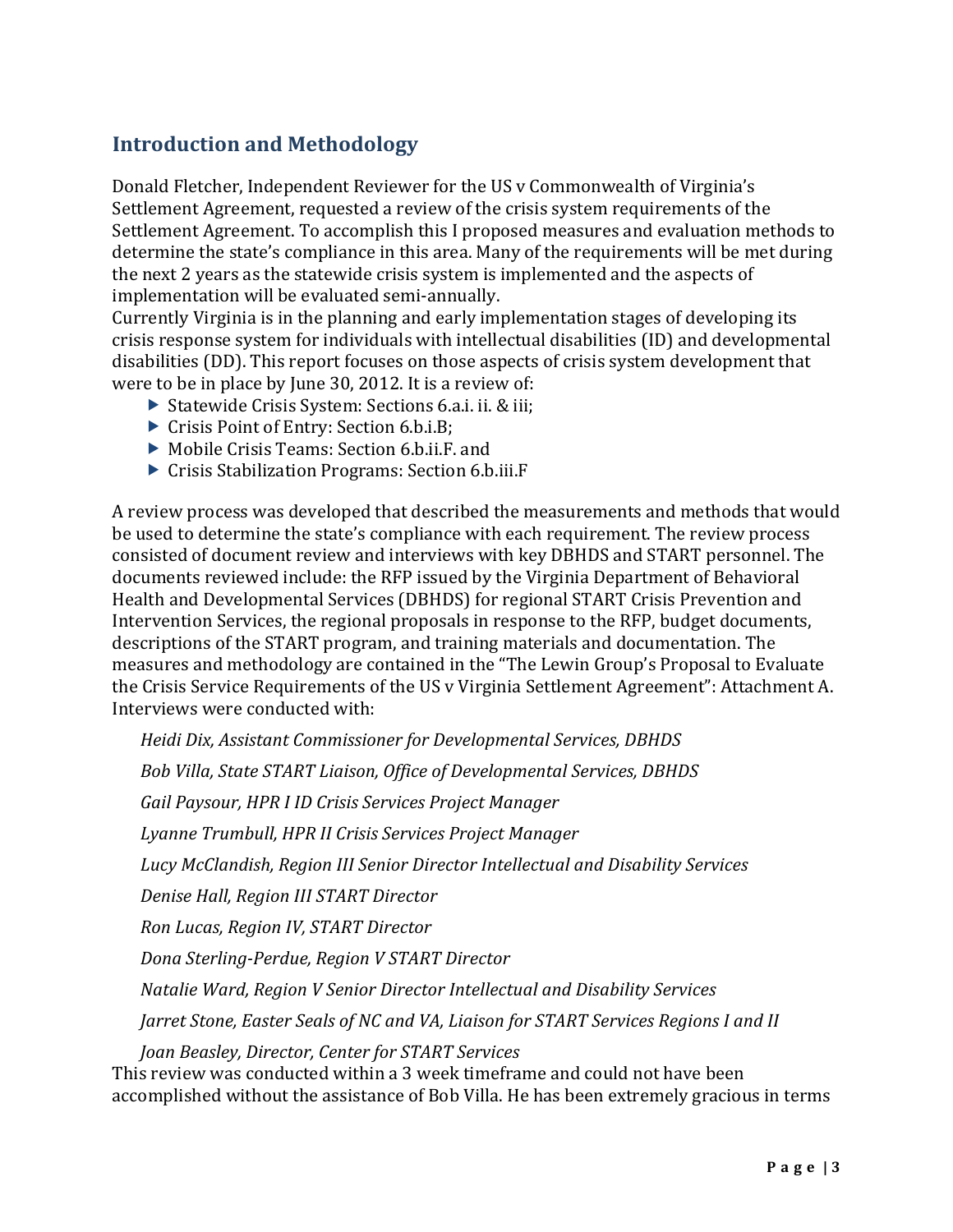of his responsiveness and help to insure that I had the opportunity to speak to all of the key players in the regions who are responsible to implement START Services. Mr. Villa was always available to answer questions or to make pertinent documents available. He is very knowledgeable of the START program and the state's approach to implementing a wellcoordinated crisis response system that will bring a consistent and proven approach to crisis prevention, intervention and stabilization to the service delivery system in Virginia for persons with intellectual disabilities. I also want to thank everyone who participated in the interview process. Their information and insight have been helpful in completing this review.

#### **Virginia's Compliance with the Components of the Settlement Agreement**

#### *Section* 6. a. The Commonwealth shall develop a statewide crisis system for individuals with intellectual and developmental disabilities

- *i.* Provide timely and accessible supports to individuals with intellectual and *developmental(disabilities*
- *ii. Provide services focused on crisis prevention and proactive planning to avoid potential crisis*
- *iii. Provide in-home and community-based crisis services that are directed at* resolving crises and preventing the removal of the individual from his or her *current setting whenever practicable*

#### **Planning for the Development of the Crisis Services System**

The Virginia DBHDS began planning for the development of a Crisis Intervention and Prevention statewide system in the summer of 2011 before the Settlement Agreement was completed or signed. To review the Commonwealth's compliance with this section I reviewed the state's requirements (as specified in the RFP issued for Regional START Crisis Prevention and Intervention Services), the state's funding to sustain these services, the provider's ability to proactively plan and provide crisis services (as detailed in the regional proposals and in the START Services materials), and the training for staff who will be involved in this endeavor.

#### **The RFP and Regional Responses**

The DBHDS contracted with the Center for START Services, University of New Hampshire, Institute on Disability, and issued a Request for Proposal (RFP). Each of the 5 regions was asked to respond by September 1, 2011 and awards were made by September 30, 2011. Start-up was to begin no later than January 16, 2012. DBHDS' contract with the Center for START Services included consultation with its Director, Dr. Joan Beasley. DBHDS made her available to all the regions for the development of their proposals.

The RFP included all elements to provide timely and accessible supports for persons with intellectual disabilities who have a co-occurring behavioral health need and are experiencing a crisis or at risk for institutional placement due to challenging behavior, providing in-home and community-based supports to help resolve crises and allow the person to stay in their current home or placement. It included the expectation that a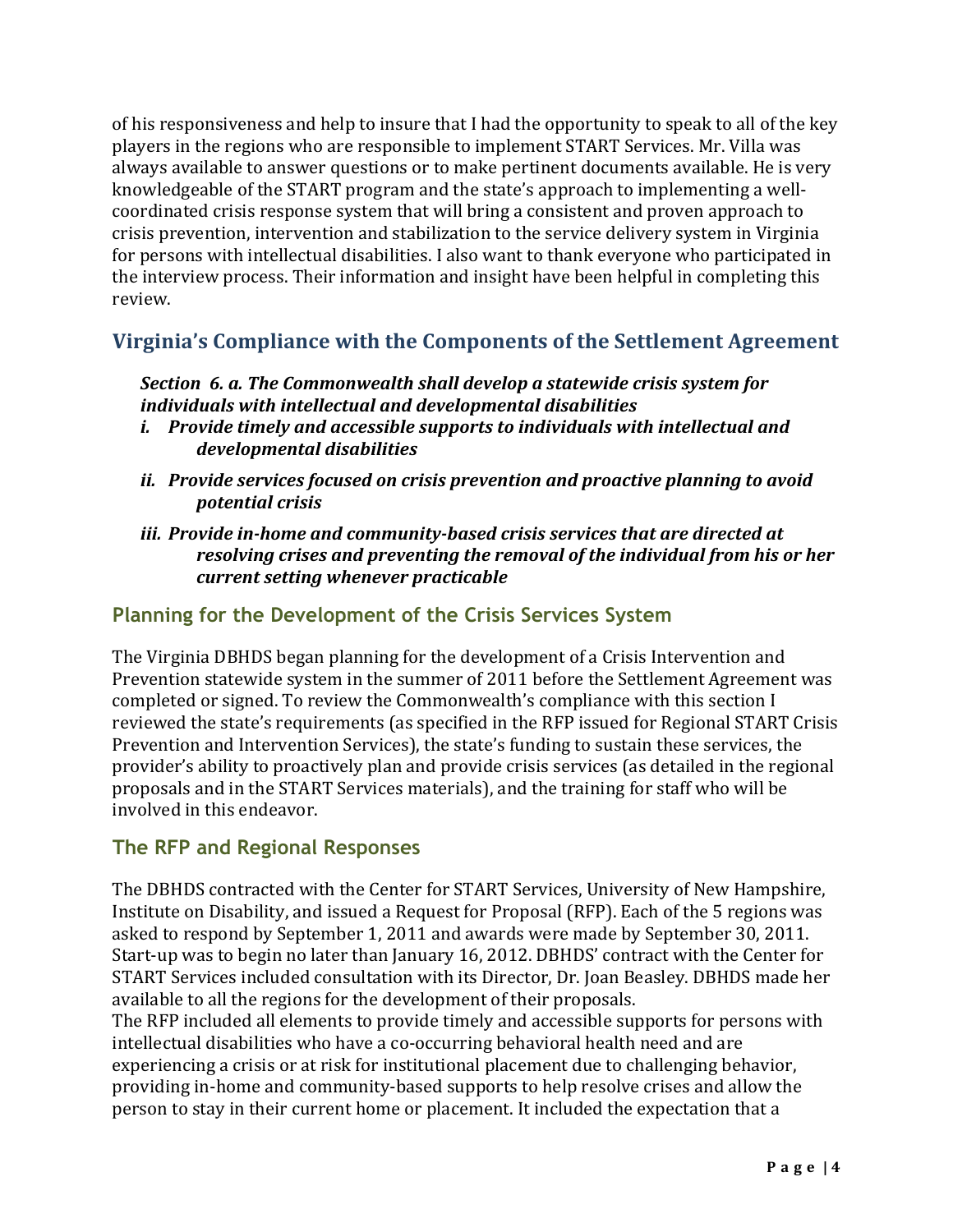region-wide system would be in place with face-to-face assessment within 1 hour to individuals in need and access to crisis stabilization beds within 1 hour (urban)-2 hours (rural) by June 30, 2014. Regions were also to plan to provide in-home crisis supports for up to 72 hours. The DBHDS required each region to implement the national START model. All 5 regions provided proposals in response to the RFP and were granted awards. Regions III, IV and V are operating START programs through one of their Community Services Board (CSB), respectively New River Valley Community Services, Richmond Behavioral Health Authority, and Hampton- Newport News. Regions I and II decided to contract for the provision of START services with Easter Seals of North Carolina and Virginia that has experience operating START programs in North Carolina. In these regions one CSB functions as the fiscal agent: Region 10 CSB in Region I and Fairfax/Falls Church CSB in Region II.

Each Region's proposal was reviewed for this report. Regions responded regarding each of the specific components of the START model including the 3 primary service components: mobile crisis response, in-home crisis supports and the development of the respite home. Also described is how each region will undertake community education and family education, partner with existing community services and providers, and build effective community linkages to expand the capacity of the region's ability to prevent and respond to crisis for people with intellectual disabilities. Every region provided its plan to meet the expectations as articulated in the DBHDS RFP. A summary of the responses is provided in Attachment B: "Virginia DBHDS Region's Response to the START Crisis Prevention and Intervention Services". It includes a determination as to what degree the responses met the requirements. Each region has proposed a comprehensive approach to addressing the needs of individuals with ID who have a mental health diagnosis or behavioral challenges and who experience a crisis that can respond to the requirements of the Settlement Agreement.

#### **The START Services Model**

The START Services Model provides Virginia with the roadmap to meet the requirements of the Settlement Agreement and develop a statewide system to prevent, intervene and stabilize crisis situations for persons with developmental disabilities. It is a nationally recognized crisis intervention and prevention approach that has been in place since 1988 where it was first implemented in Massachusetts. It has since been implemented in New Hampshire, Connecticut, Ohio, Arkansas and North Carolina and is being considered by other states. It promotes serving people with co-occurring conditions in the least restrictive setting, providing 24/7 response to people experiencing a crisis with immediate telephonic access and in-person assessment within 2 hours of the call to the mobile crisis team, and clinical treatment, assessment and stabilization services both planned and emergency through short-term respite. It is a model that does not try to supplant what exists within a service delivery system but rather builds upon the existing crisis response system and strengthens it. The success of the model is based upon linkages and agreements with existing providers, cross system crisis prevention and intervention planning (CSCP), support and technical assistance to all of its community partners including individuals and their families and comprehensive systemic and clinical training with follow-up consultation. CSCP is an essential element of START that will enhance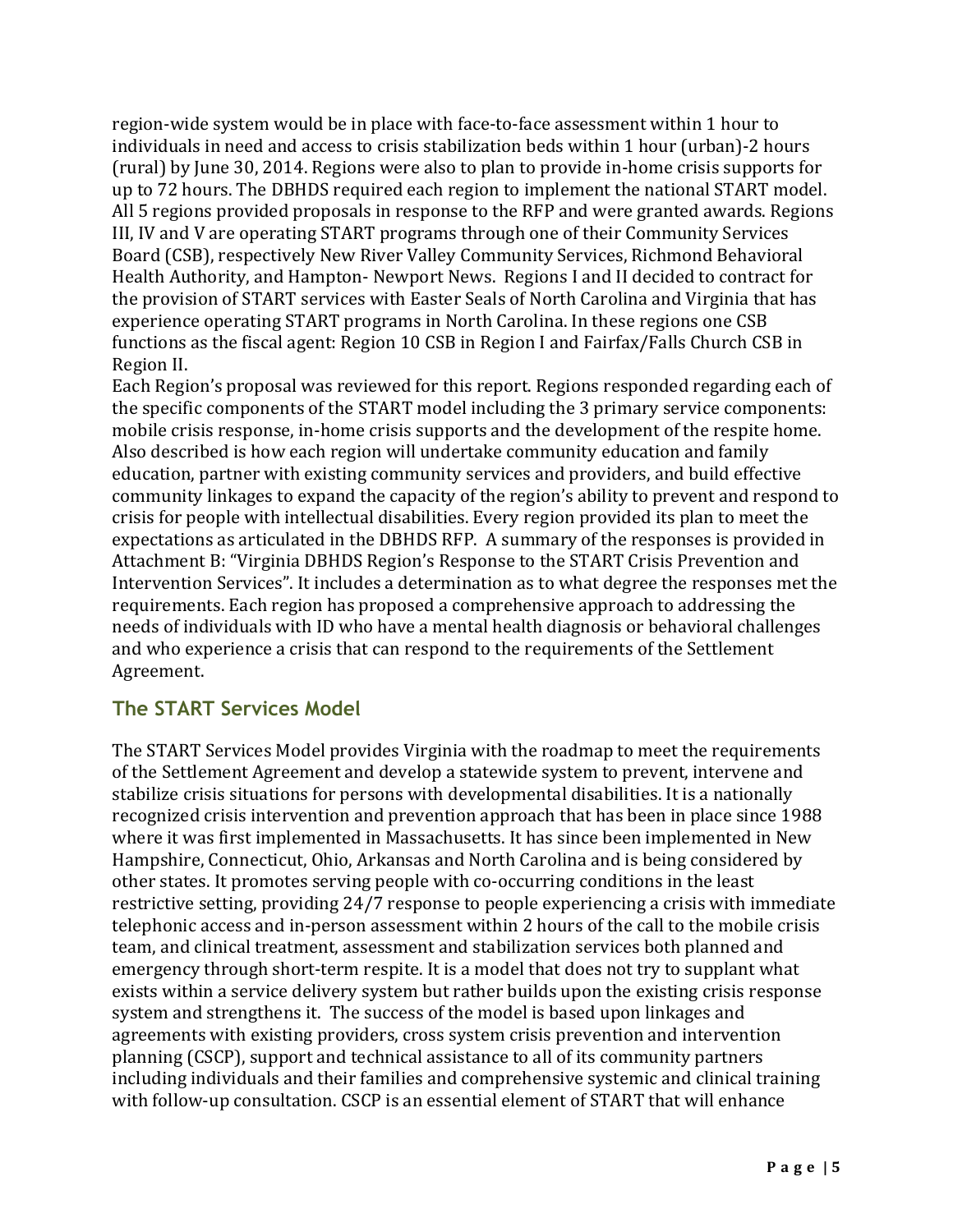Virginia's ability to respond to the Settlement Agreement requirements articulated in Section 6.a.ii and 6.a.iii. The CSCP is an individualized plan that specifies interventions to prevent crises and de-escalate and protect a person who experiences a crisis. It places a priority on crisis prevention planning through a collaborative process that builds the skills and confidence of caregivers and family members, while clarifying the role of professionals who are team members and increasing the team's ability to access timely emergency services.

START Services includes requirements for data collection that is standardized and outcome oriented. This information is shared quarterly with an Advisory Council that has the responsibility to review and analyze the data and provide input to shape continuous quality improvement efforts. Each region has established an Advisory Council that includes advocates, self-advocates, providers, regional staff, CSB staff and providers. These Councils are a key component to expand the expertise of the region to respond to crises, create system linkages and provide a review of the data that will lead to systems improvement. The data collection requirements of START will provide much of the information that will be needed by the Independent Reviewer to complete future reviews of the Commonwealth's ability to meet the requirements of the Settlement Agreement related to crisis service development and implementation.

#### **Training**

The ability of the Commonwealth and DBHDS to fully comply with the requirements of Sections 6.a.i, 6.a.ii, and 6.a.iii will be determined by how well staff in both the ID and Emergency Services divisions of the CSBs, providers and the START programs are prepared to address the needs of individuals with ID/DD who are at risk of or experiencing a crisis. The Independent Reviewer and I agreed that an initial review of available training would be included in this June, 2012 review. In order to review these training opportunities in a consistent fashion, I used criteria established in the State Health Authority Yardstick (SHAY). In order for high quality training to be provided the following components must be in place:

- 1. Credible and expert trainers
- 2. Active learning strategies (e.g. role play, group work, feedback)
- 3. Good quality manual
- 4. Comprehensively addresses all elements of the training topic
- 5. Modeling of practice for trainees, or opportunities to shadow/observe high fidelity clinical work delivered
- 6. High quality teaching aides/materials including workbooks, slides, videos, and handouts

DBHDS requires through licensing that training in crisis response and de-escalation be provided for all staff who work directly with individuals who exhibit behavioral challenges which includes provider and CSB Emergency Services staff. While this is not a requirement for case managers they are given the opportunity to participate. The majority of entities required to provide this to their staff use either the Therapeutic Options of Virginia (TOVA)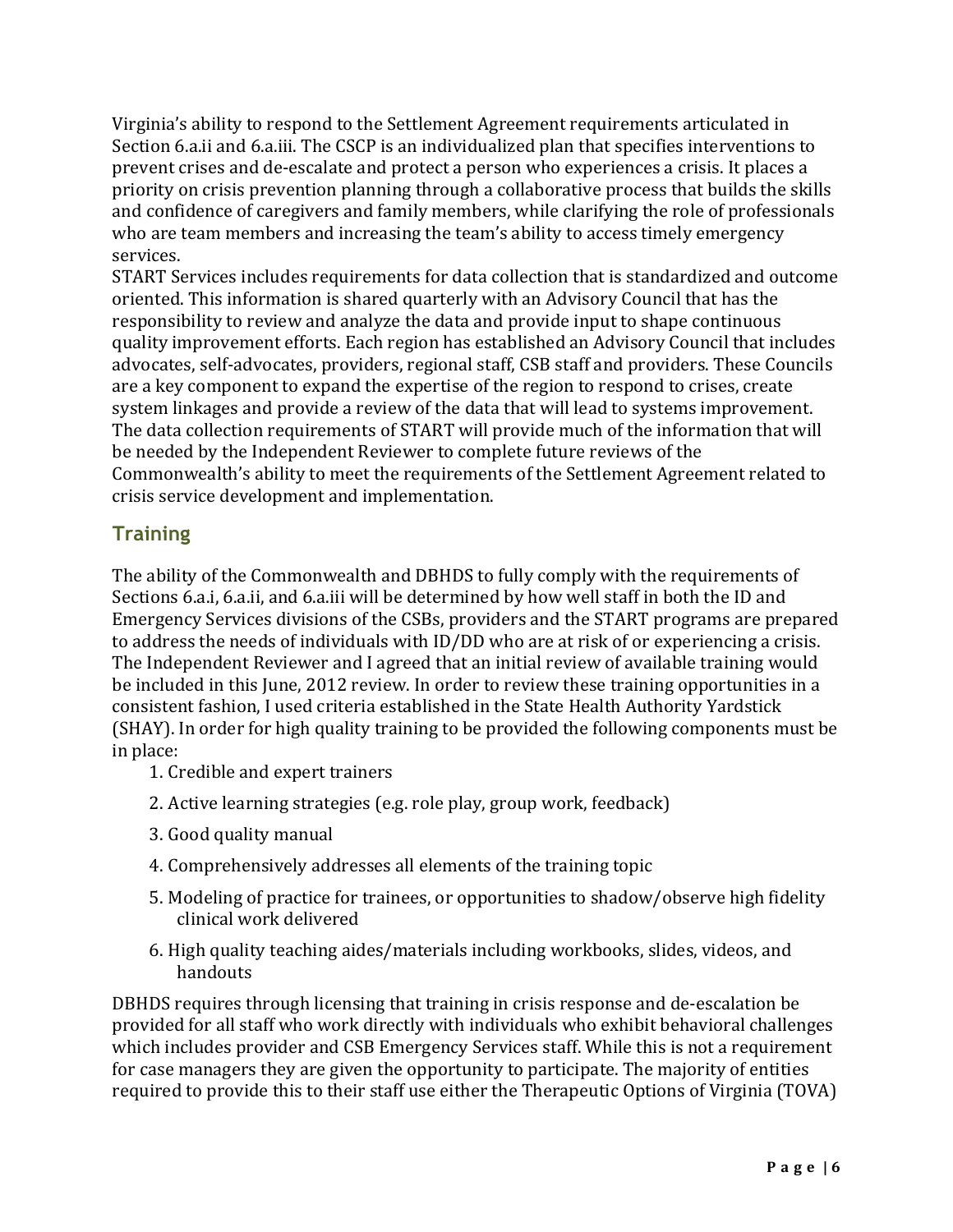or the Mandt System. Therapeutic Options is the official crisis intervention and emergency support curriculum for the mental health systems of New Jersey, Oklahoma and Virginia, and for the developmental disability service systems for South Carolina, Vermont, Virginia and Washington. In Virginia the program is known as TOVA. Organizations send their staff to a 4 day-course to become certified instructors. Instructors in Virginia are required to be re-certified annually. The training is provided over 2 days emphasizing a team approach to crisis response and mitigation. Participants are provided a workbook and course outline and videos are used. Testing of knowledge and skills acquired occurs and supervision of staff carrying out the interventions is conducted. Two reports, one in 2004 from the Office of the Inspector General of Virginia, and a 2003 evaluation published in the Archives of Psychiatric Nursing, note its efficacy including data on the reduction of injuries to consumers and staff in the 2003 report. More information about the program is available at the organization's website: *http://therops.com*. The TOVA program includes all of the quality training components listed in the SHAY evaluation tool.

The Mandt System has been in operation since 1975 providing training to prevent workplace and relational violence. Staff are trained on crisis prevention through building healthy relationships, communication strategies and conflict resolution strategies, how to intervene in a crisis and how to stabilize a crisis situation. It is for practitioners, leaders, service users including family members, and direct support professionals. Technical instructors are certified and the program offers training to be an Advanced Technical Instructor. The training for participants is 5 days and includes lecture, demonstration, hands-on participation, role playing, small group work and self-study. Written materials and videos are used and updated every 2 years. Resources are available online and through CDs and DVDs. Competency are required and demonstrated through a test in which trainees demonstrate their skills. Participants must be re-certified every 2 years. More information about the Mandt System is available at the organization's website: *http://www.mandtsystem.com/*. The Mandt system includes all of the quality training components listed in the SHAY evaluation tool.

Additionally DBHDS has provided a grant to The Partnership for People with Disabilities at Virginia Commonwealth University to train persons who support individuals with disabilities in Positive Behavior Support Facilitation. This is intended for people providing behavioral consultation, including clinicians, teachers and case managers. Trainees must have a Bachelor's degree and 3-5 years of experience working with people who have disabilities and exhibit challenging behaviors. Classroom training is offered over 8 days and there is monthly group mentoring for trainees. Trainees must develop a portfolio that demonstrates their competence in Positive Behavioral Support Facilitation which is reviewed, along with an interview, as part of the endorsement process. Endorsement occurs within 12-15 months of initiating the training. The training topics include personcentered thinking, principles of behavioral analysis, developing supportive environments, team facilitation, functional behavioral assessment, data collection and analysis, crisis response, use of positive interventions and evaluation of their impact, and community system support. Using the SHAY Training Evaluation criteria referenced above this training program meets all of the components.

START Services provides comprehensive training through its Center for START Services at UNH/IOD. DBHDS has included access to this training thought its contract with the Center. There are requirements for START staff to attend the training and START Coordinators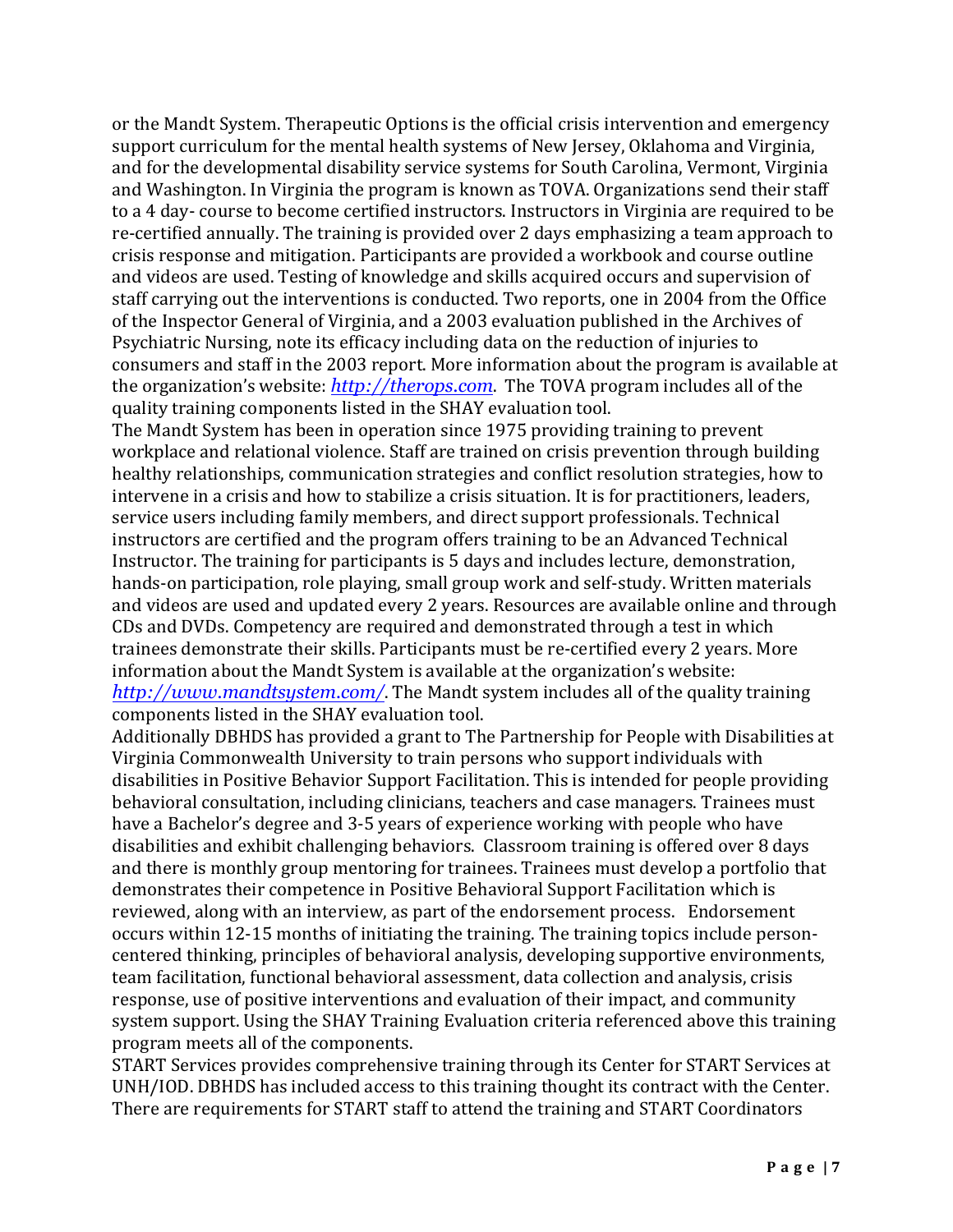must participate in all required training to become certified within 1 year of being hired, which is a condition of continued employment. Additionally, the National Online Training Series offers training modules to partners throughout the crisis services system including CSB staff including emergency services and case management, provider and families. The certification process for START Coordinators includes 56 hours of training through courses and lectures, 50 hours of clinical supervision from the regional START Clinical Director and consultation from Dr. Beasley. Trainers affiliated with the Center for START Services are national experts in services and supports for people with co-occurring conditions. Training is provided on-site and online. As part of the comprehensive training there are 8 online sessions offered annually which are open to all START staff and all partners. Additionally all START team members have the opportunity to participate in 2 national meetings each year that is attended by all START programs throughout the country providing an opportunity for peer learning.

The START Training series has already begun in Virginia in addition to consultation and onsite meetings with Dr. Beasley. A 2 day training launch was offered February  $15<sup>th</sup> 16<sup>th</sup>$ and was repeated on May 23-24<sup>th</sup>. Various online trainings have been offered between March and June by Dr. Ann Hurley, Dr. Dan Baker and Dr. Joan Beasley who are all recognized experts in the field of co-occurring conditions and treatment. Topics included: Diagnoses of Psychiatric Disorders in Persons with Disabilities; Schizophrenia and Psychiatric Disorders and Intellectual Disabilities; Mood Disorders: Depression and Bi-Polar Disorders, Anxiety Disorders, Positive Behavioral Supports, Mental Health Aspects of I/DD and the Clinical Education Team, and Psychiatric Diagnostic Interview; Cross Systems Prevention and Intervention and the Role of the START Coordinator. Online training will continue to be available during the next fiscal year. The Center for START Services maintains attendance information on attendees. Additionally there are quarterly meetings convened by Dr. Beasley with each region and a monthly statewide call with all regional START Directors to provide consultation, technical assistance and peer review to improve crisis planning. The training offered by the National Center for START Services not only includes all the elements of quality training in the SHAY evaluation but also those that comprise the quality elements of ongoing consultation and technical support. This is to measure whether there is ongoing training, supervision and consultation for program leaders and clinical staff to support implementation and the development of clinical skills. These elements include:

- 1. Initial didactic training to clinicians
- 2. Initial agency consultation re: implementation strategies, policies and procedures including meetings with leadership
- 3. Ongoing training for practitioners to reinforce the application and address emergent practice difficulties until they are competent in the practice
- 4. On site supervision for practitioners, including observation and feedback
- 5. Ongoing administrative consultation for program administrators until the practice is incorporated into the routine workflow, policies and procedures of the agency

In addition to training, clinical consultation will be provided to the START Virginia Teams continuously. START Coordinators receive ongoing supervision to improve their skills in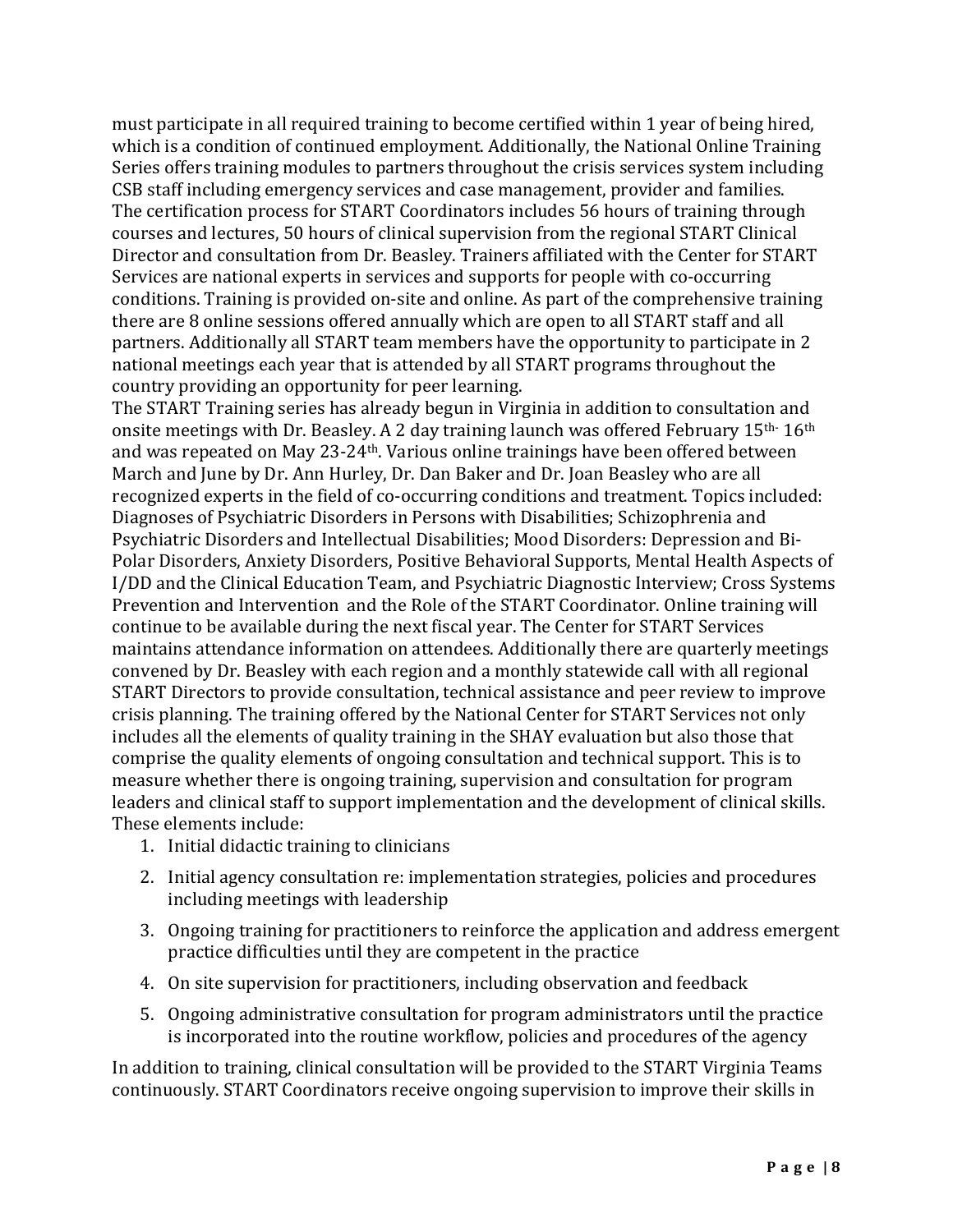systemic approaches, use of functional analysis techniques, and fostering the active communication and collaboration of all team members. A unique component of START is the Clinical Education Team Meetings (CET). This provides a monthly forum to improve the capacity of the local community to provide supports to individuals with ID/DD who have behavioral health needs through clinical teaching. All partners are included in this case review approach that uses actual crisis situations, while protecting the confidentiality and privacy of the person, to further learning in assessment, diagnosis, treatment and systems development.

### **The Sufficiency and Sustainability of Funding for START Services**

Another measure that is important to the Commonwealth's ability to meet the crisis system expectations of the Settlement Agreement is the sufficiency and sustainability of funding for this new crisis service system. The majority of the funding is being provided by the Commonwealth through an appropriation to the DBHDS. Each regional START Program is expected to seek Medicaid and HCBS Waiver reimbursement as appropriate for services delivered that are covered by these funding sources. The original appropriation of approximately \$10 million for FY13 was reduced to \$7.8 million which was confirmed in Commissioner Stewart's 6/21/12 memo to Executive Directors and ID Directors of the CSBs, and to the START Regional Directors. However regions were also allowed to carryover unspent FY12 funding for the START project. Total funding includes carryover funds unspent in FY12 (\$2.16m), the FY13 appropriation (\$7.8m) and anticipated revenue from Medicaid (\$2.56m). *Table 1* summarizes the original request for START funding from each region and the final allocations:

# TABLE I: START Services Funding Summary

| <b>Region</b> | <b>Proposed Budget</b> | <b>Actual Budget</b> |
|---------------|------------------------|----------------------|
|               | \$1.85 M               | \$2.31 M             |
|               | \$2.79 M               | \$2.79 M             |
| Ш             | \$2.90 M               | \$2.60 M             |
|               | \$2.28 M               | \$2.24 M             |
| ŢΤ            | \$2.20 M               | \$2.53 M             |

The proposed budget amounts are what were included in the original proposal submitted in response to the RFP last fall. When the budget was reduced for FY13 all regions were asked to resubmit what they would need in addition to their carryover funds to operate. The amounts varied because regions are at different points of development and will be starting components of START services at different times during FY13 which will result in different costs for this year. All are currently funded for the amount they requested which was based on some level of delay.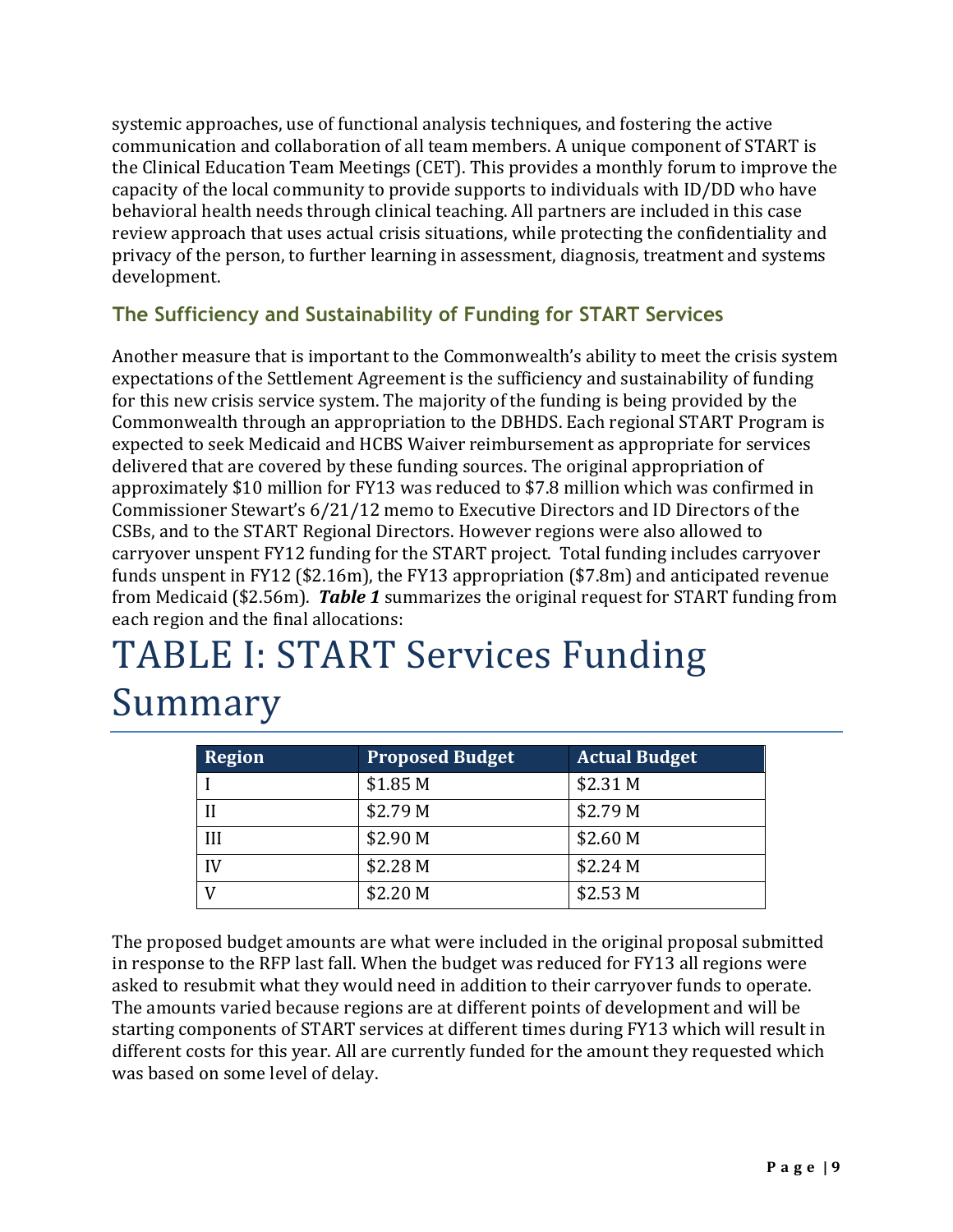Assistant Commissioner Dix reports that the department is committed to requesting the full annualized amount of funding needed for full operation of the START Programs for FY14. All regions are projecting adding an additional respite home and many propose to add to the mobile crisis teams and in-home support services depending on the level of need in the region. These proposed expansions may be necessary to meet the Settlement Agreement requirements for timely response to individuals with ID/DD and challenging behaviors experiencing a crisis. Future reviews shall include an analysis of the utilization data to determine the volume of crisis referrals to START and the regional programs' capacity to respond in a timely fashion to provide assessment and appropriate community supports. This will assist in determining the level of expansion that will be required in subsequent years.

The FY13 budget reductions are in part due to normal delays in starting a new program. It has not been possible for regions to establish and open the respite homes as projected, which is discussed under Section 6.b.iii.F in this report. However the budget reductions have also resulted in regions planfully delaying the hiring of staff and the implementation of the mobile crisis 24/7 response and the in-home supports, which is discussed in Section 6.b.ii.F. Table 2 summarizes each region's status hiring START staff.

## Table 2: Regional START Staff Hiring Summary

| <b>Region</b> | <b>Core Staff</b>                     | <b>In-Home Staff</b> | <b>Respite Home Staff</b> |
|---------------|---------------------------------------|----------------------|---------------------------|
|               | START Director: 6/25                  |                      |                           |
|               | Medical Director: identified          | Hire by $9/12$       | Hire by $9/12$            |
|               | Clinical Director: 9/12               |                      |                           |
|               | Respite Director: 9/12                |                      |                           |
|               | Clinical Team Leader: 8/12            |                      |                           |
|               | <b>START Coordinators: 7-9/12</b>     |                      |                           |
| II            | START Director: 6/18                  |                      |                           |
|               | Medical Director*                     | Hire by $9/12$       | Hire by $9/12$            |
|               | Clinical Director*                    |                      |                           |
|               | Respite Director: interviewing        |                      |                           |
|               | Clinical Team Leader &                |                      |                           |
|               | <b>START Coordinators: interviews</b> |                      |                           |
|               | begin $6/25/12$                       |                      |                           |
| III           | Director*                             |                      |                           |
|               | Medical Director*                     | In-home $(2)^*$      | Respite staff (8FTE)*     |
|               | Asst. Medical Director*               | In-home $(3)$ :      | Respite staff (7FTE):     |
|               | Clinical Director*                    | interviewing         | delay hiring until the    |
|               | Respite Director*                     |                      | home opens and is at      |
|               |                                       |                      | full capacity             |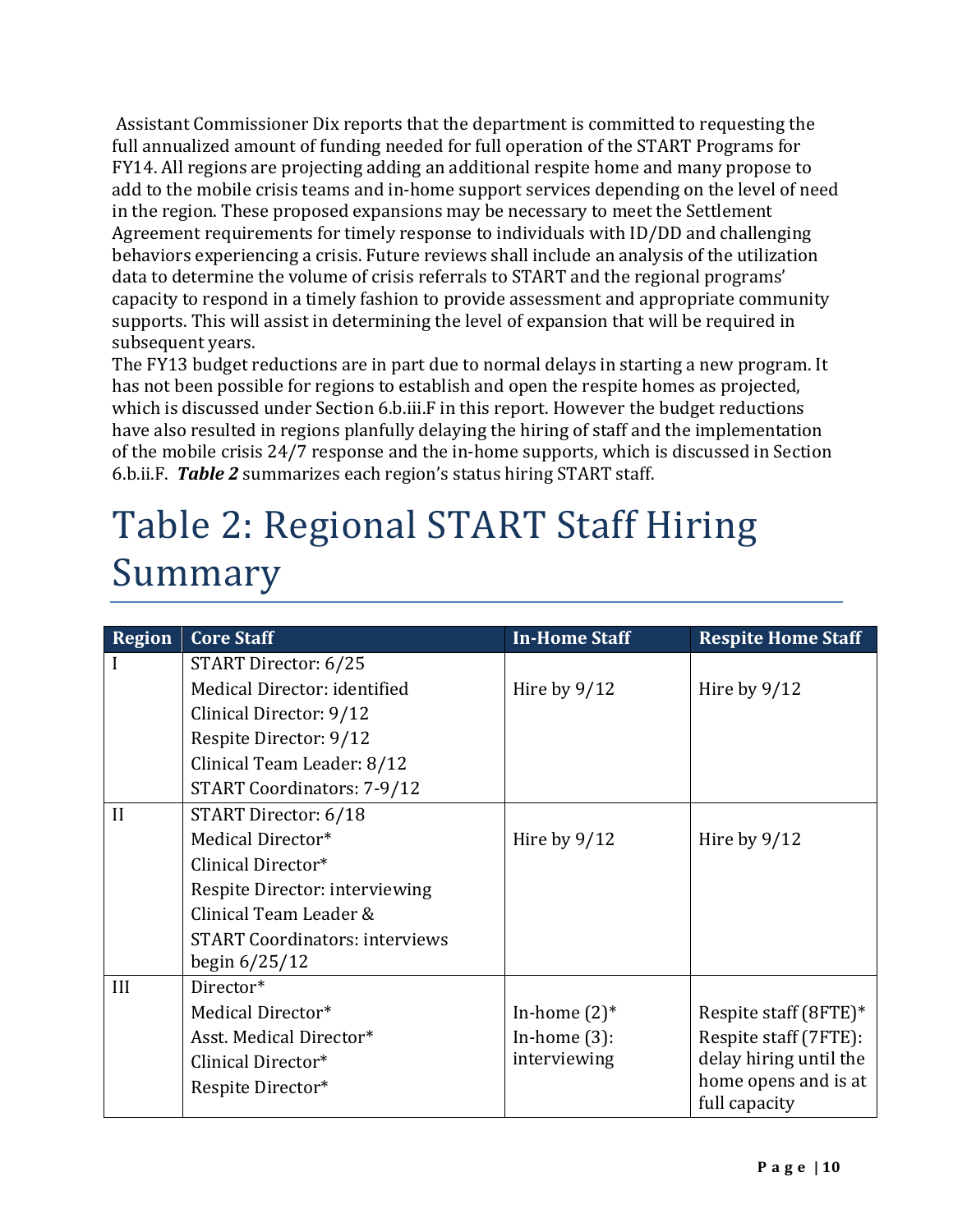| <b>Region</b> | <b>Core Staff</b>              | <b>In-Home Staff</b> | <b>Respite Home Staff</b> |
|---------------|--------------------------------|----------------------|---------------------------|
|               | Asst. Respite Director*        |                      |                           |
|               | Clinical Team Leader*          |                      |                           |
|               | Coordinators $(6)^*$           |                      |                           |
|               | Coordinators (2): interviewing |                      |                           |
| IV            | Director*                      | Hire by mid-         | Hire by mid-              |
|               | Medical Director*              | November             | November                  |
|               | Clinical Director*             |                      |                           |
|               | Respite Director*              |                      |                           |
|               | Team Leader*                   |                      |                           |
|               | Coordinators $(4)^*$           |                      |                           |
| V             | Director*                      |                      |                           |
|               | Medical Director*              | Hiring process to    | Hire 10/12-               |
|               | Clinical Director*             | begin $8/12$         | 11/12including            |
|               | Respite Director*              |                      | <b>Assistant Director</b> |
|               | Team Leader: 8/12              |                      |                           |
|               | Coordinators $(3)^*$           |                      |                           |
|               | Coordinators (2):7/12          |                      |                           |
|               | Coordinator (1): not initiated |                      |                           |
|               | Psychologist (PT): 8/12        |                      |                           |

*\*notes%already%hired%at%time%of%review*

The impact of the staff hiring process on the region's ability to implement the 3 major components of the crisis response system will be detailed in subsequent sections.

## **Areas of Potential Non-compliance with the Settlement Agreement:**

It is evident that the Virginia DBHDS has undertaken a comprehensive planning process and the department is to be commended for adopting a nationally recognized model of crisis prevention and intervention. However there are two problematic areas.

#### **Serving Children with Intellectual and Developmental Disabilities:**

The Settlement Agreement requires the Commonwealth of Virginia to provide a crisis response system that can respond to individuals of all ages with ID or DD. Currently there is no plan or funding to provide crisis planning and response for children with either an intellectual or developmental disability. The START Program is designed for adults 18 years of age or older who have ID or DD and a co-occurring mental health diagnosis of behavioral challenge. Heidi Dix, Assistant Commissioner for Developmental Services, DBHDS discussed the issue of serving children with ID and DD with me during an interview conducted on June 26, 2012. She confirmed that there is currently no funding committed to provide crisis system's response to children under the age of 18 with either ID or DD. Children currently have access to EPSDT, Medicaid and those with serious emotional issues have access to wraparound services through the mental health division of DBHDS. These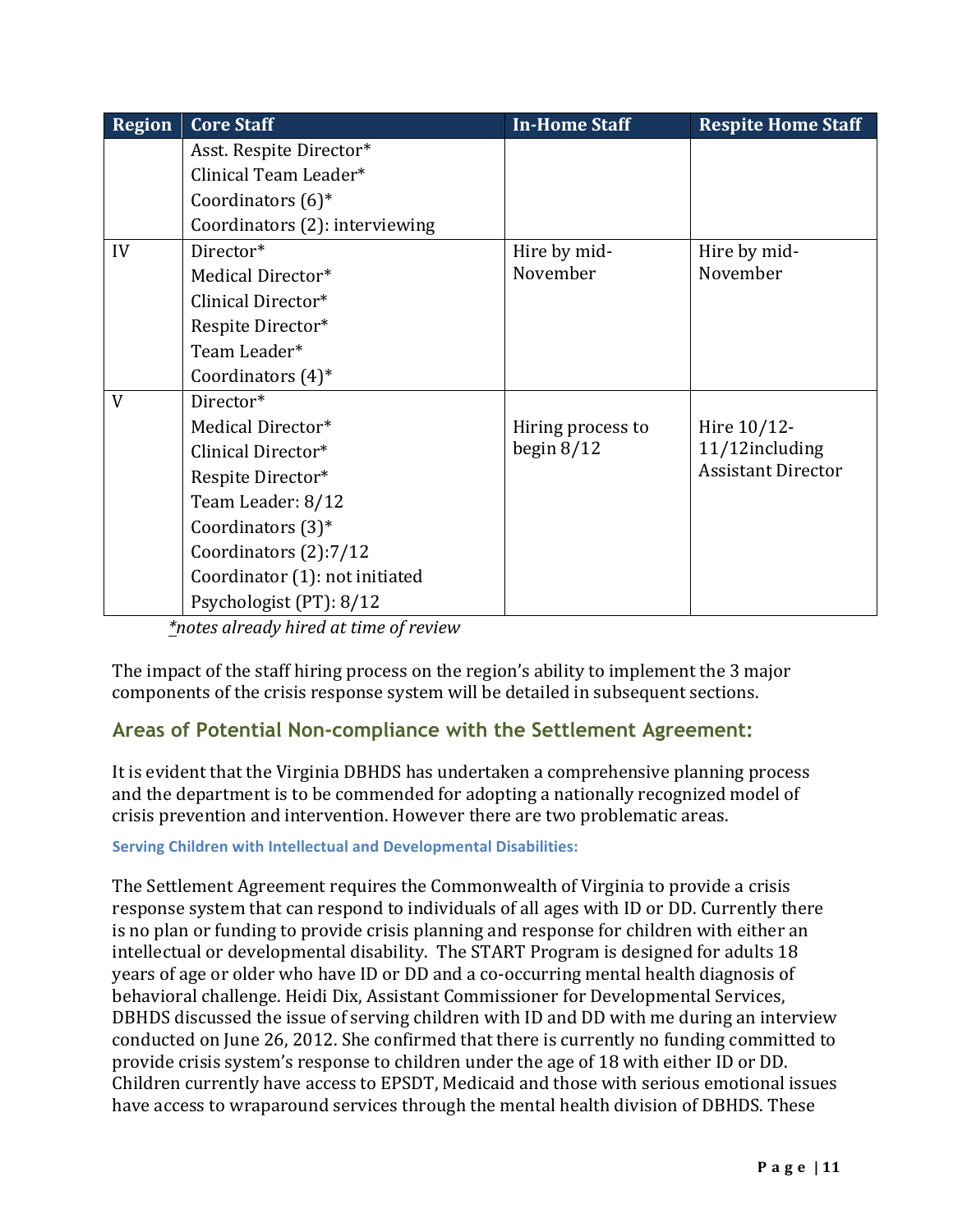existing funding streams provide a base upon which DBHDS believes comprehensive crisis prevention, intervention and stabilization could be added. The department plans to develop a proposal this summer and submit a budget option for the Governor to include in his budget proposal to the Legislature for FY14 which is presented in December 2012. The Legislative budget is finalized in March, 2013 and if funding for children's' crisis services is included it will be available in July, 2013. The DBHDS will need to decide if the START program can be adapted to serve children since its mission is to support adults with ID or DD or if an alternative model will need to be developed.

#### **Serving Adults with Developmental Disabilities:**

The Settlement Agreement requires the Commonwealth to provide crisis system support to individuals with developmental disabilities as well as intellectual disabilities. Currently the Commonwealth is not in full compliance with this requirement. The DBHDS is the agency responsible to serve people with intellectual disabilities but not those who have a developmental disability. A recent communication was issued on June 21, 2012 by DBHDS Commissioner James W. Stewart, III to clarify access to START Services for Individuals with Developmental Disabilities (Attachment C). He directs that individuals with DD are to be offered START Services and clarifies that this population was not addressed in the original RFP as the department was not aware of the full requirements of the Settlement Agreement at the time the RFP was issued.

The criteria for persons with DD to access START indicate that all can be referred to START, have a face to face assessment and be referred to other resources. However, to receive inhome supports or use the respite home you must have a CSB case manager, DD case manager or other clinical home (case coordination) as called for in the START model. This requirement to have a case manager may exclude individuals with DD from accessing START crisis intervention and stabilization support or have funding to access other community supports to prevent crises in the future.

Individuals with ID are eligible for HCBS waivers and are provided case management as a Medicaid State Plan service. Individuals with ID are provided case management through the CSBs and will have full access to START Services. If a person with ID who was not previously known to the system and does not have a case manager requests support during a crisis, Bob Villa has reported that the CSB will assign a case manager within 3 days to coordinate with START services and community support linkages.

Adults with developmental disabilities are not currently served by DBHDS although both Deputy Commissioner Dix and Bob Villa, DBHDS START Services Liaison, confirm that it is the long range plan of Virginia to include this population under the DBHDS authority. Currently, a limited number of individuals with DD  $(1,000)$  are on a waiver operated by the Department of Medical Assistance Services (DMAS), the state Medicaid agency, and have a DD Waiver Case Manager. Others who have a mental health diagnosis and are in crisis are connected to Behavioral Health Case Management through DBHDS. Individuals with DD are not eligible for case management through the state plan so they only have a case manager if they are a waiver participant or part of the mental health system. The administration of DBHDS is clarifying whether DMAS plans to activate case management for an individual with DD who is in crisis and referred for crisis system support who has no case manager assigned. If not they will not be able to access START services under the current criteria.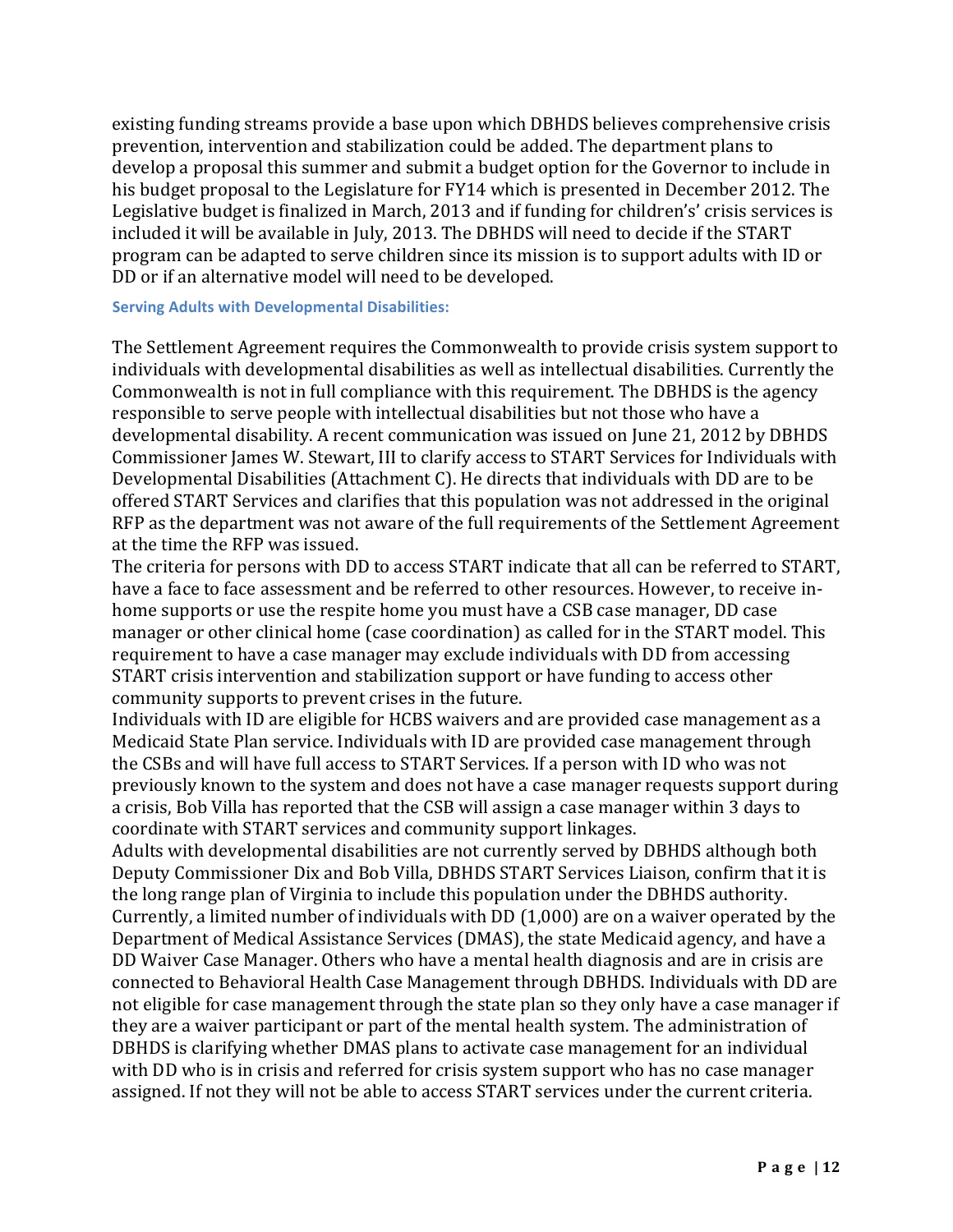Individuals need not only access to case management to be served by START but need access to community supports upon which the START program components build to help stabilize the individual and allow them to remain in the community. START is well qualified to serve individuals with DD and makes no distinction between individuals with ID and DD in terms of the responsiveness of the model. Data on the number of people experiencing crises and referred to START will need to be reported that includes these individuals access to case management, community services and adequate funding to continue to support them in their communities and avoid unnecessary hospitalizations as the Settlement Agreement is implemented.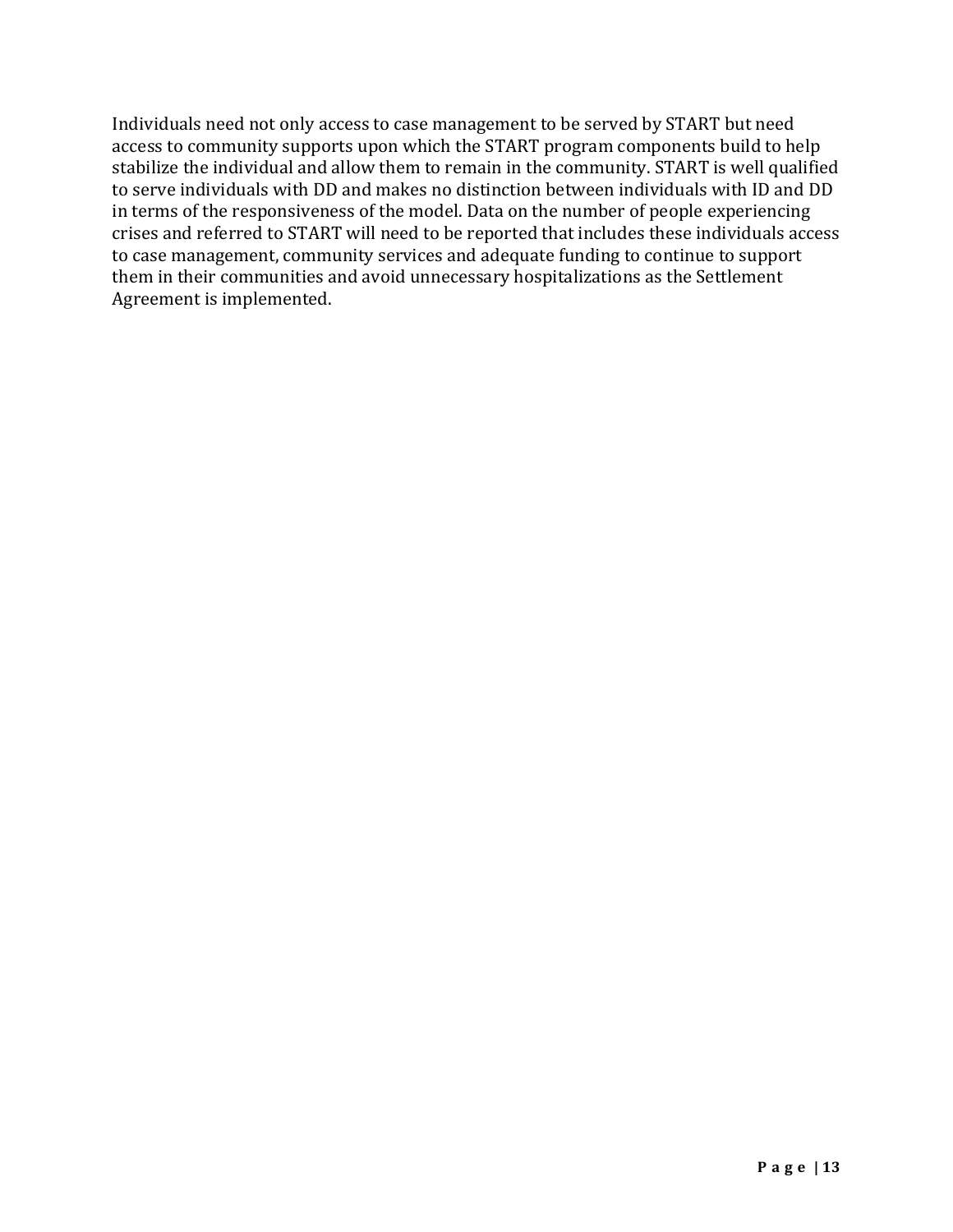#### **Compliance with Section b.i. Crisis Point of Entry**

A. The Commonwealth shall utilize existing Community Services Boards (CSB), *including existing CSB hotlines, for individuals to access information and* referrals to local resources. Such hotlines shall be operated 24 hours per day, *7* days per week and staffed with clinical professionals who are able to *assess crises by telephone and assist the caller in identifying and connecting* with local services. Where necessary, the crisis hotline will dispatch at least 1 *mobile crisis team member who is adequately trained to address the crisis.* 

Each region has between 5-10 Community Services Boards (CSB) that are currently responsible to provide 24/7 emergency response to crises for individuals within their catchment area including people who have intellectual disabilities. Each CSB has a hotline which accepts emergency calls and emergency services staff who respond. The type of response varies across the CSBs and regions as does the expertise to respond to the needs of individuals with ID or DD and behavioral challenges. One of the regions highlighted a 2010 report from the Commonwealth of Virginia's Office of the Inspector General for Behavioral Health and Developmental Services in its explanation of the need for the START Program. The Inspector General noted in a report entitled: "Review of Residential Crisis Stabilization Units Operated or Contracted by CSBs" that there is a serious gap in crisis stabilization for persons with intellectual disabilities. All regions operate crisis stabilization units for persons with mental health diagnoses who are in need of short term placement for treatment and stabilization. Some of these units are able to respond to the needs of individuals with ID. Region II has a unique program to support people in crisis including people with ID. They offer a Clinical Support Team staffed with a psychiatrist, social worker and funding for behavioral supports. They provide consultation for people living at home, comprehensive assessments, crisis behavioral plans and consultation to other providers.

Regions reported that while all CSBs have a mobile crisis team that conducts face to face assessments, the majority of CSBs will only do so at the hospital emergency department. Less than 50% will respond on-site to a crisis in another community location including group homes or an individual's personal residence as is summarized in **Table 3**.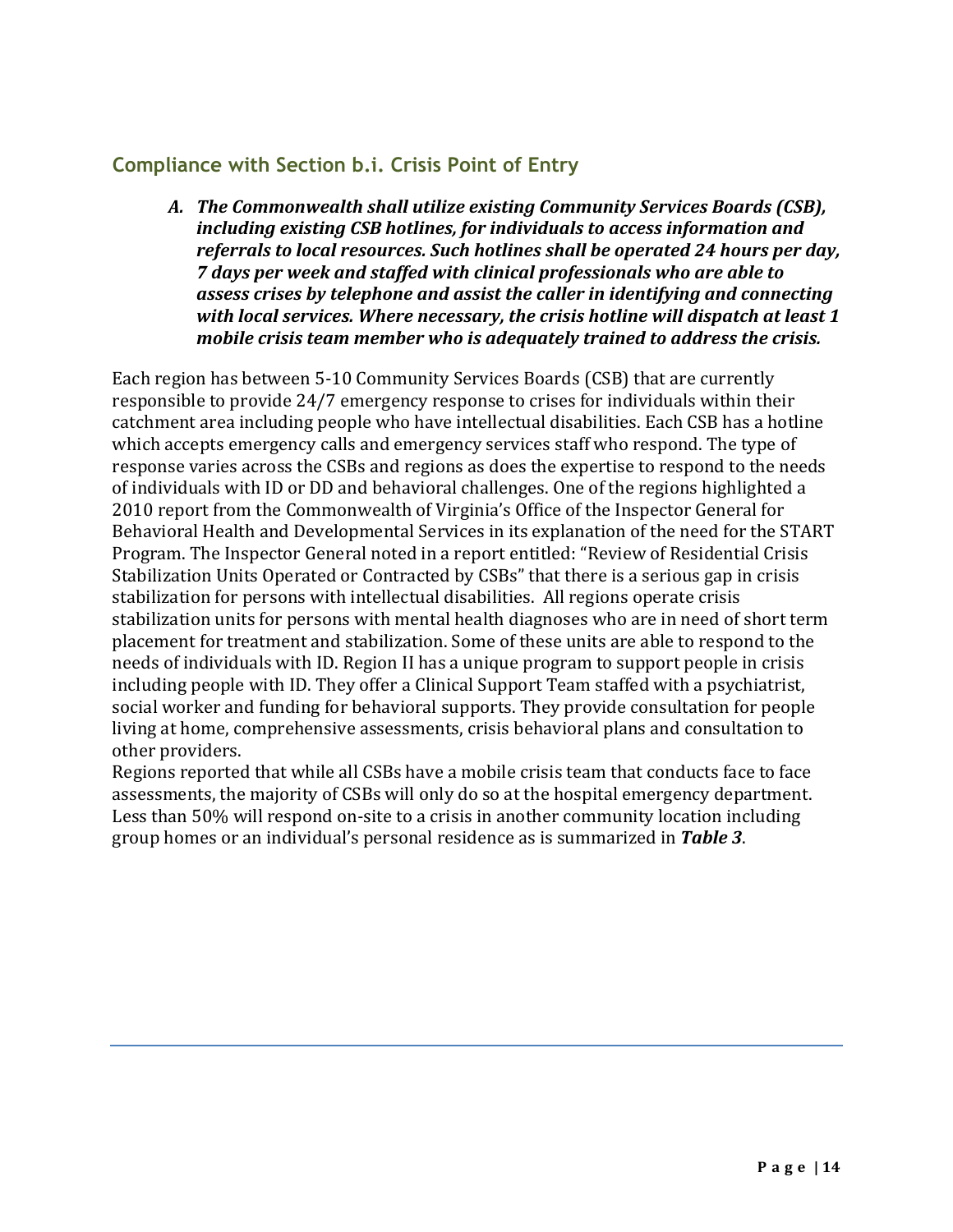## Table 3: CSB Mobile Crisis Team Response by Location

| <b>Region</b> | Onsite response to a<br>hospital | <b>Onsite response to</b><br>person's home or<br>community location |
|---------------|----------------------------------|---------------------------------------------------------------------|
|               |                                  |                                                                     |
|               |                                  |                                                                     |
|               | 10                               |                                                                     |
|               |                                  |                                                                     |
|               |                                  |                                                                     |

The premise of the START Program is that it will have a 24/7 response capacity and will accept referrals from the CSB Emergency Services (ES) Mobile Crisis Teams. START is modeled on a cooperative response that involves the CSB Emergency Services staff. The determination of whether someone in crisis needs hospitalization is the responsibility of the ES Mobile Crisis Team, not the START team. For those people experiencing a crisis who are not in need of hospitalization or for whom that may depend on the availability of other supports, the CSB ES Mobile Crisis Team is expected to contact the regional START program and coordinate the response to the crisis. However, the CSBs are not required to go to an individual's home although that is the first level of response and the preference of the START Program if the situation is deemed to be safe. The funding levels vary for the CSBs as one of the funders is the local jurisdiction which may provide more funding but is only obligated to fund 10% of the CSBs operating costs. This disparity in funding contributes in part to the varying capacity to respond. From an interview with Bob Villa I learned that each CSB has a MOU with the region acknowledging that the CSB has a role to collaborate with the regional START Program to respond to crises for people with ID. Since each CSB responds differently to crisis referrals the region is expected to also develop an affiliation agreement with each CSB in its area. A template for this agreement has been developed by DBHDS (Attachment D). This outlines the responsibilities of both emergency response teams to work collaboratively to provide quality crisis intervention and divert people with ID from hospitalization when clinically appropriate to do so. Nine responsibilities of the START Program are specified in the template. The ES/CSB agrees to provide 24/7 response, contact the regional START Program, work to develop the Cross System Crisis Plan, participate in team meetings and relevant training, and arrange for an inpatient psychiatric setting when clinically and systemically appropriate. It should be noted that this agreement only speaks to serving adults with ID.

What will be unique in each affiliation Agreement is what the individual CSB commits to as its particular response to these crises including locations where they agree to respond. The requirement that each CSB have an Affiliation Agreement with the regional START Program is positive in that roles will be delineated and clarified. However, the variance in CSB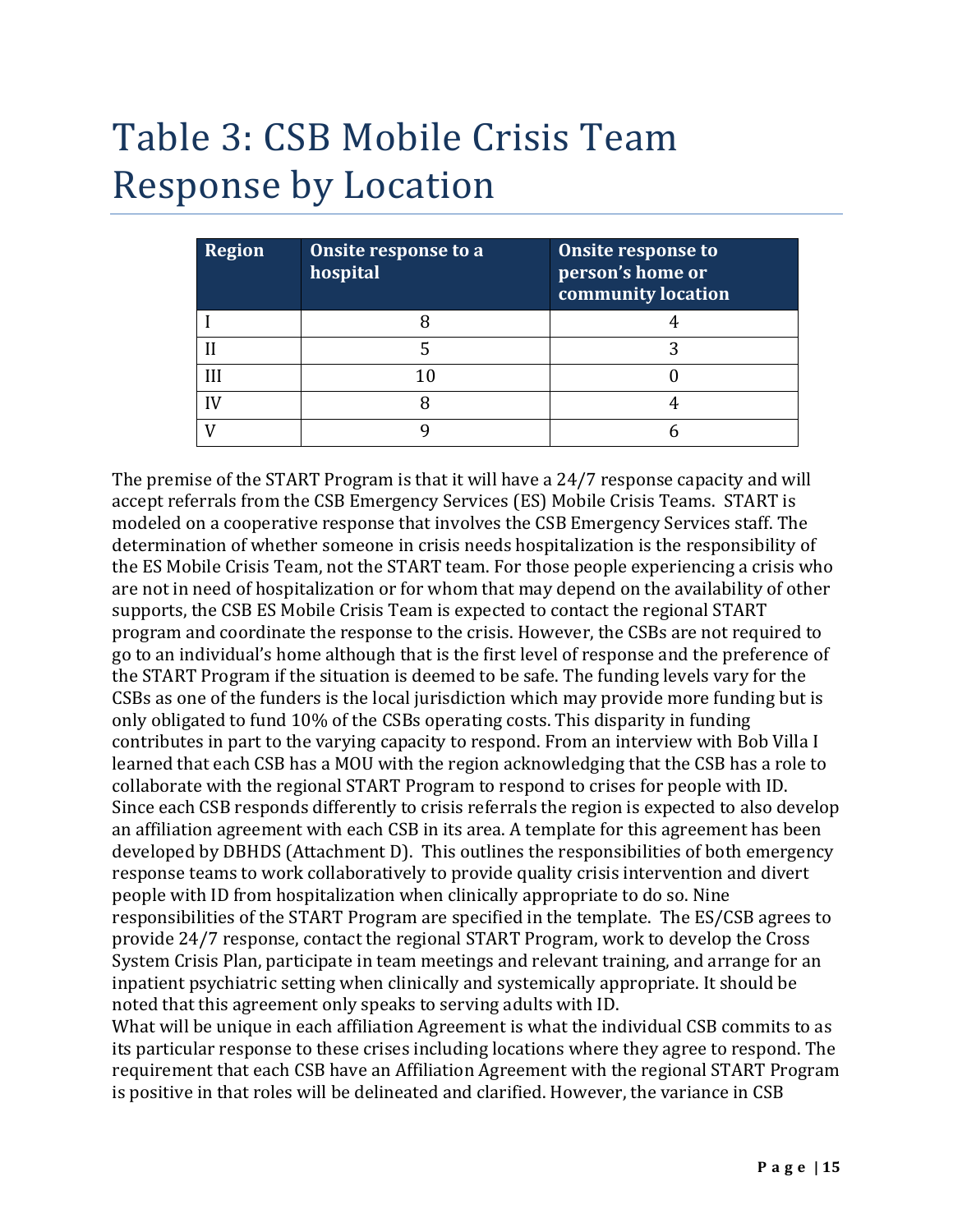response has the potential to impact the organization of the START Mobile Crisis Teams and each team's capacity to respond. Will START Coordinators respond onsite in people's homes without being accompanied by the CSB ES staff? Will this have an impact on START resources and ability to respond within the timeframes expected if Coordinators must accompany one another rather than work independently accompanied by a CSB ES clinician? Will START Coordinators only respond at sites to which the CSB ES staff will go? Will this have an impact on the person in crisis or his family if they may have to go to a hospital setting unnecessarily to have a face to face assessment of their need for crisis intervention?

It was not possible during the course of this initial review to determine if all CSB staff are adequately trained to respond to the crisis intervention needs of individuals experiencing a crisis. Throughout the implementation of this agreement START training should be continuously offered and required of ES personnel to enhance their understanding and expertise in addressing the needs of individuals in crisis who have co-occurring conditions to build an effective systemic response and successful collaboration between the CSB and START mobile crisis teams as they respond to referrals for crisis intervention and stabilization.

#### *B. By June 30, 2012 the Commonwealth shall train CSB emergency personnel in each Health Planning Region on the new crisis response system it is establishing, how to make referrals, and the resources that are available.*

DBHDS made a commitment early in the planning process to provide training to CSB emergency personnel in each region about the aspects of the START Program. Bob Villa made 2 presentations to the Virginia Association of Community Service Boards (VACSB) in January and May of 2012. A standard power point presentation and handout were used that describe the START Program, the general referral process and a description of resources. Additionally each region scheduled an open information session for all of its CSBs between January and May of this year. Documentation was provided by DBHDS and 37 of the 40 CSBs attended one of these regional sessions. Region III invited other emergency personnel including law enforcement to the overview session. Regional START Directors have also met individually with CSB emergency, ID and case management staff to provide an overview to START Services. Ongoing communication and training between the START staff and all of their partners including the CSBs is a priority of DBHDS central administration and regional START staff.

#### **Section 6.b.ii. Mobile Crisis Teams:**

#### *F.* By June 30, 2012 the Commonwealth shall have at least 1 mobile crisis *team in each Region that shall respond to on-site crises within 3 hours:*

None of the regions have been able to fully comply with this requirement due to delays in hiring and budget reductions. Regions III, IV and V have started to provide some level of consultation and mobile crisis response mostly for individuals at risk of behavioral crises but not currently experiencing a crisis. *Table 4* below provides a summary of each region's plan for its mobile crisis team to be fully operational and what level of support has been available as of June 30, 2012. Also included in this Table is the status of offering in-home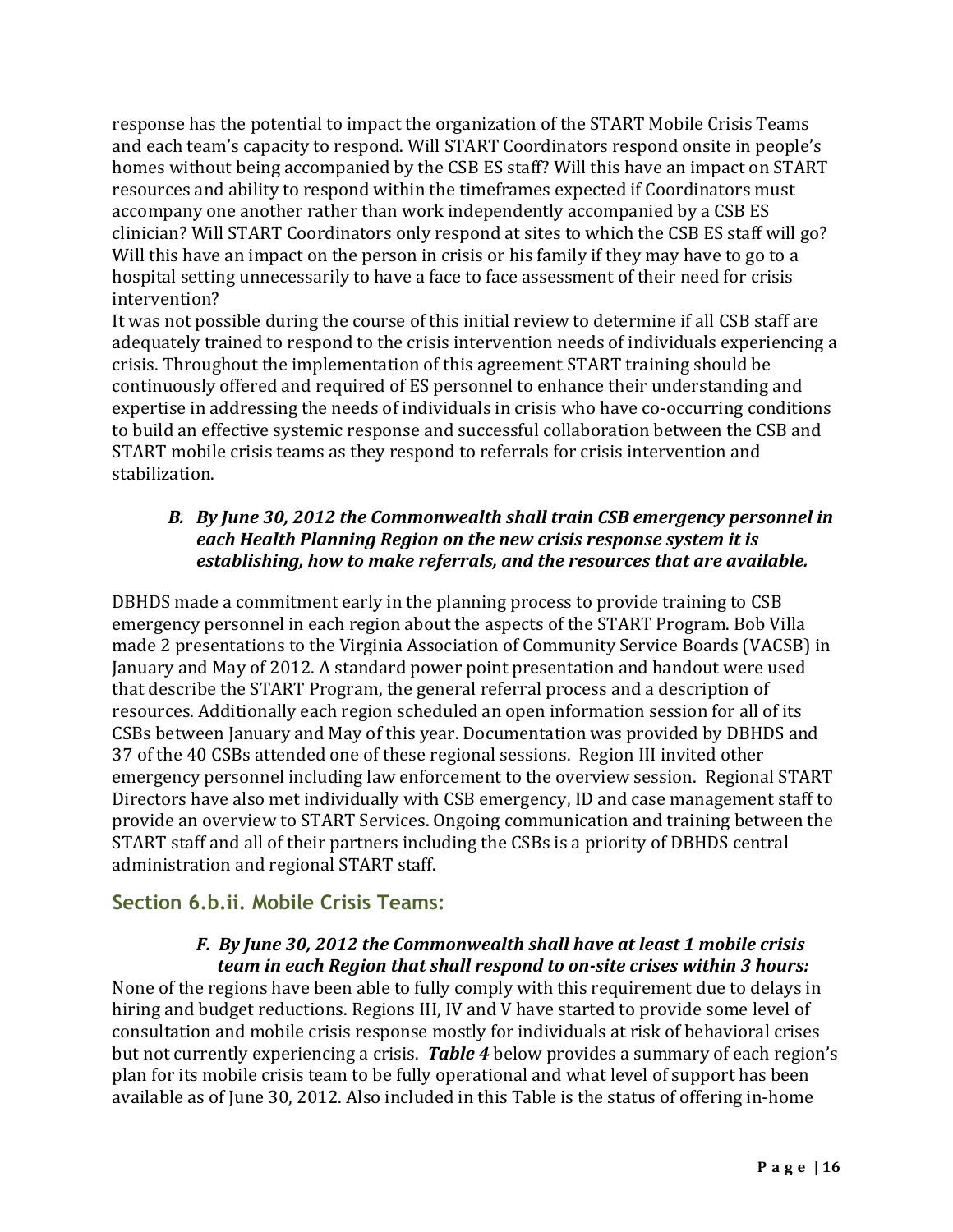supports for up to 72 hours for a person experiencing a crisis that can remain in her existing residence.

It should be noted that every region expects to respond within 3 hours to provide a face to face assessment and some regions plan to respond within 2 hours once the mobile crisis team is fully operational. However all regions reported the challenges of accomplishing this as a result of the dispersed geographic nature of their region or the congestion and traffic. Some regions are hiring staff that live in different parts of the region to be in greater proximity to more individuals, other regions are dispersing their staff's worksites to shorten their response time. Region III is exploring technology and video-conferencing as a potential aide to providing timely consultation and follow- up.

#### **Section 6.b.iii. Crisis Stabilization Programs:**

#### *F.* By June 30, 2012 the Commonwealth shall develop one crisis stabilization *program in each region.*

Currently no Respite Home has been opened by a regional START Program in compliance with the requirement to have a crisis stabilization unit program in each region by June 30, 2012. Three of the regions have purchased or already owned homes that are suitable for use as a respite home. Region IV is purchasing a home and is scheduled to close on July 12, 2012. Region V owns property and is building a home that will meet the criteria for the environmental considerations of the START model. Summaries of the regions' status to develop a crisis stabilization program are contained in **Table 4**.

## Table 4: Summary of Regional START Program Implementation

| <b>REGION</b> | <b>Mobile Crisis Response</b>    | <b>In-home Support</b>        | <b>Respite Home</b>                  |
|---------------|----------------------------------|-------------------------------|--------------------------------------|
|               | 8/12                             | $9/12 - 10/12$                | $10/12$ opening for 3                |
|               | Will respond within 3 hours      |                               | $1/13$ expand to 6                   |
|               |                                  |                               | Home owned, renovations<br>needed    |
| $\mathbf{H}$  | Awaiting licensing               | $9/12 - 10/12$                | $10/12$ opening for 4                |
|               | Will respond within 3 hours      |                               | 1/13 expand to 6 if funded           |
|               |                                  |                               | Home purchased, needs<br>renovations |
| III           | Provides mobile crisis response  | Provides in-home non crisis   | $9/15/12$ opening for 4              |
|               | 7:30AM-6PM 7 days                | response 7:30AM-6PM           | $1/13$ expand to 6                   |
|               | Will be 24/7 by 9/15/12          | 7 days                        | Home purchased,                      |
|               | Will respond within 2 hours      | Will be 24/7 by 9/15/12       | renovations scheduled to             |
|               |                                  |                               | be completed by $9/1/12$             |
| IV            | Currently accepting non-crisis   | $1/1/13$ delayed start due to | $1/13$ opening for 6                 |
|               | referrals (25 to date) and can   | budget reduction              | Accepting referrals for              |
|               | respond to crisis during the day |                               | planned respite 10/12 for            |
|               | By 7/15/12 extend to 7PM         |                               | January                              |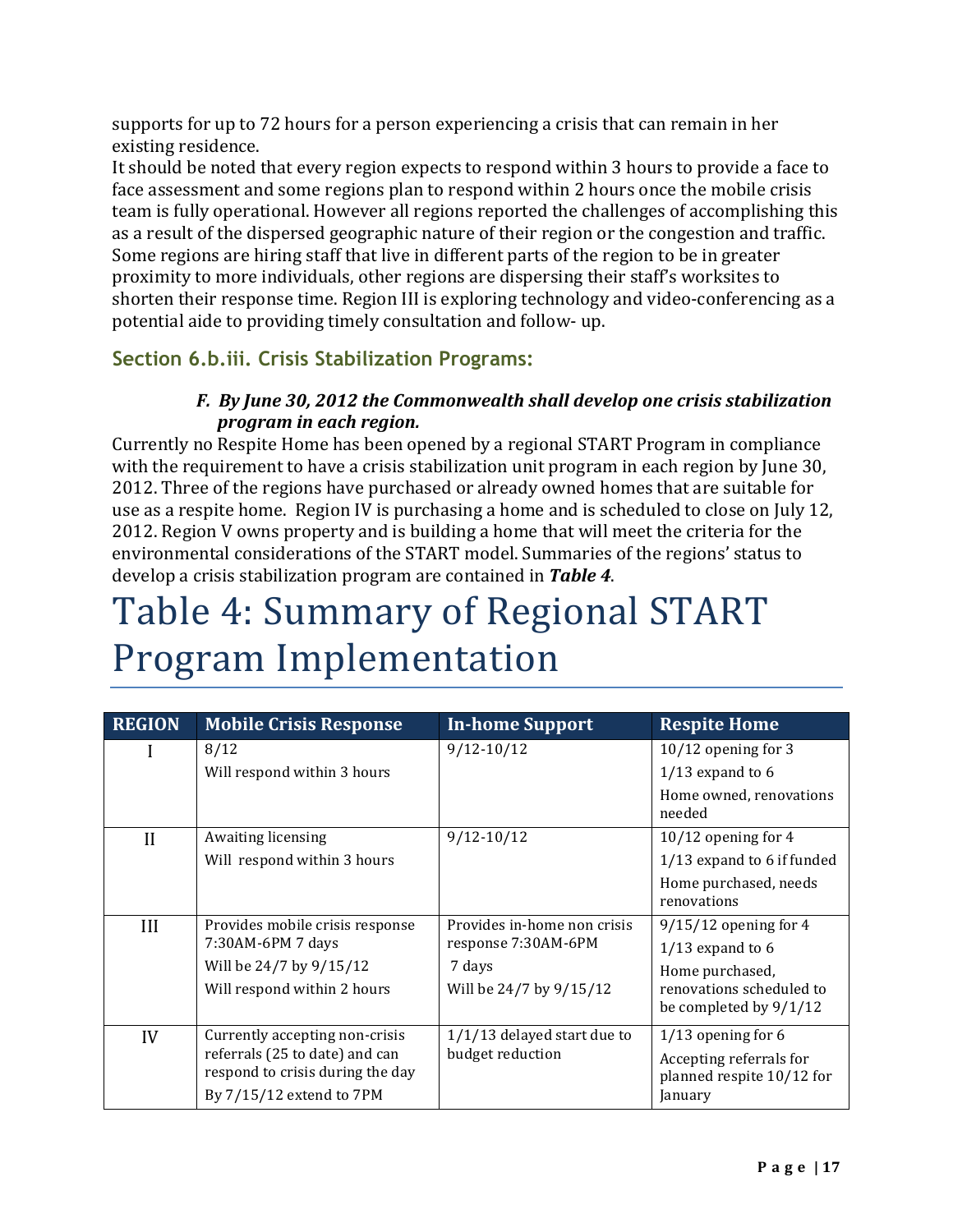| <b>REGION</b> | <b>Mobile Crisis Response</b>   | <b>In-home Support</b>         | <b>Respite Home</b>         |
|---------------|---------------------------------|--------------------------------|-----------------------------|
|               | Will be 24/7 by 8/15/12         |                                | Closing on home $7/12/12$ , |
|               | Will respond within 2 hours     |                                | needs renovations           |
| V             | Providing consultation for non- | $10/1/12$ will start supports  | $1/13$ opening for 5-6      |
|               | crisis referrals (10 to date)   | with partial staffing in place | Home to be built, property  |
|               | By 7/15/12 will accept crisis   |                                | purchased, architectural    |
|               | referral, extend hours to 7PM   |                                | plans complete              |
|               | Will be 24/7 by 9/1/12          |                                |                             |
|               | Will respond within 2-3 hours   |                                |                             |

### **Conclusion**

The Commonwealth of Virginia's DBHDS has initiated a planning process and is providing leadership to enhance the state's ability to respond to the crisis needs of individuals who have ID and DD and a co-occurring mental health diagnosis or a behavioral challenge that places them at risk of institutionalization. They are to be recognized for starting this process several months before the completion of the Settlement Agreement and for deciding to use a reliable, well-tested and comprehensive service delivery model, START Services. This offers the potential to build communities' capacity, expertise and ability to respond in a timely and positive manner to individuals in crisis and support them to remain in their home communities. The leadership of DBHDS, Office of Developmental Services including the START Directors is very committed to creating a successful service delivery model based upon the tenets of the START Model. Although delays in program implementation have created a situation of non-compliance the planning, organizational support, funding and well-conceived program design poise the state to implement successful crisis response in each region within the next 6 months.

Future reviews of this requirement of the Settlement Agreement will need to include an analysis of the existing community service delivery partners' ability to enhance and expand their ability to coordinate and provide ongoing community support to individuals at risk of crisis and those who experience crisis and need emergency support. The START program will need these formal partnerships in order for the system to be able to maintain people with co-occurring conditions at home and within their communities so that they do not experience unnecessary institutionalization.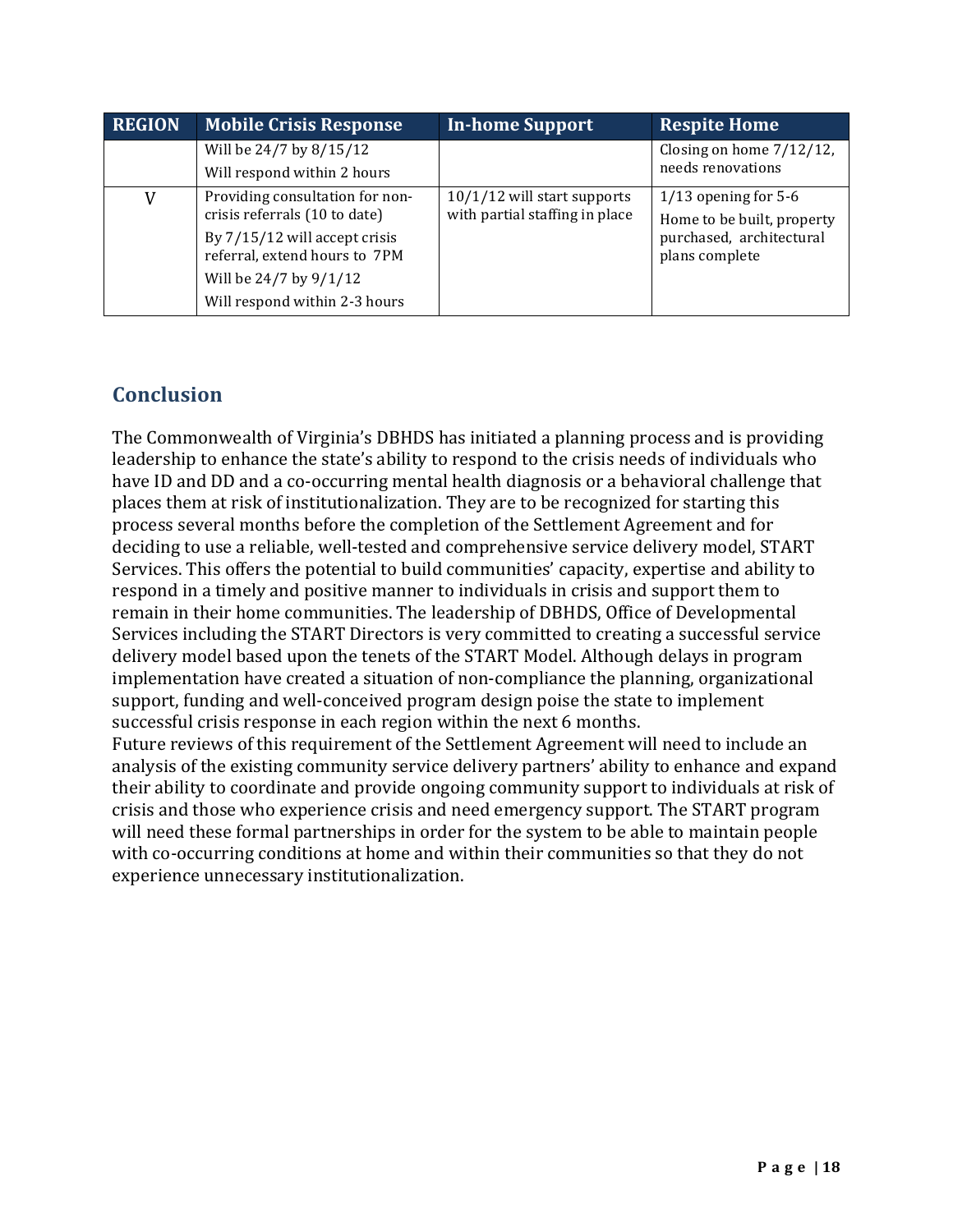### Attachment A: The Lewin Group's Proposal to Evaluate the Crisis Service Requirements of the US v Virginia Settlement Agreement

Kathryn du Pree, Vice President of The Center for Aging and Disability Policy has been asked by Donald Fletcher, Independent Reviewer for the US v Commonwealth of Virginia's Settlement Agreement, to propose an approach to evaluate the crisis system requirements of the Settlement Agreement. The following outlines the expectations of the Settlement Agreement related to the development of a statewide crisis system for individuals with intellectual disabilities (ID) and developmental disabilities (DD) which are contained in section 6. Following each subsection are recommended measures and a suggested method to determine the states' compliance.

#### **Settlement Agreement Requirements:**

6. a. The Commonwealth shall develop a statewide crisis system for individuals with ID *and DD. The crisis system shall:* 

- *i.* Provide timely and accessible support to individuals with I/DD who are *experiencing crises, including crises due to behavioral or psychiatric issues, and* to their families;
- *ii.* Provide services focused on crisis prevention and proactive planning to avoid *potential crises; and*
- *iii. Provide in-home and community-based crisis services that are directed at* resolving crises and preventing the removal of the individual from his her  $current$  $placement$ *whenever* practicable.

Initial review of these requirements will include:

- $\triangleright$  The state's contractual requirements for the timely response to calls to the crisis 24 hour line
- $\blacktriangleright$  The state's contractual requirements for the timely response of the crisis intervention team to assess the individual's needs and initiate services and supports
- $\triangleright$  The state's plan to assure proactive planning to avoid crises: requirements to assess  $\triangleright$ consumers for potential behavioral or psychiatric crises, requirements to address prevention in the individual planning process, training for case managers and other team members in prevention approaches
- $\triangleright$  The provider's ability to provide the crisis services within the timeframe established by the Settlement Agreement
- $\triangleright$  The sufficiency and sustainability of the state's funding for the establishment and ongoing operation of the components of the crisis system
- $\triangleright$  The sufficiency of the provider's plans to develop crisis response including time requirements, staffing availability and expertise, assessment protocols, intervention strategies for the individual and family, and approaches designed to keep the person in their current setting

**Method:** The expert will review written documents including the RFP issued by the Commonwealth, the responses of the chosen providers, and the allocated funding for the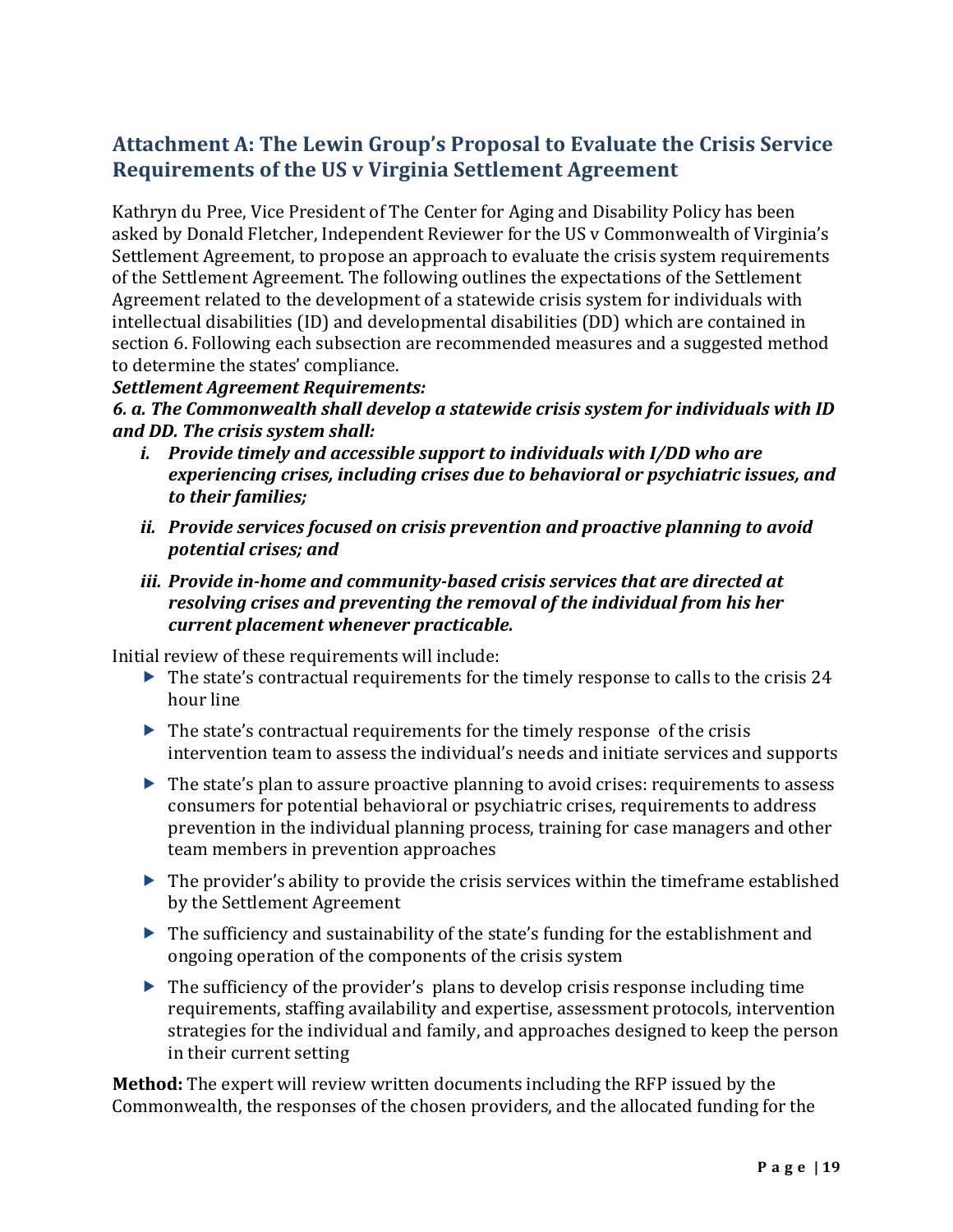crisis system; and training requirements for case managers in crisis prevention approaches.

The reviewer will interview the Program Director for each Region's START Program to assess status of development, the adequacy of the provider's plan to provide all required aspects of crisis services, and the ability to meet the timelines of the Settlement Agreement. **Measurements to assess the provision of crises services during the course of the** settlement agreement:

- $\triangleright$  Individual plans include identification of behavioral needs and include prevention strategies
- $\triangleright$  Crisis response is timely when requested and includes an assessment and intervention plan
- $\triangleright$  In-home services are started when required and continue until the person is stabilized
- $\blacktriangleright$  Training of family caregivers occurs
- $\triangleright$  Transition planning occurs when the person must leave his or her current setting for crisis stabilization
- $\triangleright$  Transition planning occurs when the person has a short term hospitalization to facilitate the return home
- $\triangleright$  Crisis intervention services are communicated to and coordinated with other service providers involved in supporting the individual

**Method:** The expert will review aggregate data for each measure and will select a random sample of 10% (minimum of 10 per region) of the individuals referred to each region's crisis intervention program to review the data related to each measure and will conduct a phone or in-person interview with 2 families, 2 case managers and 2 providers in each region.

#### **Settlement Agreement Requirement:**

#### **6.** b. The crisis system shall include the following components:

*i. Crisis Point of Entry* 

A. The Commonwealth shall utilize existing CSB Emergency Services, including  $e$ xisting CSB hotlines, for individuals to access information about and referrals to *local resources. Such hotlines shall be operated 24 hours per day, 7 days per week* and staffed with clinical professionals who are able to assess crises by phone and *assist the caller in identifying and connecting with local services. Where necessary,* the crisis hotline will dispatch at least 1 mobile crisis team member who is *adequately trained to address the crisis.* 

#### *Measures:*

- $\triangleright$  The number and location of CBS Emergency Services and hotlines
- $\triangleright$  The availability of this resource to individuals with I/DD and their families as evidenced by a summary of individuals using the service and hotline by diagnostic category and data as to any denials of request for service
- $\triangleright$  A plan and protocols exist for referral to the new crisis response system (START) mobile crisis teams)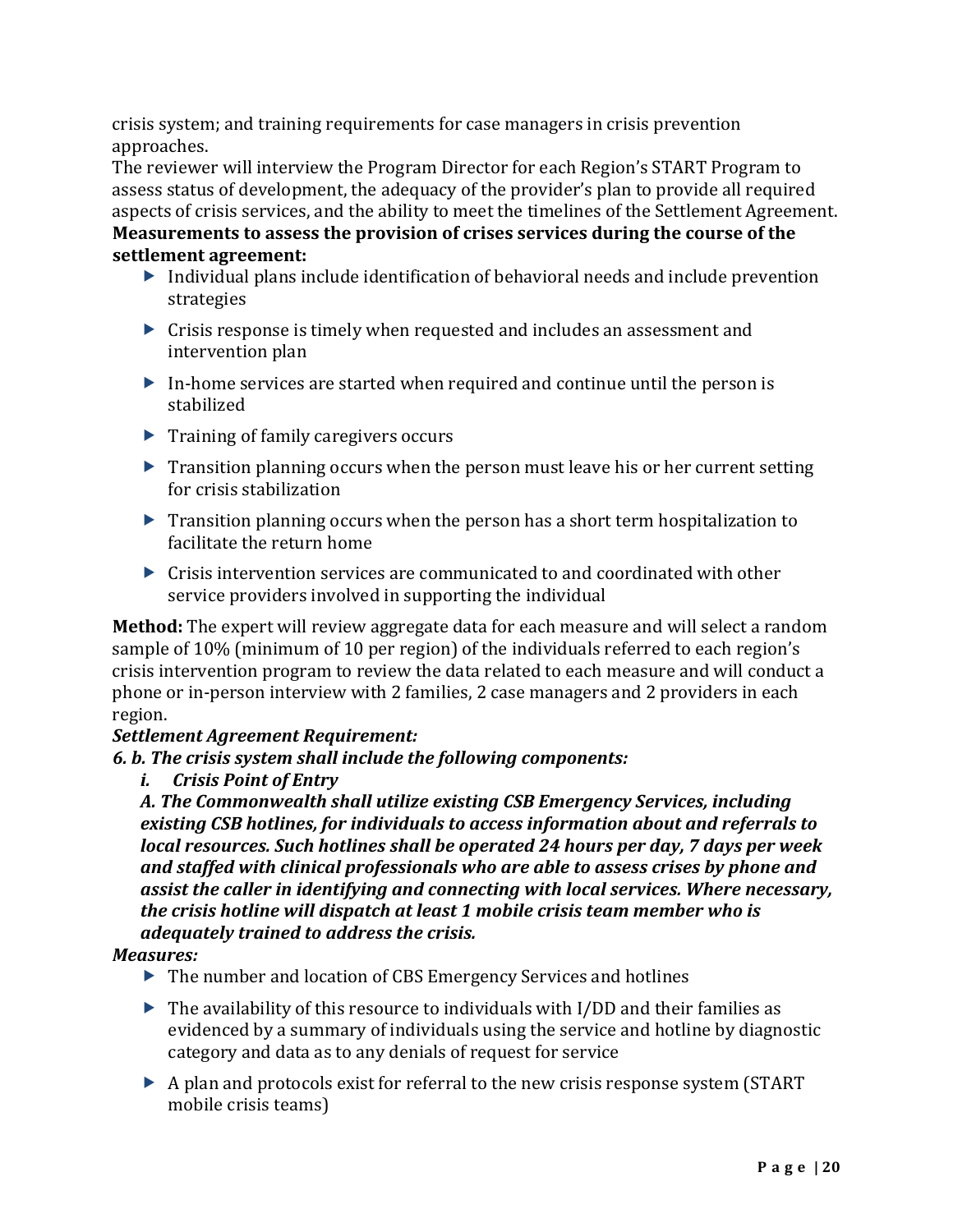**Method**: The expert will review data provided by the state or each CBS Emergency Service **B.** By June 30, 2012 the Commonwealth shall train CSB Emergency personnel in  $each$ Health Planning Region on the new crisis response system it is establishing, *how to make referrals, and the resources that are available.* 

#### *Measures:*

- $\triangleright$  A curriculum to explain the system, address referrals and available resources
- $\triangleright$  All identified CSB emergency personnel in each region have been trained

**Method:** The state will provide the curriculum used and documentation of the dates of training and the attendees by profession which will be reviewed by the expert. **Settlement Agreement Requirement:** 

#### *ii. Mobile crisis teams*

A. Mobile crisis team members adequately trained to address the crisis shall respond to individuals at their homes and in other community settings and offer *timely assessment, services, support, and treatment to de-escalate crises* without removing individuals from their current placement whenever possible.

#### *Measures:*

- $\triangleright$  A training curriculum for all crisis team members is available and addresses crisis assessment, treatment approaches, and in-home and family support techniques
- $\blacktriangleright$  Training has been provided to all team members
- $\triangleright$  Staff competency in the training materials has been assessed

**Method:** The expert will review the training curriculum and documentation submitted by each region confirming that training has occurred.

#### **B.** Mobile crisis teams shall assist with crisis planning and identifying strategies *for preventing future crises and may also provide enhanced short-term capacity within an individual's home or other community setting.*

#### *Measures:(*

- $\triangleright$  The number of individuals calling or referred to the mobile crisis team
- $\blacktriangleright$  The number of crisis plans developed
- $\triangleright$  The elements of the crisis plan and the number that include short-term in-home services
- $\triangleright$  The number of individuals using the mobile crisis team that were maintained in their current setting
- $\triangleright$  The number of individuals using the mobile crisis team who were transitioned to another appropriate community setting
- $\triangleright$  The number of individuals using the mobile crisis team who required ER services
- $\triangleright$  The number of individuals using the mobile crisis team who required an inpatient hospitalization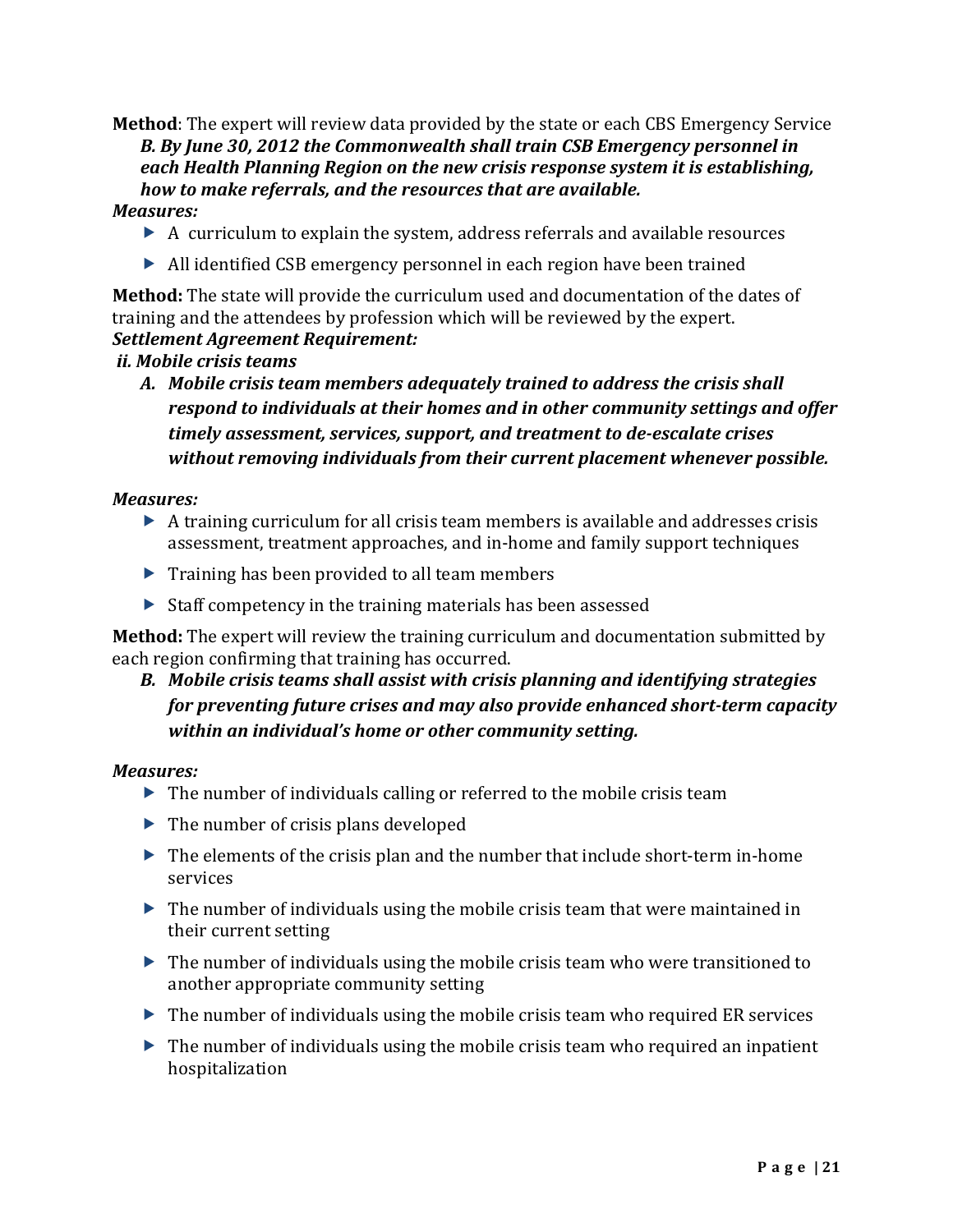**Method:** The expert will review data provided by the region including a random selection of  $10\%$  (minimum of 10 per region) of the individual crisis plans.

#### **Settlement Agreement Requirement***:*

*C.* Mobile crisis team members adequately trained to address the crisis also shall *work with law enforcement personnel to respond if an individual with ID/DD*  $comes$  in contact with law enforcement

#### *Measures:*

- $\triangleright$  There are outreach efforts by the mobile crisis team to local law enforcement to provide information regarding treating individuals with ID or DD
- $\triangleright$  The number of individuals with ID or DD experiencing a crisis who are arrested or sent to an ER by a law enforcement officer
- $\triangleright$  The number of individuals referred to the mobile crisis team by a law enforcement officer
- $\triangleright$  The number of individuals served by the mobile crisis team who were in contact with law enforcement who remained in a community

**Method:** The expert will review encounter data submitted by the region and documentation of any outreach efforts.

#### **Settlement Decree Requirements:**

- **D.** Mobile Crisis teams shall be available 24 hours, 7 days per week and to respond *on-site to crises.*
- *E.* Mobile crisis teams shall provide local and timely in-home crisis support of an additional period of up to 3 days, with the possibility of an additional period of *up(to(3(days(upon(review(of(the(Regional(Mobile(Crisis(Team(Coordinator*

#### *Measures:(*

- $\triangleright$  The number of calls received by the mobile crisis team, the time of day the call is received and the time in which the call is answered
- $\triangleright$  The number of calls that result in an on-site response and the ability of the crisis team to respond in a timely manner
- $\triangleright$  The determination through the assessment process of the duration and type of inhome support needed
- $\triangleright$  The length of time in-home support was provided
- $\triangleright$  Consumer and family satisfaction with the telephonic and on-site response to a call to the mobile crisis team

**Methods:** The expert will review data provided by the regions, and will develop and administer a short telephone survey to a random selection of 10% (minimum of 10 per region) of the individuals and families served by the mobile crisis team to determine their satisfaction.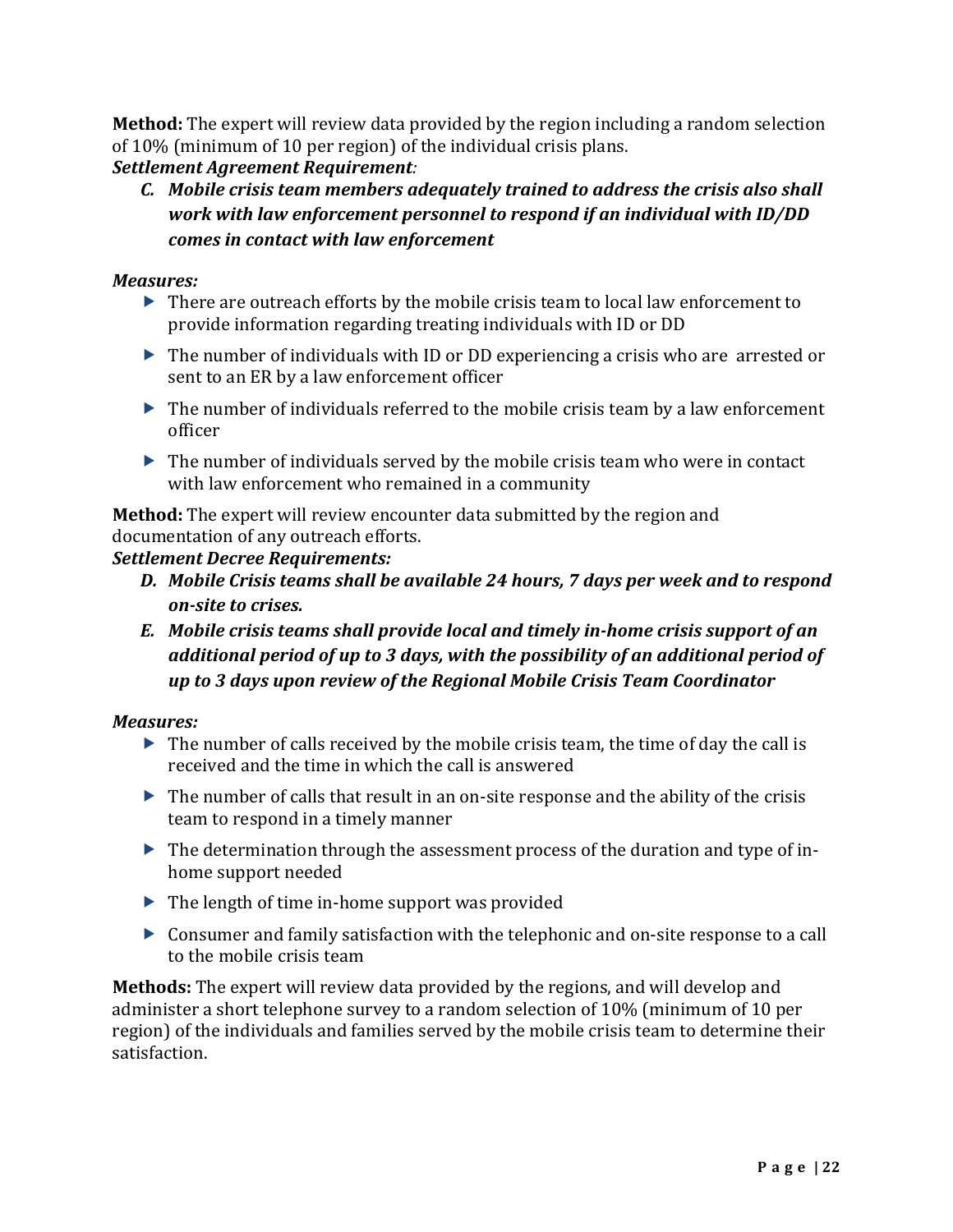**Settlement Decree Requirements:** 

- F. By June 30, 2012 the Commonwealth shall have at least one mobile crisis team in each Region that shall respond to on-site crises within three hours.
- *G. By(June(30,(2013(the(Commonwealth(shall(have(at(least(two(mobile(crisis(teams( in each region to respond to on-site crises within two hours.*
- **H.** By June 30, 2014 the Commonwealth shall have a sufficient number of mobile *crisis teams in each Region to respond on site to crises as follows: in urban* areas, within one hour, and in rural areas, within two hours, as measured by the *average annual response time.*

#### *Measures:*

- $\triangleright$  In each year the Commonwealth has issued timely RFPs and selected a sufficient number of mobile crisis teams in each region to respond in the time period required
- $\triangleright$  The Mobile Crisis Team has developed its program and has sufficient staff capacity to respond in the time period required
- $\triangleright$  The Mobile crisis team receives crisis calls 24 hours a day 7 days a week and based upon need for in-home assessment or intervention deploys staff in the time period required

**Methods:** The Expert will review the issuance of RFPs and the selection process to ascertain timeliness and will review the selected providers' plans and implementation timeframes for the first review period  $(6/12)$ . Data will be provided by each Region regarding the time in which the team responded to each request for in-home assistance for each calendar year starting with the second review period  $(1/13)$ .

#### **Settlement Decree Requirements:**

- *iii. Crisis stabilization programs*
- A. Crisis stabilization programs offer a short-term alternative to *institutionalization or hospitalization for individuals who need inpatient stabilization services.*
- **B.** Crisis stabilization programs shall be used as a last resort. The state shall *ensure that, prior to transferring an individual to a crisis stabilization program, the mobile crisis team, in collaboration with the provider, has first attempted to resolve the crisis to avoid an out-of-home placement, and if that is not possible, has then attempted to locate another community-based placement that could serve as a short-term placement.*
- *C.* If an individual receives crisis stabilization services in a community-based *placement instead of a crisis stabilization unit, the individual may be given the option of remaining in placement if the provider is willing to serve the* individual and the provider can meet the needs of the individual as *determined by the provider and the individual's case manager.*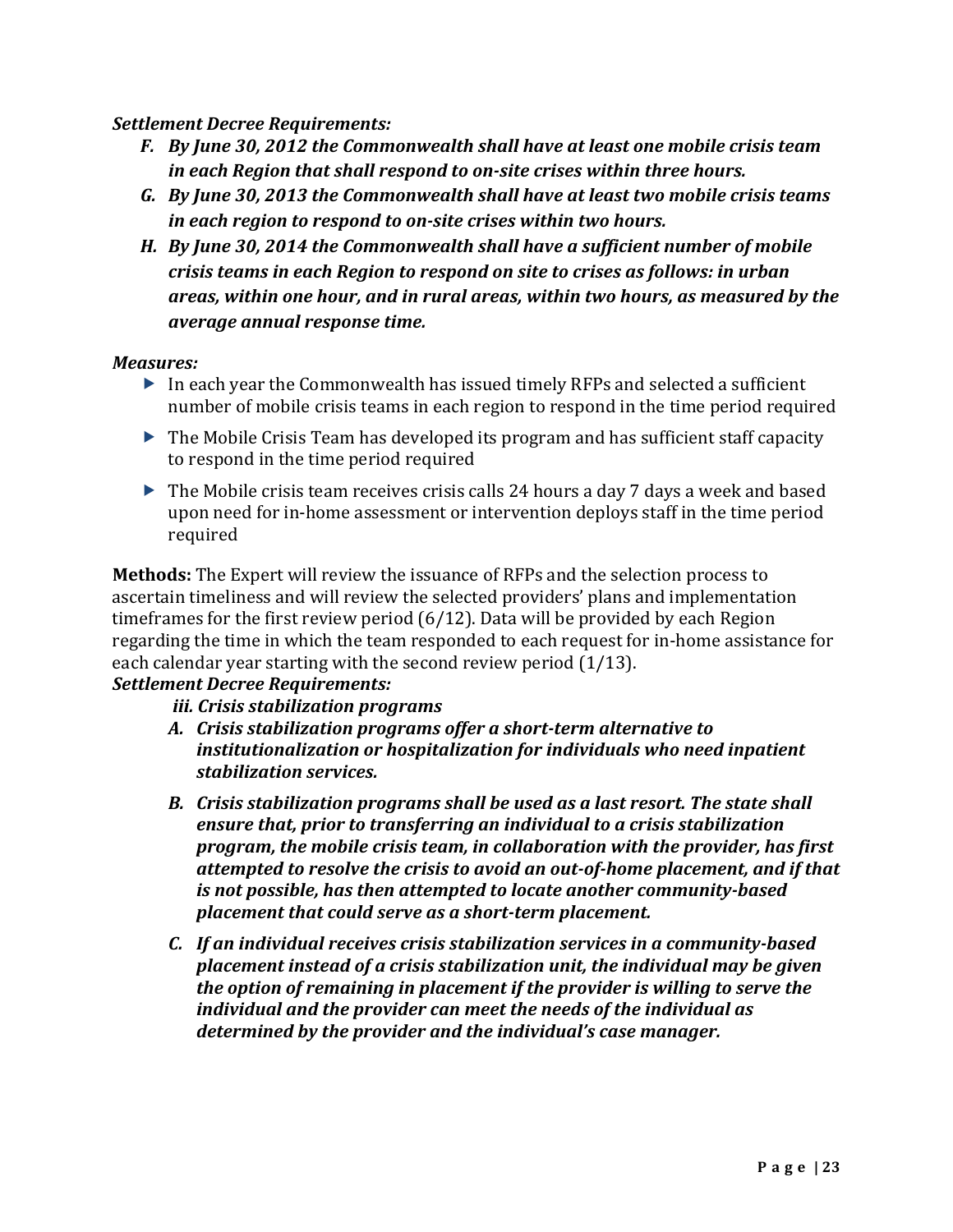#### *Measures:*

- $\triangleright$  The mobile crisis team has provided assessment, in-home support when appropriate and links to community resources before considering crisis stabilization programs
- $\triangleright$  The mobile crisis team has affiliations with community providers and has collaborated with them as appropriate to stabilize the individual's crisis situation
- $\triangleright$  A short-term community based placement is offered when appropriate to meet the individual's needs
- $\triangleright$  The case manager, family, individual, mobile crisis team, and provider collaborate to  $\blacksquare$ determine if an extended stay is necessary
- $\triangleright$  The length of stay in a short-term community –based placement is extended when needed by the individual and is suitable to meet the person's needs

**Methods:** The expert will review data provided by the region for all individuals served by the mobile crisis team who are referred for crisis stabilization: assessment determinations; use of community alternatives to the crisis stabilization programs; extensions of short-term out of home crisis stabilization stays, and documentation of provider affiliations. **Settlement Agreement Requirements:** 

- *D. Crisis stabilization programs shall have no more than 6 beds and lengths of* stay shall not exceed 30 days.
- **E.** With the exception of the Pathways Program operated by the Southwestern *Training Center (SWVTC), crisis stabilization programs shall not be located* **on the grounds of the Training Centers or hospitals with inpatient** psychiatric beds. By July 1, 2015, the Pathways Program at SWVTC will cease *providing crisis stabilization services and shall be replaced by off-site crisis stabilization programs with sufficient capacity to meet the needs of the target population in that Region.*
- *F.* By June 30, 2012 the Commonwealth shall develop one crisis stabilization *program in each Region.*
- *G. By(June(30,(2013,(the(Commonwealth(shall(develop(an(additional(crisis(* stabilization program in each Region as determined necessary by the *Commonwealth to meet the needs of the target population in that Region.*

#### *Measures:(*

- $\triangleright$  The capacity of each crisis stabilization program does not exceed 6
- $\triangleright$  The length of stay does not exceed 30 days for any one individual
- $\triangleright$  Transitions are planned to return the person to his home or another community setting within 30 days to avoid hospitalization
- $\triangleright$  Each crisis stabilization program is located in a community setting